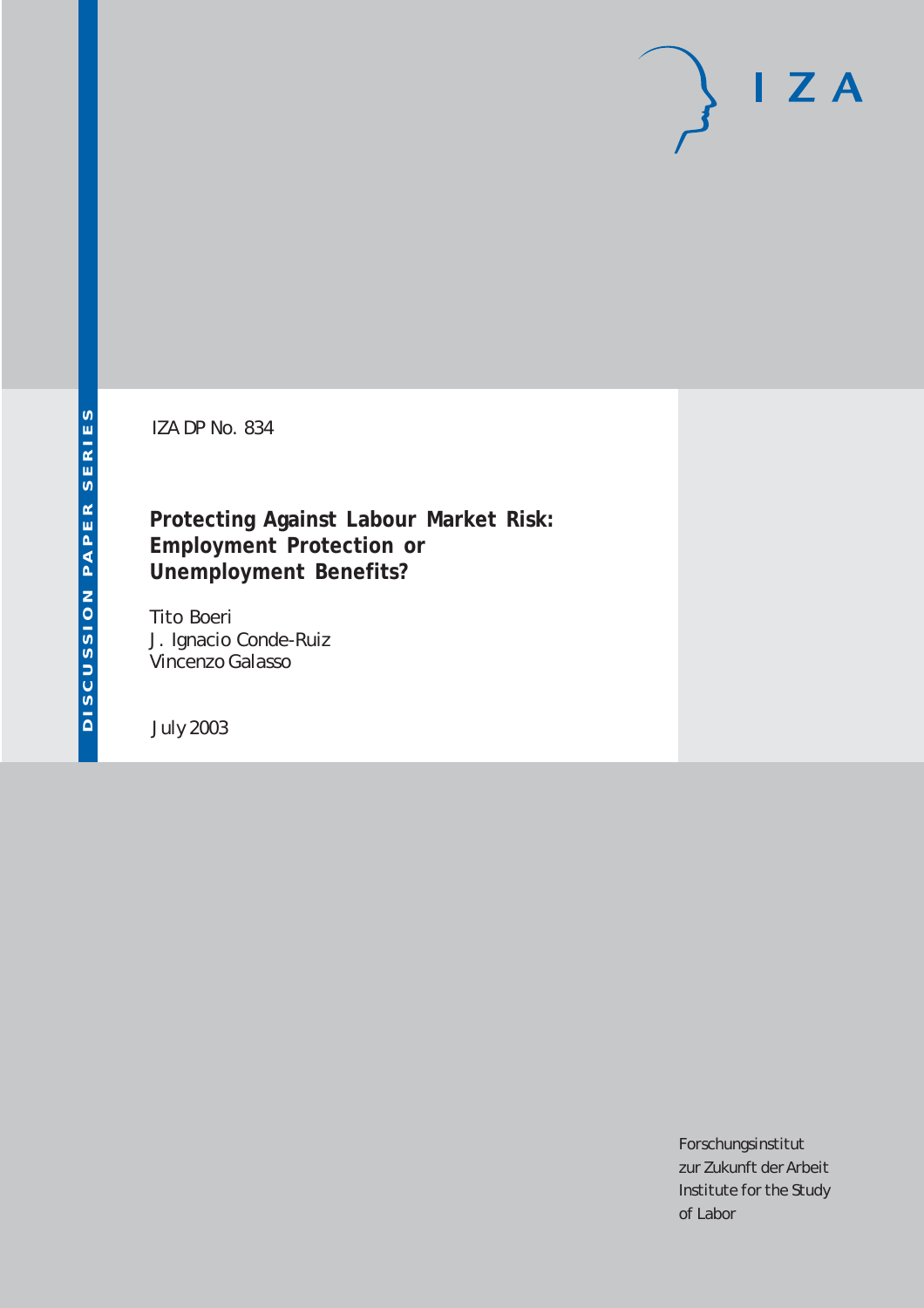# **Protecting Against Labour Market Risk: Employment Protection or Unemployment Benefits?**

### **Tito Boeri**

*IGIER, University of Bocconi, Fondazione Rodolfo Debenedetti and IZA Bonn* 

## **J. Ignacio Conde-Ruiz**

*FEDEA* 

## **Vincenzo Galasso**

*IGIER, University of Bocconi and CEPR* 

Discussion Paper No. 834 July 2003

IZA

P.O. Box 7240 D-53072 Bonn Germany

Tel.: +49-228-3894-0 Fax: +49-228-3894-210 Email: [iza@iza.org](mailto:iza@iza.org)

This Discussion Paper is issued within the framework of IZA's research area *Welfare State and Labor Market.* Any opinions expressed here are those of the author(s) and not those of the institute. Research disseminated by IZA may include views on policy, but the institute itself takes no institutional policy positions.

The Institute for the Study of Labor (IZA) in Bonn is a local and virtual international research center and a place of communication between science, politics and business. IZA is an independent, nonprofit limited liability company (Gesellschaft mit beschränkter Haftung) supported by Deutsche Post World Net. The center is associated with the University of Bonn and offers a stimulating research environment through its research networks, research support, and visitors and doctoral programs. IZA engages in (i) original and internationally competitive research in all fields of labor economics, (ii) development of policy concepts, and (iii) dissemination of research results and concepts to the interested public. The current research program deals with (1) mobility and flexibility of labor, (2) internationalization of labor markets, (3) welfare state and labor market, (4) labor markets in transition countries, (5) the future of labor, (6) evaluation of labor market policies and projects and (7) general labor economics.

IZA Discussion Papers often represent preliminary work and are circulated to encourage discussion. Citation of such a paper should account for its provisional character. A revised version may be available on the IZA website ([www.iza.org](http://www.iza.org/)) or directly from the author.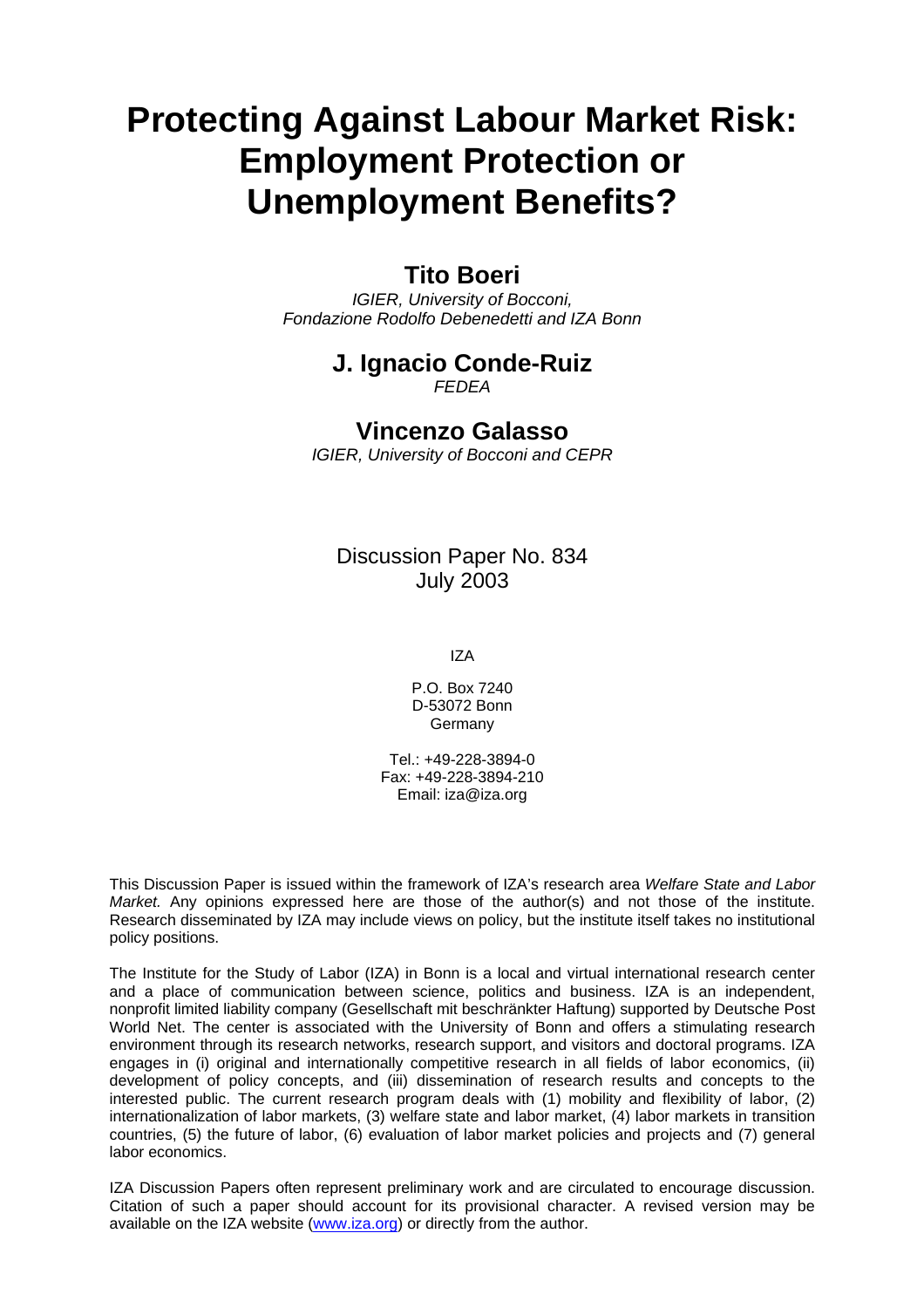IZA Discussion Paper No. 834 July 2003

## **ABSTRACT**

## **Protecting Against Labour Market Risk: Employment Protection or Unemployment Benefits?**[∗](#page-2-0)

We document the presence of a trade-off between unemployment benefits (UB) and employment protection legislation (EPL) in the provision of insurance against labour market risk. The mix of quantity restrictions and price regulations adopted by the various countries would seem to correspond to a stable politico-economic equilibrium. We develop a model in which voters are required to cast a ballot over the strictness of EPL and over the generosity of UB. Agents are heterogeneous along two dimensions: employment status — there are insiders and outsiders  $-$  and skills  $-$  low and high skills. We show that if there exists a majority of low-skill insiders, the voting game has a politico-economic equilibrium with low UB and high EPL; otherwise, the equilibrium features high UB and low EPL. Another testable implication of the model is that a larger share of elderly workers increases the demand for EPL. Panel data on institutions and on the age and educational structures of the populations are broadly in line with our results. We also find that those favouring EPL over UB in a public opinion poll carried in 2001 in Italy have precisely the same characteristics predicted by our model.

JEL Classification: J68, J65, D72

Keywords: employment protection, unemployment insurance, political equilibria

Corresponding author:

 $\overline{a}$ 

Tito Boeri University of Bocconi Via Salasco 3-5 Milano, 20136 Italy Email: [tito.boeri@uni-bocconi.it](mailto:tito.boeri@uni-bocconi.it)

<span id="page-2-0"></span><sup>∗</sup> We thank Alberto Alesina, Lars Calmfors, Pietro Garibaldi, Gerd Muehlheusser, Torsten Persson, Barbara Petrongolo, Kjetil Storesletten, Guido Tabellini and participants at the fRDB/CEPR conference on "Non-standard labor contracts" for useful comments. All remaining errors are ours.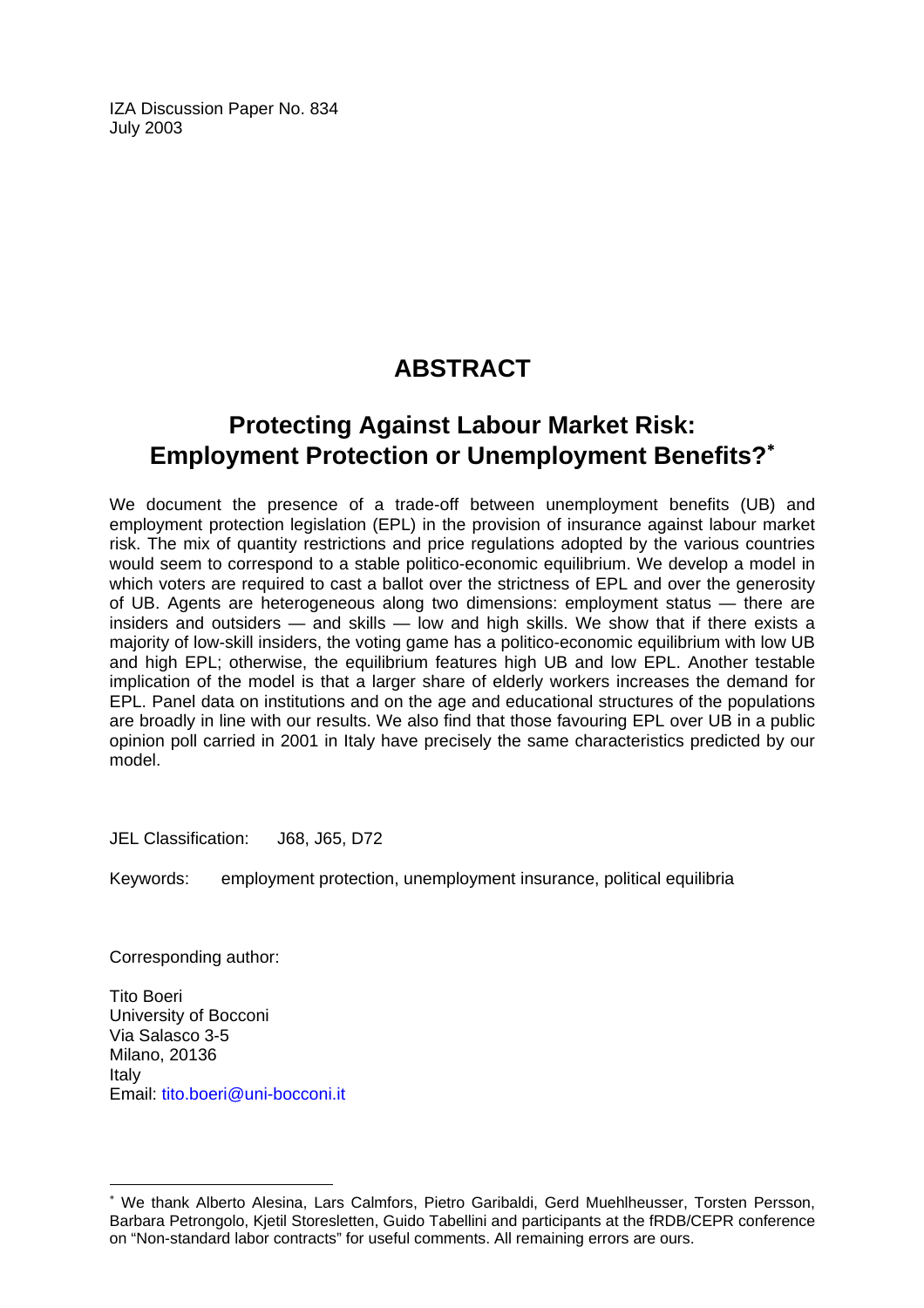#### 1. Introduction

Unemployment benefits (UBs) and firing costs or, more broadly, employment protective legislation (EPL) are two ways of protecting individuals against the risks of being unemployed . While EPL protects those who already have a job, and does not impose any explicit tax burden, UBs generally provide insurance to a larger portion of the labour force and are financed by a tax imposed on labour income. European countries use different combinations of the two institutions. Plotted against each other, various measures of the two institutions point to the presence of a trade-off between EPL and UBs: those countries, which adopt stronger dismissal restrictions, tend to enjoy smaller unemployment insurance programs, and viceversa.

These different policy mixes would seem to correspond to stable politico-economic equilibria. Stronger competitive pressures, as those arising in the context of so-called "globalization" and EMU-driven price transparency, shift the balance of the two institutions in favour of mobility-friendly unemployment benefits. Job-security oriented labour market institutions, which are focused on protection of primary breadwinners' labour income, are indeed ill-suited to accommodate new demands for mobility and, more broadly, microeconomic adjustment (Boeri and Bertola, 2003). However, moving along this trade-off is proving very difficult. Reforms of EPL are generally confined to introducing "at the margin" more flexible contractual types, rather than modifying rules for workers who already have a permanent contract.

Why do countries resort to different combinations of employment protection and unemployment insurance to protect the individuals against the risk of being unemployed? Why is proving so difficult to move away from these institutional configurations? This paper provides a politico-economic explanation of the observed trade-off between EPL and UBs, applying for the first time (to our knowledge) a multidimensional voting approach to endogenous labour market institutions theory. Our model bridges the gap between two streams of literature in the political economy of labour markets. On the one hand, our environment is similar to that proposed by Wright (1986) to examine the unemployment insurance program. On the other hand, it draws on Saint-Paul (1996) in modeling choices over EPL.

The focus is on the conflict of interest between employed (insiders) and unemployed (outsiders). The transition between these two states — employment and unemployment — is regulated by the unemployment inflow and outflow rates, which are affected by the degree of EPL. The model is further enriched by introducing a second degree of heterogeneity, and thus an additional conflict of interest. As in Acemoglu et al. (2000), workers differ in their skill level. In our model, skills affect the productivity of the agents and the unemployment inflow and outflow rates. In absence of restrictions, high skill types would earn higher wages and face respectively a lower unemployment inflow rate, due mainly to a higher job-to-job mobility, and a higher outflow rate than the low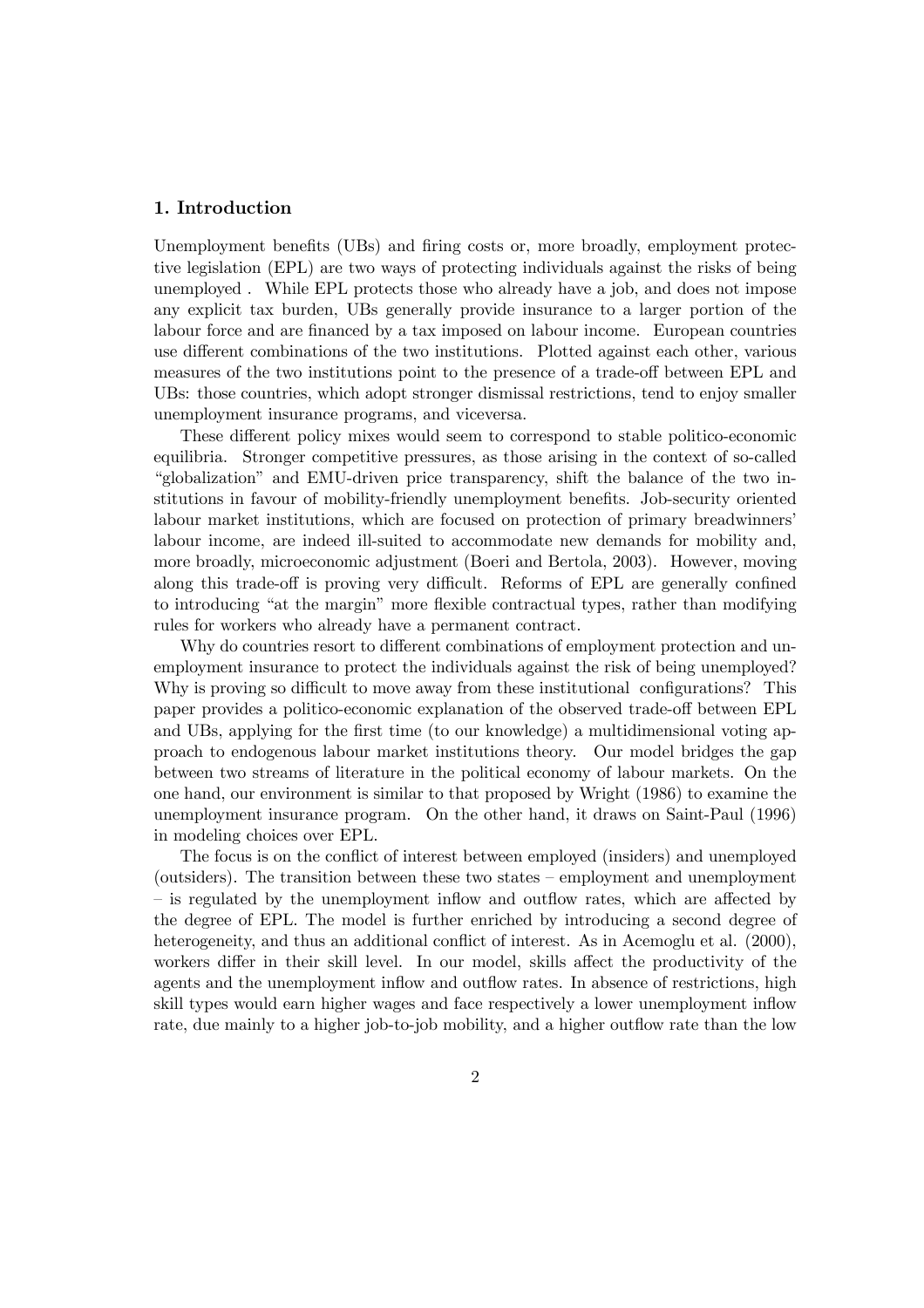types.

In our political economy model, voters are required to cast a ballot over the strictness of EPL and over the generosity of unemployment benefits. Because of the multidimensionality of the issue space, the existence of a Condorcet winner of the majority voting game is not guaranteed. To overcome this problem, we concentrate on political equilibria induced by institutional restrictions, or structure-induced equilibria (see Shepsle,1979 and Persson and Tabellini, 2000). In our political system, the entire electorate votes over the two issues (i.e., the payroll tax financing unemployment benefits and the strictness of employment protection), and policy decisions are taken issue-by-issue.

We show that if the low-skill insiders constitute a majority of the population, the voting game has a politico-economic steady state equilibrium with positive, yet low, unemployment benefits and a high degree of EPL. If, on the other hand, there are enough high skill types (either employed or unemployed) and low-skill outsiders, the politico-economic equilibrium displays a high level of unemployment benefits and a relatively low degree of EPL. Hence, a trade-off between UB and EPL may emerge, depending on the skill structure of the population. The intuition is as follows. For sensible specifications of the parameters, low-skill insiders are always pivotal in deciding over the unemployment insurance, whereas the pivotal voter over the degree of EPL depends on the skill structure of the economy. If the low skill insiders are a majority, they will choose to protect their job with a high degree of EPL, and hence they will demand low employment insurance. If low skill insiders are not a majority, the pivotal group — the low skill outsiders — will choose a lower degree of EPL and hence the low skill insiders will demand more employment insurance. Moreover, our model suggests that a trade off may arise even in a country with a majority of low skill insiders, depending on the age structure of the working population. In fact, a larger share of elderly workers increases the demand for EPL, while reducing the demand for UB.

Panel data on institutions and on the age and educational structures of the populations are broadly in line with the implications of our model. We also find that those favouring EPL over UB in a public opinion poll carried in 2001 in Italy have precisely the same characteristics predicted by theory.

The paper proceeds as follows: Section 2 documents the trade-off and reviews the related literature, Section 3 presents the model and the economic environment. Section 4 develops the political system, and introduces the equilibrium concept. In section 5, we bring the model's main assumptions and its results to the data. Sections 6 concludes.

#### 2. The trade-off

Figure 2.1 documents the aggregate trade-off between UB and EPL in a sample of European countries. It displays, on the vertical axis, an index of the strictness of employment protection compiled by the OECD (OECD, 1999) on the basis of an assessment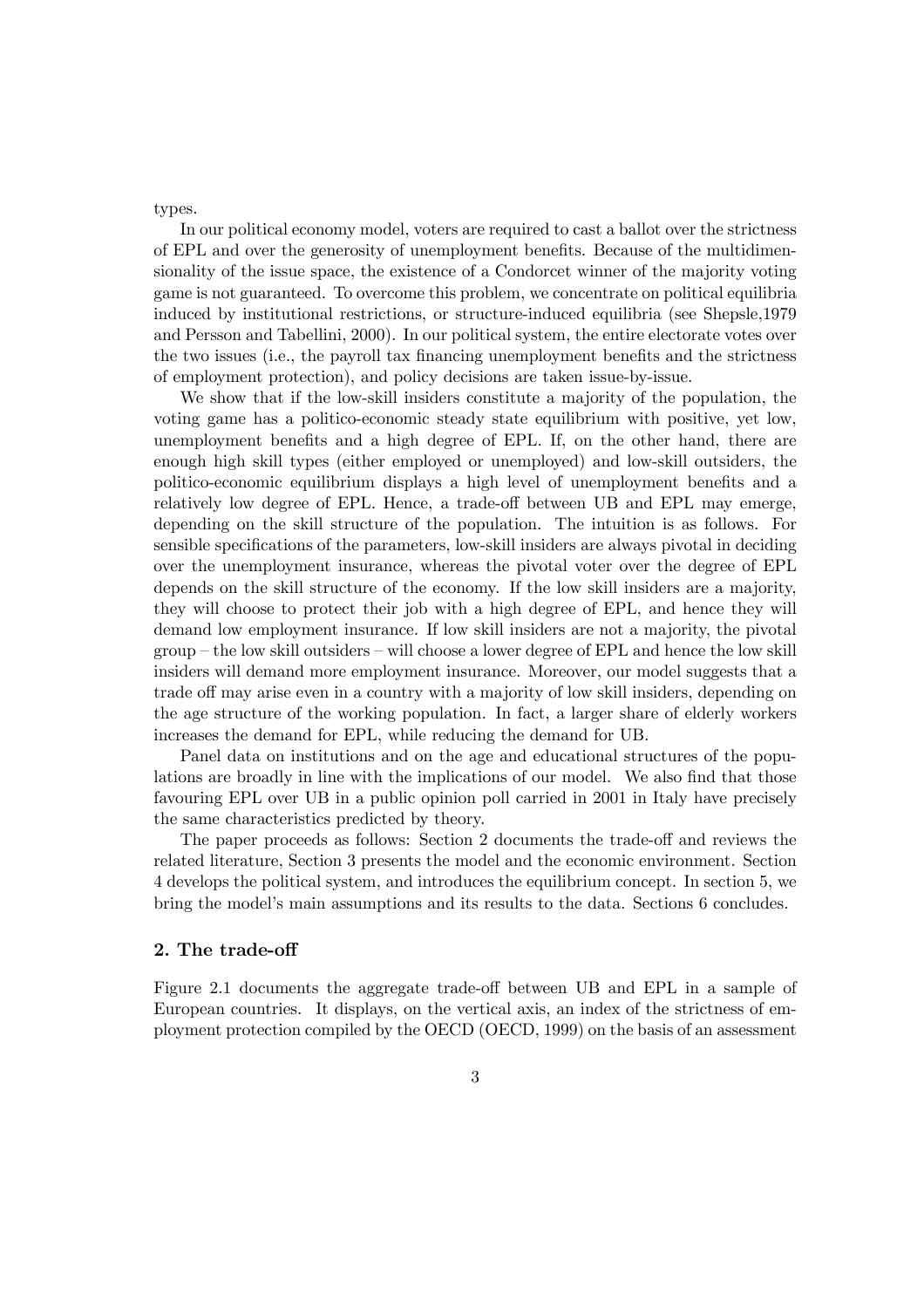

Figure 2.1: The trade-off

of national legislations. The horizontal axis indicates the coverage of unemployment insurance and unemployment assistance (the fraction of unemployed receiving some form of UBs) times the net replacement rate (unemployment benefits in the first year of unemployment as a fraction of the previous wage, both net of taxes). Coverage rates are estimated on the basis of the European Community Household Panel (ECHP) for the EU-15 and from administrative sources in the case of EU candidate countries. The charts hints at a negative relation between the two schemes: the correlation coefficient is -.39 and is significant at 99 per cent. The Southern European countries, in particular, exhibit comparatively high costs of dismissals and a low coverage of UBs.

A low coverage of UBs may also be associated with high youth unemployment rates — which tend to be positively correlated with EPL — as first-time job-seekers typically do not qualify for UBs. However, the negative correlation between UB and EPL is stronger when concentrating on central age groups, whose unemployment rate was found, in many cross-sectional studies (e.g., see OECD, 1999), to be uncorrelated with EPL. This negative correlation holds also when choosing alternative measures of UB generosity,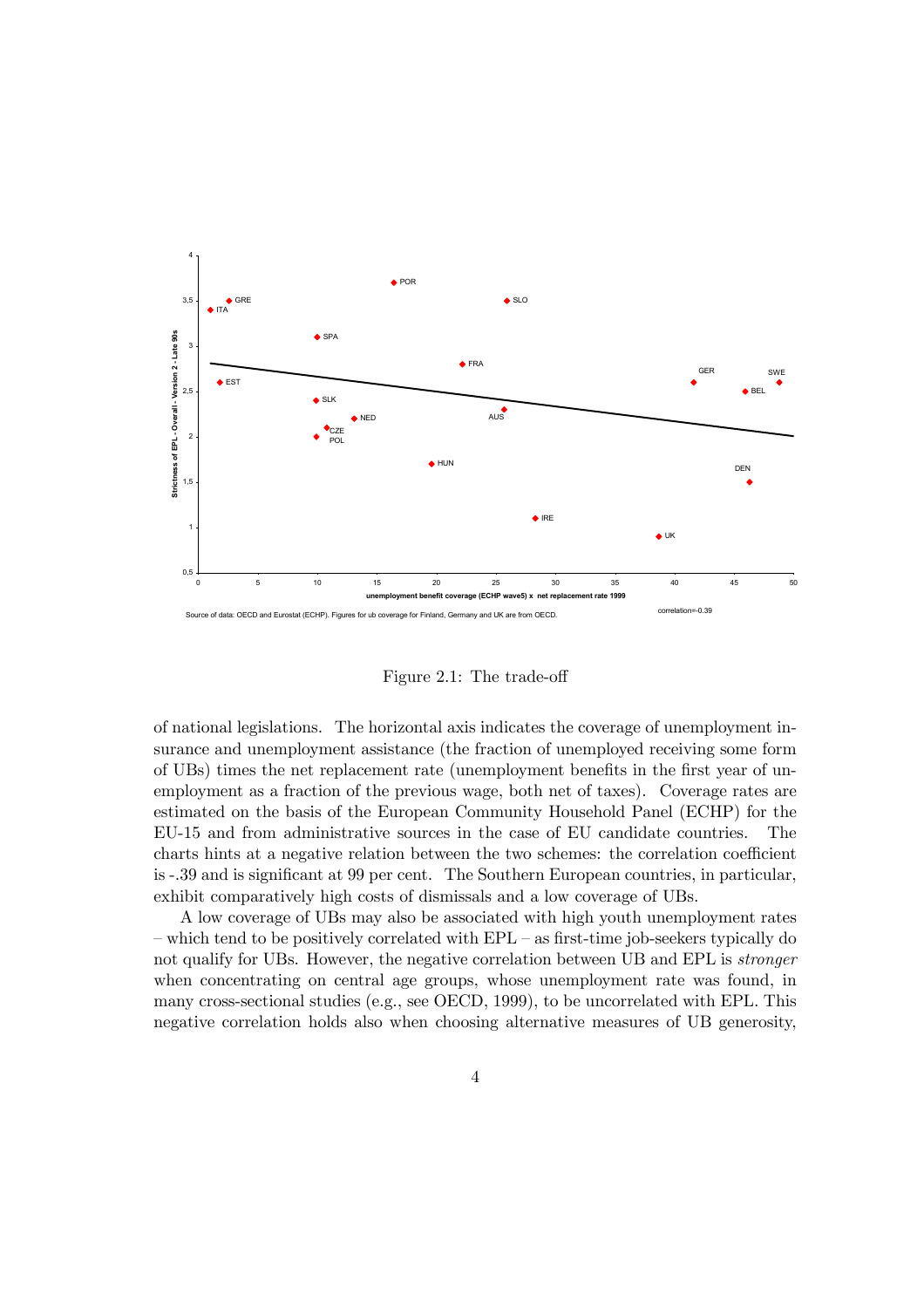such as net replacement rates in the first-year of unemployment insurance, which do not suffer from this potential endogeneity problem and when concentrating on central age groups. Table 1 displays the correlations of EPL with UB coverage and net replacement rates in the first 12 months of unemployment<sup>1</sup> as well as the product between replacement rates and coverage for the ECHP countries. The coefficients are tabulated for the entire population in working age and for the male prime age group (25 to 45).

| EPL correlated with                |                     | Working-age population Male prime-age $(25 \text{ to } 45)$ |
|------------------------------------|---------------------|-------------------------------------------------------------|
| a. UB coverage                     | $-.63**$            | $-71**$                                                     |
| b. UB net replacement rate $-.34*$ |                     |                                                             |
| $a * b$                            | $-55**$             | $-66**$                                                     |
| $**$ significant at 99             | * significant at 95 | nr of observations $=14$                                    |

| Table 1 Alternative measures of the trade-off (late 1990s) |  |  |
|------------------------------------------------------------|--|--|
|------------------------------------------------------------|--|--|

The trade-off can also be detected when confining to formerly planned economies: Hungary, for instance, has more generous UBs and less strict EPL than Poland, Czech and Slovak Republics or Estonia. The cross-country variation in the EPL-UB generosity mix is significant in this group of countries. This is important as EU candidate countries had to introduce UBs from scratch (Boeri, 2000) and reform their Labour Codes as unemployment was legally forbidden under central planning. In other words, they could freely choose where to locate along this trade-off. This suggests that the UB-EPL tradeoff cannot be traced to legacies of the past, such as the poorer welfare states of Southern Europe compared with the richer Nordics. Former planned economies, starting from similar conditions and facing broadly the same challenges in the transition to a market economy, resorted to alternative combinations of the two institutional features.

The trade-off has also been documented at the micro level. In particular, Boeri, Boersch-Supan and Tabellini (1999) found that individuals, who consider themselves to be protected by EPL, are less willing to purchase state-provided unemployment insurance and their willingness to pay for UBs is lower than for individuals with a high subjective risk of job loss.

Economic theory, notably the literature on labour market institutions, provides a rationale for the substitutability between EPL and UB. They both protect workers against labour market risk. Models assigning a welfare-enhancing role to these institutions (e.g., Pissarides, 2001) show that — when severance payments and notice periods in case of dismissals are chosen optimally — there is no role for unemployment insurance. The two institutions may also have important design features in common. For instance, when EPL involves only transfers from the employer to the employee (i.e., it is a severance cum notice period scheme), it may collapse to an experience-rated unemployment

<sup>1</sup>Buti, Pench and Sestito (1998) also looked at the pairwise correlation between UB replacement rates and EPL strictness.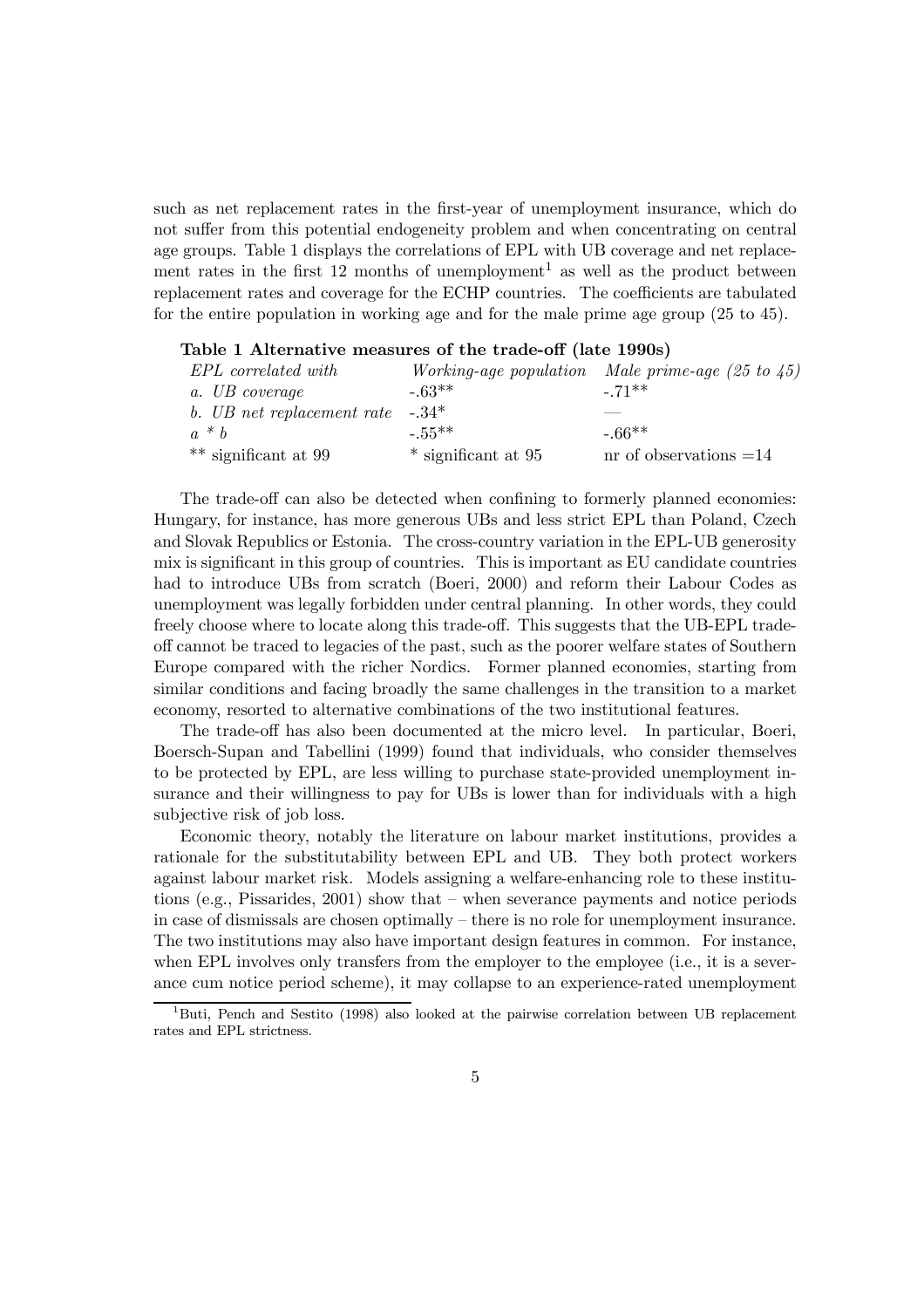

Figure 2.2: EPL for regular workers: late 1990s vs. late 1980s

insurance scheme. However, job security provisions, in addition to payments from the employer to departing employees, typically involve judicial or administrative costs that are deadweight from the point of view of the individual employment relationship.

Interestingly, the presence of a trade-off between UBs and EPL is implicitly acknowledged by the EU Broad Economic Guidelines which state that Member States should "review employment contract regulations and, where appropriate, related costs, with the aim of promoting a proper balance between flexibility and security". Southern European countries have been repeatedly recommended to "reform employment protection legislation" or to "make work contracts more flexible". These policy recommendations draw on second-best arguments in favour of combinations substituting EPL with UBs, e.g., moving towards the South-East of Figure 2.1. Both UB and EPL trade-off lower productive efficiency against ex ante distributional equity. In presence of stronger competitive pressures, EPL is deemed to have a worse performance than unemployment insurance as the adjustment to new conditions is expected to require significantly more labour reallocation (Bertola and Boeri, 2003). Unemployment benefits are also preferable to EPL on the grounds that they allow workers to seek for jobs that are hard to get because they require more specialized skills (Acemoglu and Shimer, 1999).

However, moving along this trade-off is proving extremely difficult. An inventory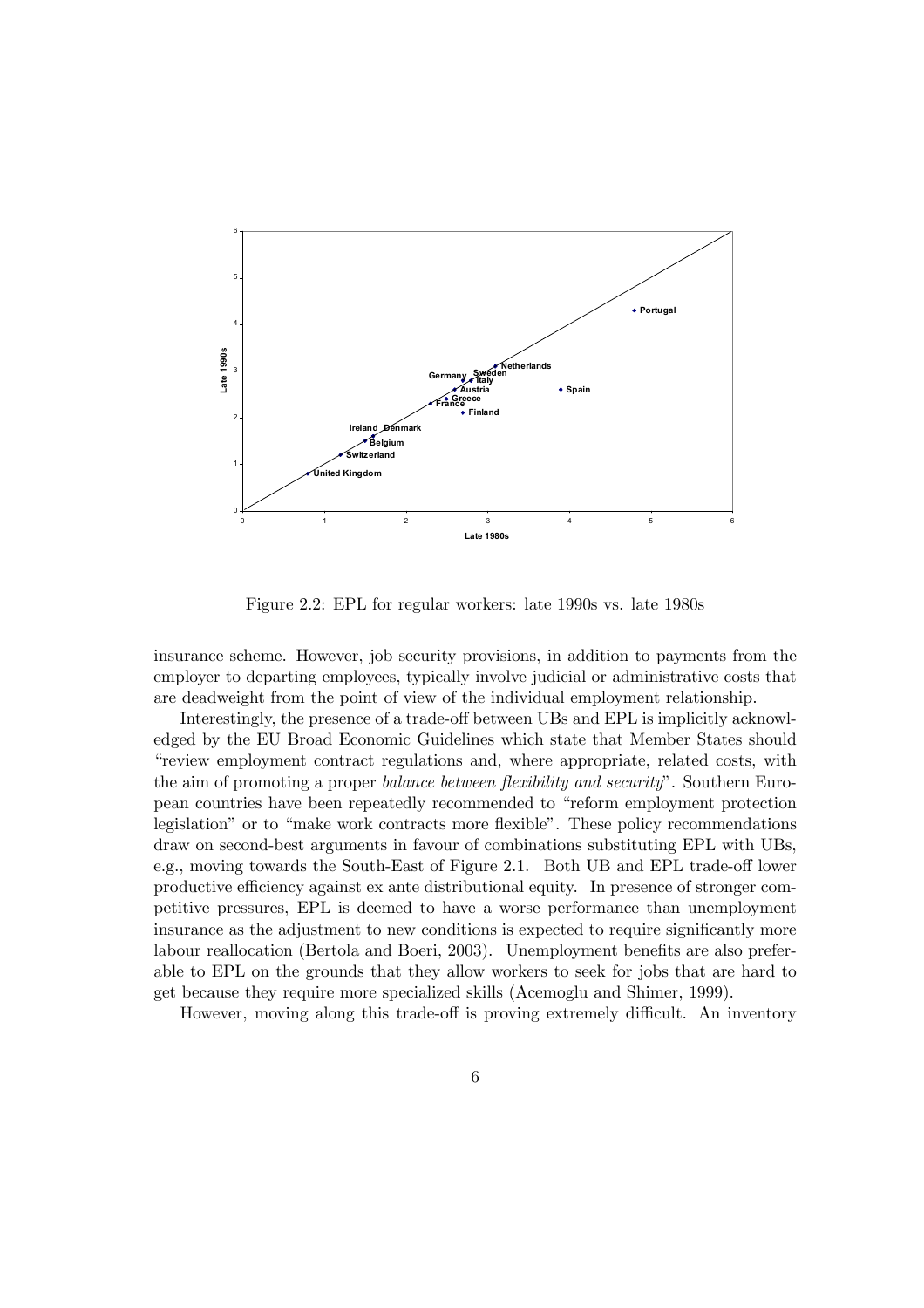of reforms available at the Fondazione Rodolfo Debenedetti website (www.frdb.org) suggests that reforms of employment protection have been parametric, involving only marginal groups of the workforce and have been enforced "at the margin", that is, only limited to new hires. This is confirmed by the updating of the OECD index of the strictness of employment protection for regular workers, displayed in Figure 2.2 (drawn from OECD, 1999): the EPL for "regular" workers (workers with permanent contracts) has hardly changed at all in OECD countries over the decade. The location of the different countries along the UB-EPL trade-off would seem to be a stable politicoeconomic equilibrium. Characterizing these equilibria is the task setup for the next sections.

#### 3. The Economic Model

In our economy, agents are infinitely long lived. In every period, they consume their current income, since, as in Wright (1986), we assume that no saving technology is available<sup>2</sup>. Their preferences are defined over the infinite stream of consumption,  $c$ , through a utility function,  $\sum_{k=t}^{\infty} \beta^{k-t} v(c_k)$ , where  $\beta$  represents the individual time discount, and the instant utility function is assumed to be logarithmic:  $v(c) = \ln(c)$ .

Agents differ in their skill level. There are low and high skill types, l and h, and  $\rho_i$ is the fraction of the type-j workers in the population. Clearly,  $\rho_l + \rho_h = 1$ . Moreover, we assume that there are more low than high skill types,  $\rho_l > \rho_h$ . If employed, low skill workers earn a pre-tax real wage equal to  $w^{l}$ , while high skill workers earn  $w^{h}$ , with  $w<sup>h</sup> > w<sup>l</sup>$ . In every period, agents may be either employed or unemployed. According to the existing literature, we refer to the employed as "insiders" and to the unemployed as "outsiders". The transition between these two states is regulated by a Markov process, with type specific probability of transitions. In particular,  $F^j \in (0,1)$  is the probability that a type- $j$  employed worker becomes unemployed (the unemployment inflow rate); and  $H^j \in (0,1)$  is the probability that a type-j unemployed worker finds a job (the unemployment outflow rate). Our analysis concentrates on steady states. Thus, for each group of agents the unemployment rate is  $u^{j} = F^{j}/(H^{j} + F^{j})$ , while the total unemployment rate is  $u = u^l \rho^l + u^h \rho^h$ . Clearly, we have that  $\frac{\partial u^j}{\partial F^j} \ge 0$  and  $\frac{\partial u^j}{\partial F^j} \le 0$ . Moreover, stability conditions for the unemployment rate require that  $F^j < H^j \forall j$ .

#### 3.1. Labour Market Institutions

We consider two types of labour market institutions: i) an unemployment benefit (UB) program, which in every period taxes the employed and provides a transfer to the

 $2$ This assumption greatly simplifies the analysis. Notice that the existence of perfect capital markets would be analogous to have risk neutral agents. A discussion of the effects of this assumption on the results is in section 4.4.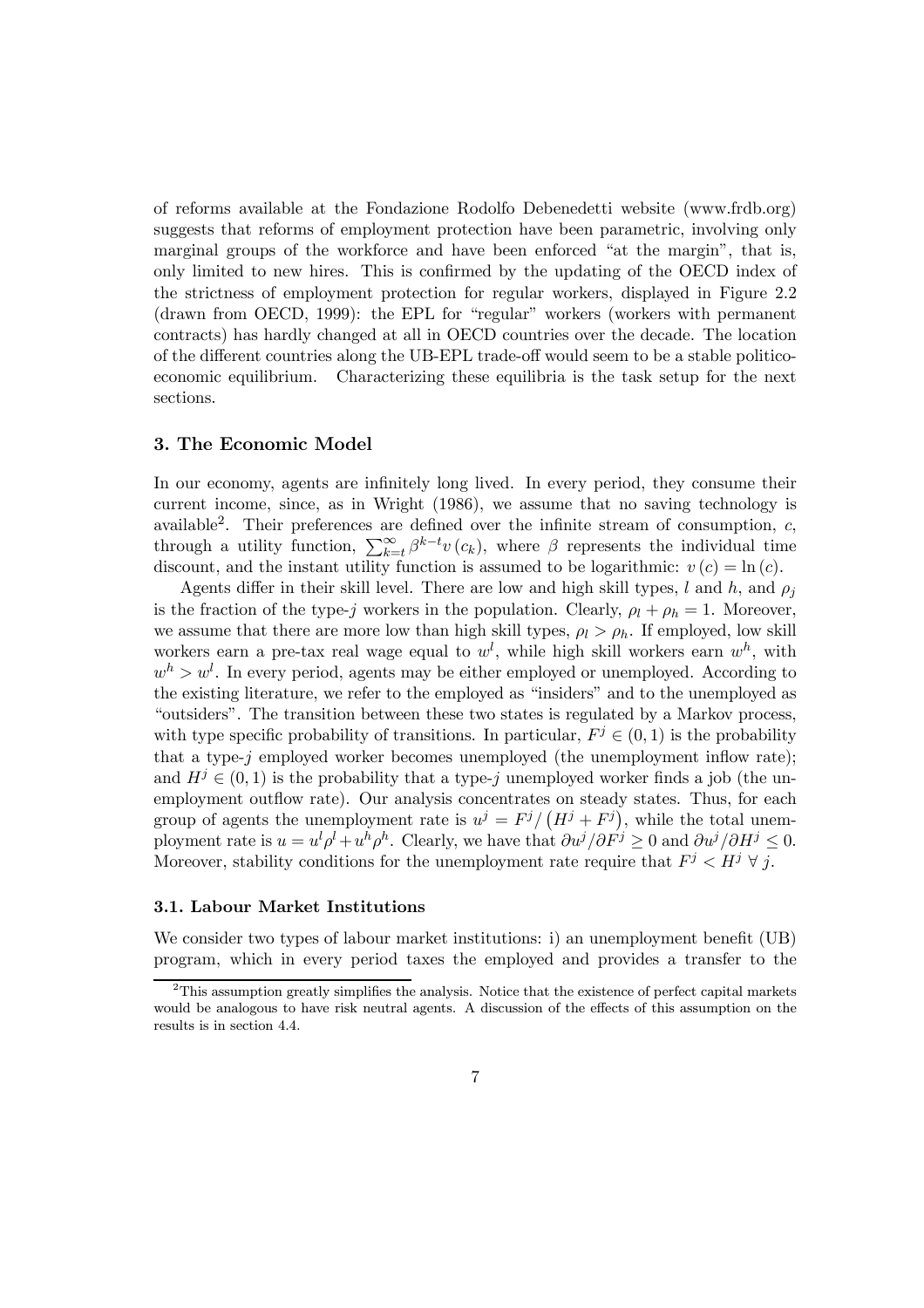unemployed; and ii) an employment protection legislation (EPL), which reduces unemployment inflow (and outflow) rates.

Unemployment Benefits Our insurance program imposes a proportional tax,  $\tau$ , on the labour income of the workers and awards to any type-j unemployed agent a transfer,  $b^j$ , proportional to her previous wage, hence to her type:  $b^j = \alpha^j w^j$ , where  $\alpha^j$ is a replacement rate that measures the generosity of the scheme for each type. The system is budget balanced and thus the total amount of transfers to the unemployed equals the total contributions:

$$
b^l u^l \rho_l + b^h u^h \rho_h = \tau \left[ w^l \rho_l \left( 1 - u^l \right) + w^h \rho_h \left( 1 - u^h \right) \right].
$$

We impose two further restrictions to UBs. First, the tax rate on the labour income has to be lower than the unemployment rate of both types:  $\tau \langle Min (u^l, u^h)$ . This condition guarantees that agents have an incentive to work, although in our model agents are not given an explicit labour-leisure decision. Second, we assume that  $\alpha^j = \tau \left(1 - u^j\right) / u^j$ . The generosity of the UB system may differ across types, according to their unemployment rate. For instance, if high skill types have a lower unemployment rate than low skill types, they will obtain – per any given tax rate – a higher transfer when unemployed than the low-skill types. Notice that under this characterization, the UB system represents a pure unemployment insurance scheme which — for a given premium, the tax rate  $\tau$  – provides a larger benefit to those types who are less likely to become unemployed. In fact, by setting these different replacement rates, we abstract from any redistributive element between types. In section 4, we discuss how our result would be affected by using a unique replacement rate, thereby allowing for some redistribution, typically from high to low skill types. Finally, let  $z^j = (1 - u^j) / u^j = H^j / F^j$  be the ratio of type-j employed to unemployed agents. Then, we have that  $b^j = \tau w^j z^j$ .

Employment Protection Legislation Labour markets may be regulated by a legislation protecting the workers against the risk of becoming unemployed. This legislation may take different forms. According to the OECD (1994), the measure of EPL can be decomposed in: (1) procedural inconveniences to dismissals (mainly capturing the complexity of the procedures needed to issue a dismissal notice); (2) notice and severance payments requirements (the time elapsed between the decision to layoff a worker and her/his effective removal from the payroll); and (3) difficulty of dismissals, which measures the relevance of litigation costs and any possible bias in the judicial enforcement process<sup>3</sup>. Cazes, Boeri and Bertola (1999) suggest that the third component of  $EPL - the difficulty of dismissed - accounts for most of the reduction in the dismissed$ 

<sup>3</sup>To this respect, see Ichino, Polo and Rettore (2001).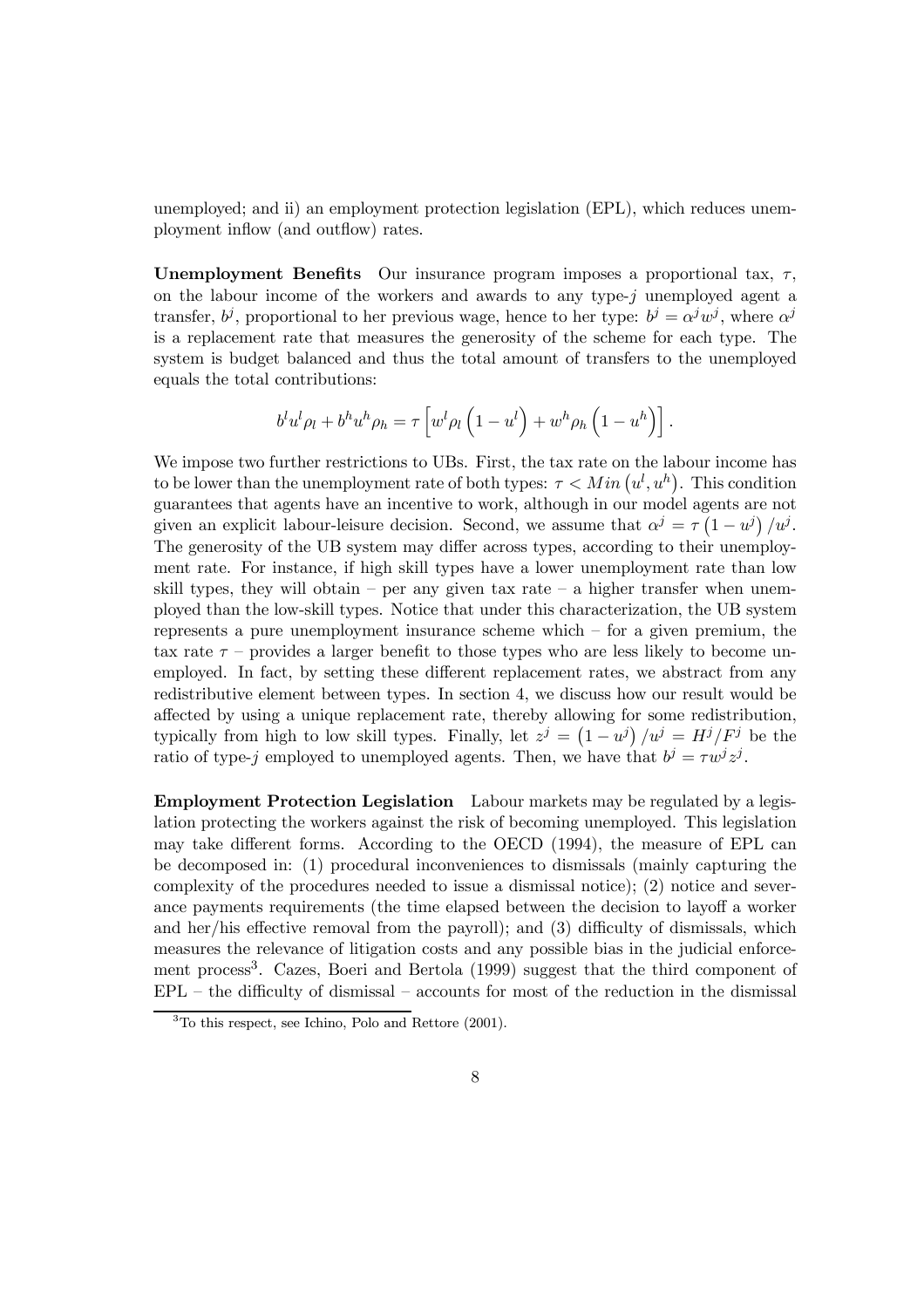

Figure 3.1: EPL and Low-skill Individuals

rate associated with stricter EPL. Accordingly, in our stylized framework, we simply characterize the EPL as a deadweight cost — such as litigation cost — while we disregard the existence of severance payments, and their possible role of insurance against the unemployment risk<sup>4</sup>.

In our model, the degree of EPL is thus measured by a parameter  $s \in [0, 1]$ , where  $= 0$  means no protection and  $s = 1$  denotes maximum protection. As in Saint $s = 0$  means no protection and  $s = 1$  denotes maximum protection. Paul (1996 and 2000), we concentrate on the effects of EPL on unemployment inflow and outflow rates, on which there is little ambiguity in the empirical and theoretical literature on EPL. Consider the low skill types. A higher degree of EPL decreases the unemployment inflow rate,  $F_1^l(s) \leq 0$ , as widely documented by OECD (1999) and Boeri (1999) Consistently with empirical evidence reviewed in section 5, we assume that this effect is larger when the labour market is flexible ( $s \approx 0$ ) than under strict EPL<sup>5</sup>.

<sup>4</sup>As shown by Lazear (1990), under flexible wages, severance payments can be "undone" by wage contracts "bonding" the duration of a job.

<sup>5</sup>It can be shown (results can be provided upon request by the authors) that Mortensen and Pissarides' (2001) equilibrium search model also yields a convexity of the reservation productivity (hence unemployment inflows) in EPL, provided that the matching function is specialised as a Cobb-Douglas. This model also implies a negative effect of EPL on unemployment inflows and outflows. In the case of outflows, however, it is not possible to establish a priori the sign of the second derivative.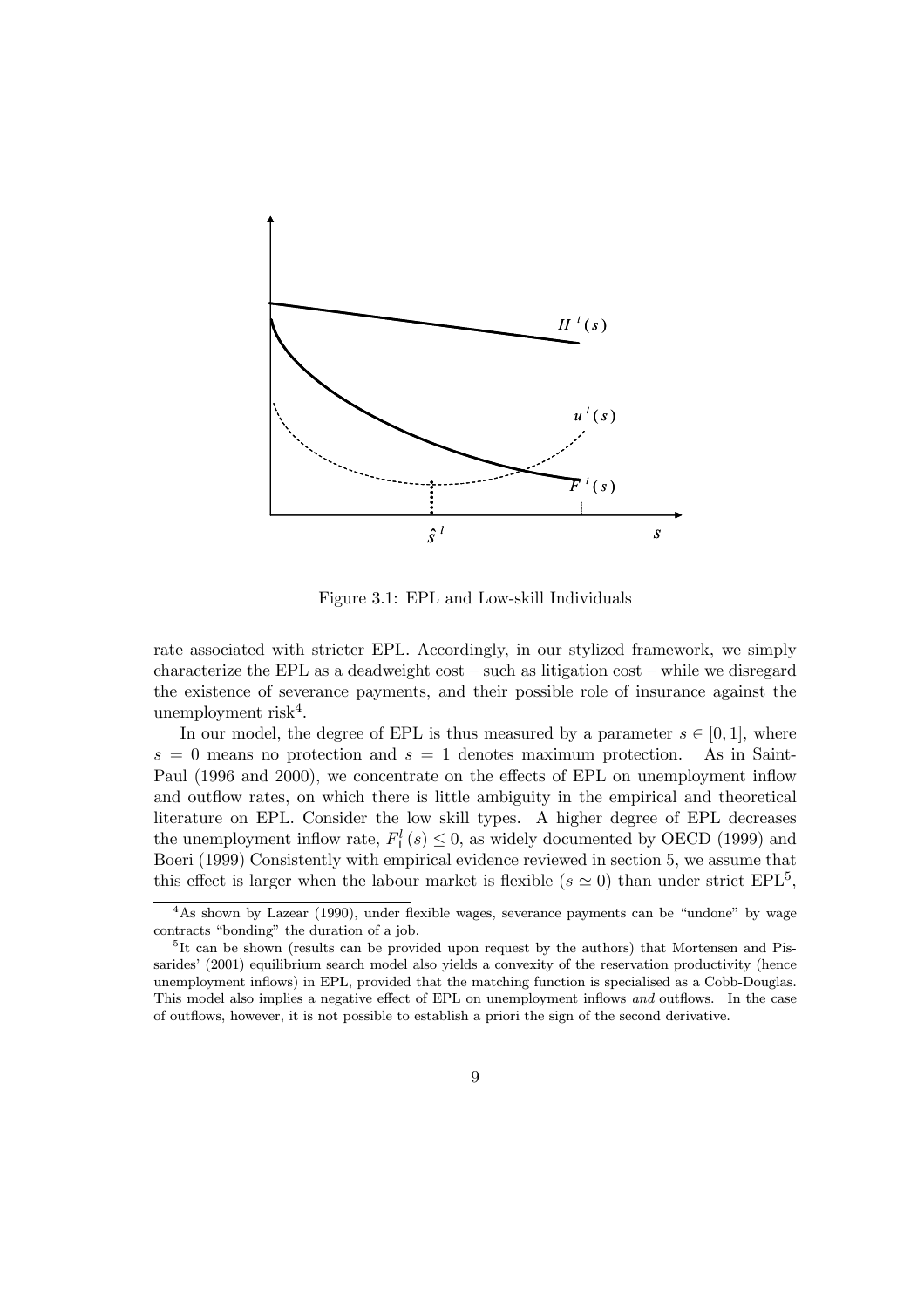i.e.,  $F_{11}^l(s) > 0$ .

Also the unemployment outflow rate is negatively related to the strictness of EPL,  $H_1^l(s) < 0$ , in accordance with empirical evidence (OECD, 1999) and with the implications of economic models of EPL (e.g., Bentolila and Bertola, 1990) which suggest that in rigid labour markets employers are less willing to hire workers in upturns, because they will not be able to dismiss them during downturns. Figure 3.1 summarizes the behavior of the low skill inflow and outflow rates as a function of the strictness of EPL. Notice that a trade-off arises since more EPL decreases the unemployment inflow of low skill types, while reducing their outflow. The overall effect on the unemployment rate is therefore ambiguous, as in standard equilibrium models of the labour market (Mortensen and Pissarides, 2001). Provided that unemployment inflows are negative and convex in EPL, while unemployment outflows are linear (declining) in EPL, we expect unemployment to be decreasing for low levels of employment protection (as the effect on the inflow side dominates) and increasing for larger values of  $s$  (as the effect on the outflow side becomes relatively more important)<sup>6</sup>. Thus, following Persson and Tabellini (2000), we assume that the unemployment rate is first decreasing and then increasing in the degree of  $EPL^7$ , and has an interior minimum at  $\hat{s}^l$ .

High skill types are less affected by the EPL. On the one hand, part of the costs of EPL arises from red-tape negotiation costs with the unions and union density is traditionally low among high-skill types. On the other hand, EPL involves fixed costs, i.e. litigation costs, which are independent of the worker's type. Thus, EPL is less of a deterrent when employers plan to layoff high skill workers, provided that in recessions the marginal productivity of a worker is close to zero. Several general equilibrium models of the labour market (e.g., Mortensen and Pissarides, 2001) yield this result when firing costs are independent of the worker's type.

For analytical convenience, we take the rather extreme view that EPL leaves the high types unaffected, i.e.,  $F^h$  is a constant in our model. However, we assume that the unemployment outflow rate is negatively related to the strictness of EPL also for the high-skill types,  $H_1^h(s) < 0$ . This is consistent with the observation of negative effects of EPL on job finding probabilities of school-leavers (OECD, 1999). Overall, in our model EPL is only harmful to the high skill insiders: the degree of EPL which minimizes the unemployment rate of the high skill types is zero,  $\hat{s}^h = 0$ , as shown in figure 3.2.

Finally, consistently with a large body empirical evidence on hazards from employ-

<sup>&</sup>lt;sup>6</sup>Consider that  $u = \left(\frac{F}{H+F}\right)$ , where we have dropped skill-superscripts for notational ease. It then follows that  $u_s \geq 0$  depending on whether  $|F_s| H \leq F |H_s|$ .<br><sup>7</sup>Notice that the assumptions that (i) the inflow rate is decreasing and convex in the degree of EPL,

 $F_1^l < 0$  and  $F_{11}^l > 0$ , and (ii) that the outflow rate is a linear, non-positive function of the EPL,  $H_1^l < 0$ and  $H_{11}^l = 0$ , are sufficient for the unemployment rate to have a minimum, although the unemployment rate needs not to be convex in s.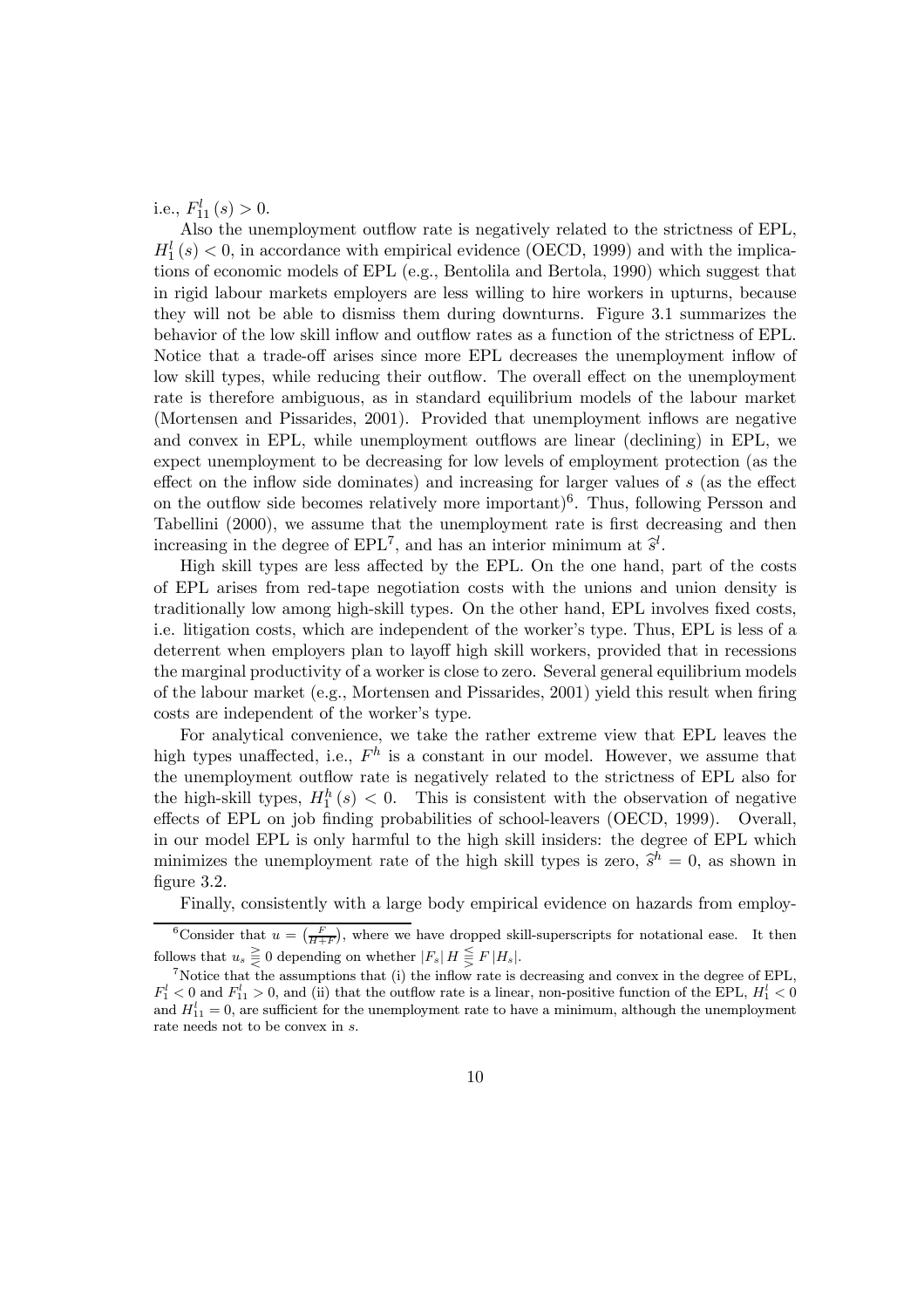

Figure 3.2: EPL and High-skill Individuals

ment to unemployment and viceversa, we assume that the unemployment inflow rate is always higher for the low than for the high skill workers<sup>8</sup>,  $F^{l} (s = 0) \geq F^{h}$ , and that, for any degree of EPL, the unemployment outflow rate of the high skill workers is higher than the outflow rate of the low skill ones,  $H^l(s) \leq H^h(s)$   $\forall s$ . Evidence supporting this modeling strategy is provided in Section 5.

#### 3.2. Individual Preferences

As in Wright (1986) and Pissarides (2001), in our model individuals cannot save to insure against the risk of becoming unemployed. Thus, in every period, the level of consumption for each skill type is entirely determined by her employment status. If employed, a type j agent consumes  $(1 - \tau) w^j$ ; if unemployed, she consumes  $b^j$ . It is useful to denote the difference in utility between the two labour market stata for a type- $i$ agent as  $\Delta v^j = v((1 - \tau) w^j) - v(v^j) > 0$ . We can now characterize the indirect utility function with respect to the degree of EPL and UB. Let  $V_i^j(s, \tau)$  denote the expected

<sup>&</sup>lt;sup>8</sup>This assumption captures the difference in the job-to-job reallocation between low and high ability types. In fact, high ability types tend to have more job-to-job mobility and a lower unemployment inflow rate than the low-ability types. Additionally, high-ability workers have more firm specific human capital, which reduces incentives of employers to fire them.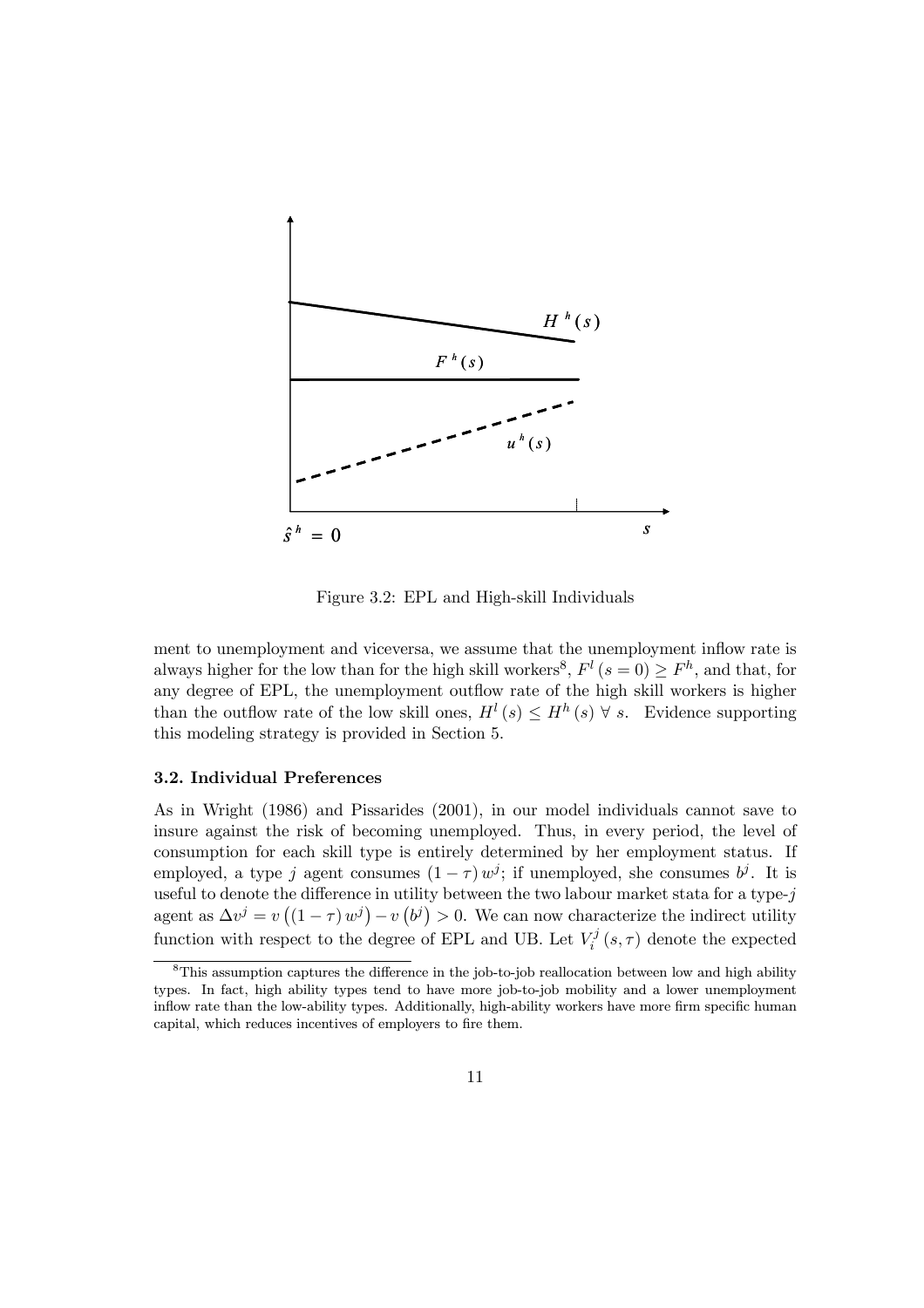lifetime utility of a type-j agent when she is currently in state i. Then  $V_Q^j(s,\tau)$  is the expected lifetime utility of a type- $j$  agent who is currently unemployed – an outsider – and  $V_I^j(s,\tau)$  is the utility of a currently employed agent– an insider. Since the expected utility depends only on the state, and not on the date, we have that:

$$
V_i^j\left(s,\tau\right) = \frac{\left(1 - \theta_i^j\left(s\right)\right)v\left(\left(1 - \tau\right)w^j\right) + \theta_i^j\left(s\right)v\left(b^j\right)}{\left(1 - \beta\right)}\tag{3.1}
$$

where

$$
\theta_{O}^{j}(s) = \frac{1 - \beta + \beta F^{j}}{1 - \beta + \beta (F^{j} + H^{j})}
$$
(3.2)

represents the (discounted) proportion of time that a type-j agent who is currently an outsider will spend unemployed during her lifetime, while

$$
\theta_{I}^{j}(s) = \frac{\beta F^{j}}{1 - \beta + \beta (F^{j} + H^{j})}
$$
(3.3)

represents the (discounted) proportion of time that a type-j agent who is currently an insider will spend unemployed, and again  $j = h, l$ . Clearly,  $\theta_O^j(s) > \theta_I^j(s) \,\forall j$ . It is useful at this juncture to define the degree of EPL which minimizes the (discounted) time spent unemployed respectively by a low-skill insider and outsider<sup>9</sup>:  $\widetilde{s}_I = \arg \min \theta_I^l(s)$  and  $\widetilde{s}_O = \arg \min \theta^l_O(s)$ . It is easy to see that  $\widetilde{s}_O < \widetilde{s}^l < \widetilde{s}_I$  – where  $\widetilde{s}^l$  is the degree of EPL which minimizes unemployment among low-skill types – since  $\tilde{s}_O$  and  $\tilde{s}_I$  take into account the current employment status of the agent. Figure 3.3 summarizes the behavior of  $\theta_I^l(s)$ ,  $\theta_O^l(s)$ , and  $u^l$  with respect to s. Finally, notice that as  $\beta$  approaches 1, current employment conditions lose their relevance and the indirect utilities of a type- $j$  insider or outsider coincide:  $\theta_I^l(s) = \theta_O^l(s) = u^l$ .

#### 4. The Political Game

The degree of EPL and the level of UB are decided at majority voting. When the election takes place, all persons alive, employed and unemployed, cast a ballot over  $\tau \in [0, 1]$ , the income tax which finances the unemployment insurance, and  $s \in [0, 1]$ , the degree of EPL. Individual preferences over the two issues are represented by the indirect utility functions at equation 3.1, further characterized at equations 3.2 and 3.3 respectively for the outsiders and the insiders. This majoritarian voting game shares an important features with the games analyzed in Conde-Ruiz and Galasso (1999 and 2003). The issue

<sup>&</sup>lt;sup>9</sup>Again, the assumptions on  $F^l$  (s) and  $H^l$  (s) – see footnote 7 – are sufficient for  $\theta_I$  (s) and  $\theta_O$  (s) to have a minimum, albeit not to be convex.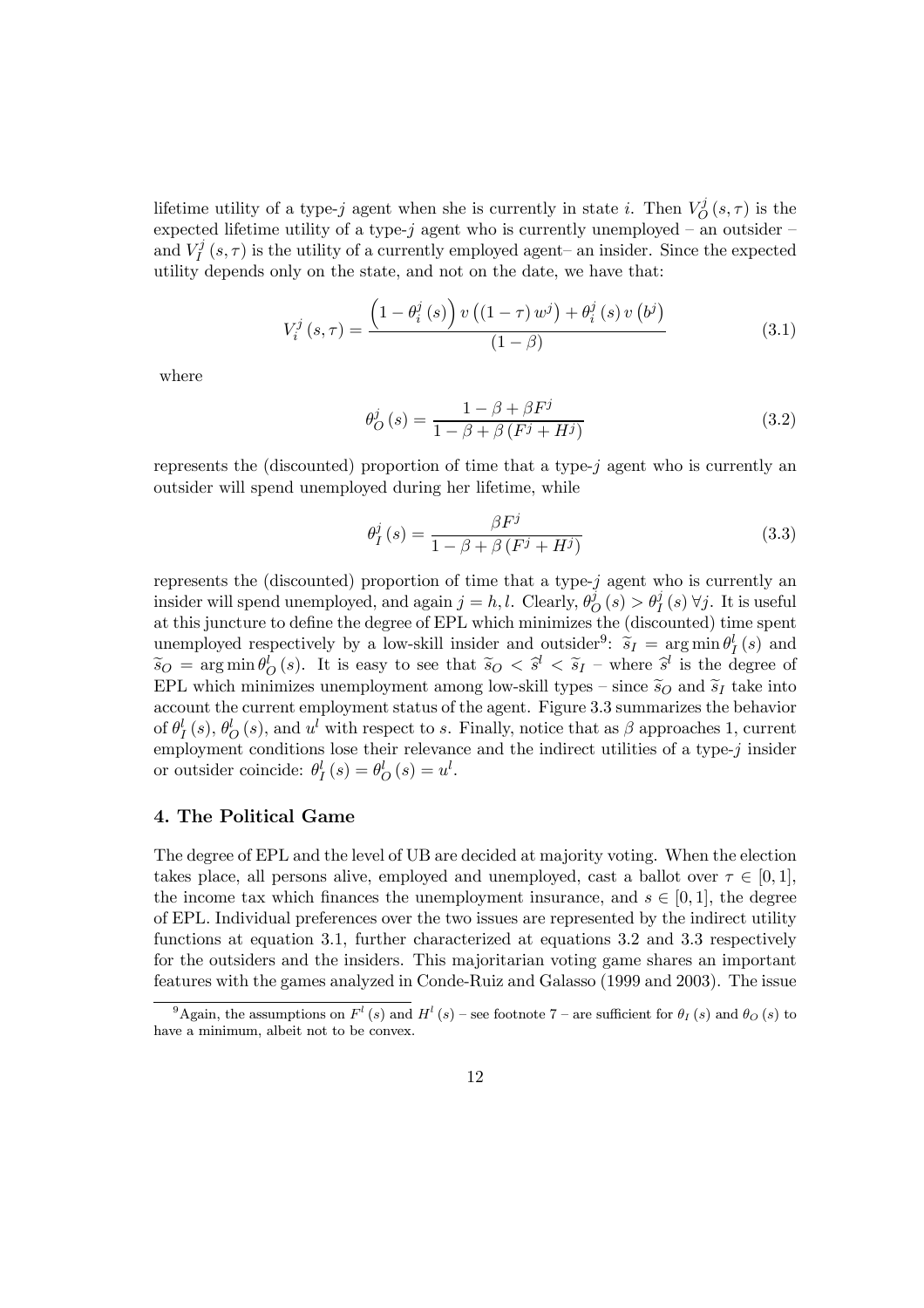

Figure 3.3: EPL: Low-skill Insiders and Outsiders

space is bidimensional,  $(\tau, s)$ , and thus a Nash equilibrium typically fails to exist. To overcome this well-known problem, we follow Shepsle (1979), and more recently Persson and Tabellini (2000), in analyzing voting equilibria induced by institutional restrictions, i.e., structure-induced equilibria. Conde-Ruiz and Galasso (1999 and 2003) discuss the set of institutional restrictions, which are needed to convert a two-dimensional election into a (dynamic) simultaneous issue-by-issue voting game, in which a (structure induced) equilibrium exists. The concept of structure induced equilibrium — or issue-by-issue voting — applied to our political game can be summarized as follows. For every value of s, the degree of EPL, each voter determines her most preferred value of  $\tau$ , the level of UB, and viceversa. In other words, every agent votes two reaction functions:  $\tau(s)$  and s (τ). A pair ( $\tau^*, s^*$ ) is an equilibrium of this voting game if  $\tau^*$  represents the outcome of a majority voting over the jurisdiction  $\tau$  – the level of employment benefit – when the other dimension is fixed at its level s∗, and viceversa. Finally, we restrict ourselves to a steady state analysis and assume that the voting game takes place once and for all. Re-voting, as in Conde-Ruiz and Galasso (1999 and 2003), would allow to capture some dynamic aspects of the game, but at the cost of further complicating the analysis of the political equilibrium. We now turn to the voting game by examining the agents' decisions over the EPL for a given  $\tau$  and then the decisions over the UB for a given s.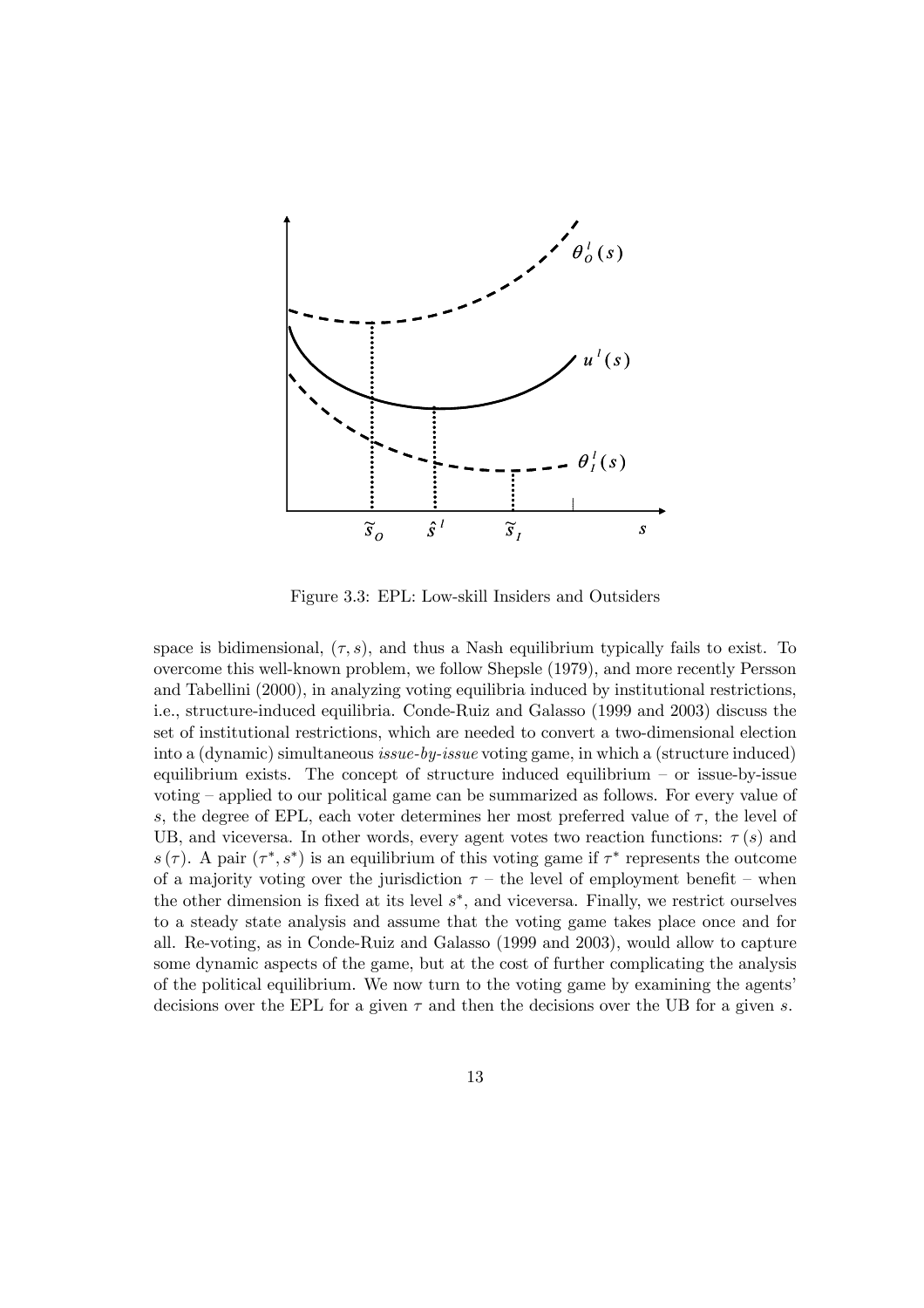#### 4.1. Voting over the degree of Employment Protection Legislation

EPL affects the utility of the agents through its effects on the unemployment inflow and outflow rates. As discussed in the previous section, high skill agents — either insiders or outsiders — oppose any positive level of EPL, which decreases their unemployment outflow rate but does not decrease their inflow rate. The choice of the low-skill agents is more complex, since the EPL creates a trade-off between their inflow and outflow rates. To see this, consider a low-skill insider. An increase in the degree of EPL has two effects on her indirect utility (see eq. 3.1). First, it has an impact on the (discounted) percentage of time that a current insider will spend unemployed during her lifetime,  $\theta_I^l(s)$ . Since the utility is larger when employed, this effect is positive for  $s < \tilde{s}_I$  – where  $\tilde{s}_I$  represents the degree of EPL that minimizes  $\theta_I^l(s)$  – becomes zero at  $s = \tilde{s}_I$ , and then turns negative, see figure 3.3. Second, an increase in the strictness of EPL has an impact on the unemployment benefit, through changes in the ratio of low skill employed to unemployed agents. This effect is positive for  $s < \hat{s}^l$ where  $\hat{s}^l$  represents the degree of EPL that minimizes the unemployment rate for the low skill  $u^{l}(s)$  – and weakly negative thereafter. Therefore, a low-skill insider chooses a degree of EPL between  $\hat{s}^l$  and  $\tilde{s}_I$ , since she trades off the current positive effect of a decrease in the unemployment inflow rate, with the future negative impact on the average unemployment rate, and thus on the level of UBs, see figure 3.3. A low skill outsider faces a similar problem. The latter effect coincides with the low-skill insider's decision. However, the former is positive for  $s < \widetilde{s}_Q < \widetilde{s}_I$  – where  $\widetilde{s}_Q$  is the degree of EPL which minimizes  $\theta_O^l(s)$ , the (discounted) fraction of time that a current outsider spends unemployed during her lifetime – becomes zero at  $s = \tilde{s}_O$ , and then turns negative. Therefore, a low-skill outsider will choose a level of EPL between  $\tilde{s}_O$  and  $\tilde{s}^l$ , which best trades off the decrease in the average unemployment rate with the reduction in the current probability of being hired. The next proposition characterizes the decision of the median voter,  $s^m(\tau)$ .

**Proposition 4.1.** If  $\left[1-u^l\left(s_l^l\right)\right]\rho^l\geq\frac{1}{2}$ , the median voter over the jurisdiction s is a low skilled insider, and the corresponding degree of EPL is  $s^m(\tau) = s_I^l(\tau) \in (\hat{s}^l, \tilde{s}_I)$ . If  $\left[1-u^l\left(s^l_{\mathcal{O}}\right)\right]\rho^l<\frac{1}{2}$ , the median voter over the jurisdiction s is a low skilled outsider, and the corresponding degree of EPL is  $s^m(\tau) = s_O^l(\tau) \in (\tilde{s}_O, \tilde{s}^l)$ .

The median voter over the degree of EPL is a low-skilled agent. If  $-$  for the (high) degree of EPL chosen by a low-skill insider — the low-skill insiders are a majority, the median voter over s is clearly a low-skill insider; whereas if  $-$  for the (low) degree of  $EPL$  chosen by a low-skill outsider  $-$  the low-skill insiders are a minority, the median voter over s is a low-skill outsider<sup>10</sup>. The latter case is interesting, because it suggests

<sup>&</sup>lt;sup>10</sup>Notice that both equilibria may fail to exist if – in the former case – the degree of EPL is too high and leads to large unemployment or if  $-$  in the latter case  $-$  it is too low and does not create enough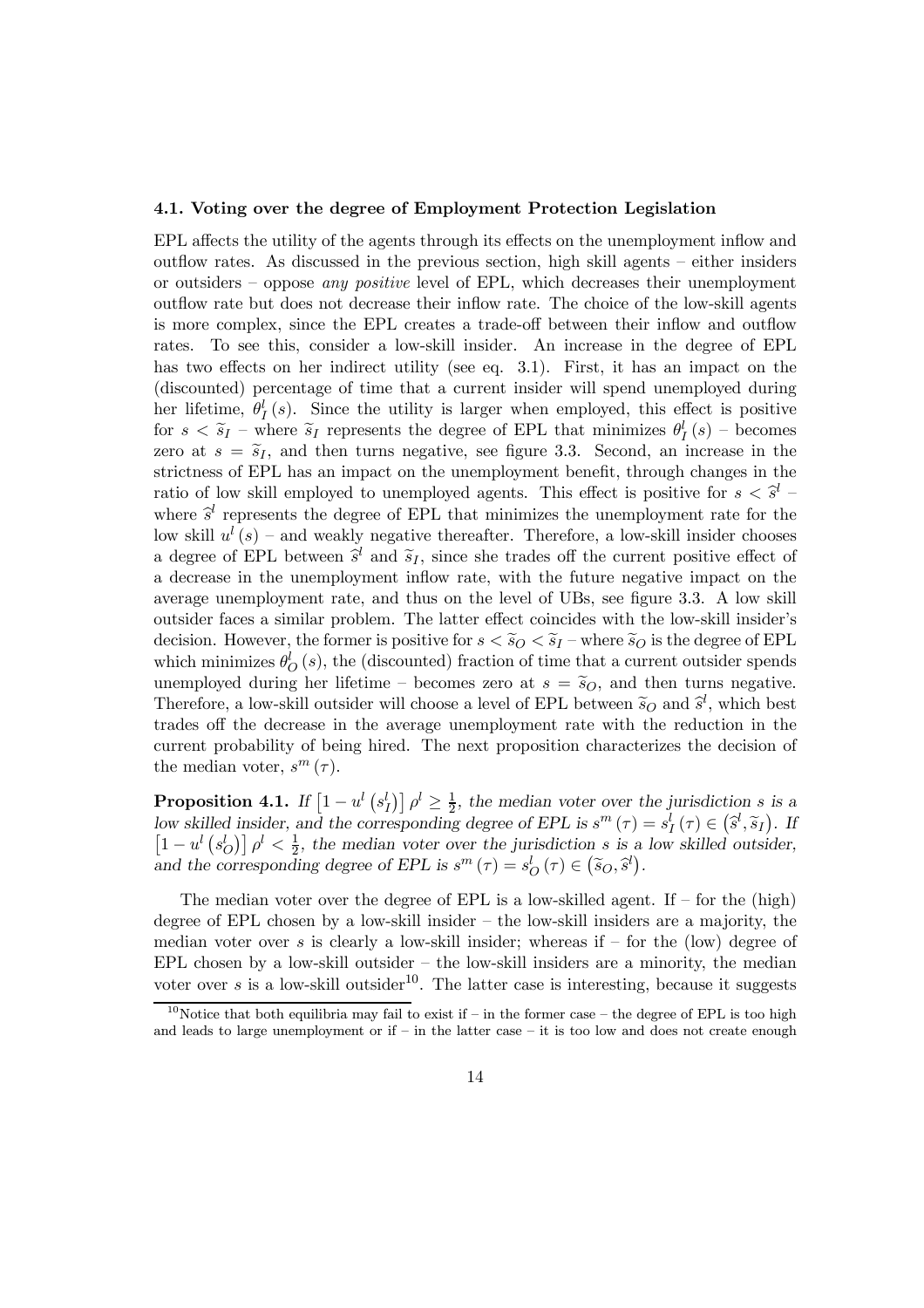that low skill outsiders play a pivotal role in deciding over the degree of EPL, although they do not benefit from it, at least in their current state.

How does the degree of EPL chosen by the median voter depend on the level of  $UB^{11}$ ? If the median voter is a low-skill insider,  $s^m(\tau) = s_I^l(\tau)$ , there is a negative relation between EPL and UB. In other words, for this median voter the reaction function of s with respect to  $\tau$  is negatively sloped, see figure 4.1. This result hints at some substitutability between EPL and UB as instruments to protect against labour market risk. In fact, a higher level of unemployment insurance reduces the cost, in terms of consumption, of being unemployed, and thus a low-skill insider will require a lower degree of EPL. However, if the median voter is a low-skill outsider,  $s^m(\tau) = s^l_0(\tau)$ , the relation between EPL and UB becomes positive, and thus the reaction function  $s_O^l(\tau)$ is positively sloped, see figure 4.1. This is because an increase in the tax rate,  $\tau$ , reduces the current cost of being unemployed and thus induces the low-skill outsider to increase the degree of EPL in order to decrease the average unemployment rate and thus to increase the unemployment benefit (recall that  $s_O^l(\tau) < \hat{s}^l$ ).

#### 4.2. Voting over Unemployment Benefits

Low and high skill individuals, according to their current employment status, determine their most preferred level of UB, by maximizing their indirect utility function with respect to the tax rate,  $\tau$ , for a given s. As in Wright (1986), the most preferred tax rate for a type-j insider is  $\tau_I^j(s) = \theta_I^j(s)$  (see equation 3.3), and for a type-j outsider is  $\tau_{\mathcal{O}}^{j}(s) = \theta_{\mathcal{O}}^{j}(s)$  (see equation 3.2), where  $j = l, h$ . These tax rates are decreasing in the unemployment outflow rate and increasing in the inflow rate, since a lower (higher) probability of being unemployed induces a lower (higher) demand for unemployment insurance. In order to find the median voter over UB, we need to compare these tax rates<sup>12</sup>. Among the insiders, the low skill have a higher probability of becoming unemployed and a lower outflow rate. Thus, they prefer a higher tax rate than the high skill workers,  $\tau_I^l(s) \geq \tau_I^h(s)$ . A similar reasoning applies to the outsiders, hence  $\tau_O^l(s) \geq \tau_O^h(s)$ . Additionally, for a given skill type j, the outsiders prefer a higher tax rate than the insiders, due to their current status, and thus  $\tau_Q^j(s) > \tau_I^j(s)$ . Although we are not able to provide a complete ordering of the preferences of the agents over the UB tax rate, the next proposition characterizes the median voter over  $\tau$ , and thus the tax rate that she prefers for a given s.

unemployment.

 $11$ <sub>Lemma</sub> A.1 in the appendix provides a formal answer.

 $12$ Clearly, if the UB scheme entails some element of redistribution across types – such as in a Beveridgean system, where the benefits are flat, or in an "unfair" insurance scheme, where the replacement rate is constant across types, regardless of their unemployment risk — the voting behavior would change. See discussion in section 4.4 and appendix B.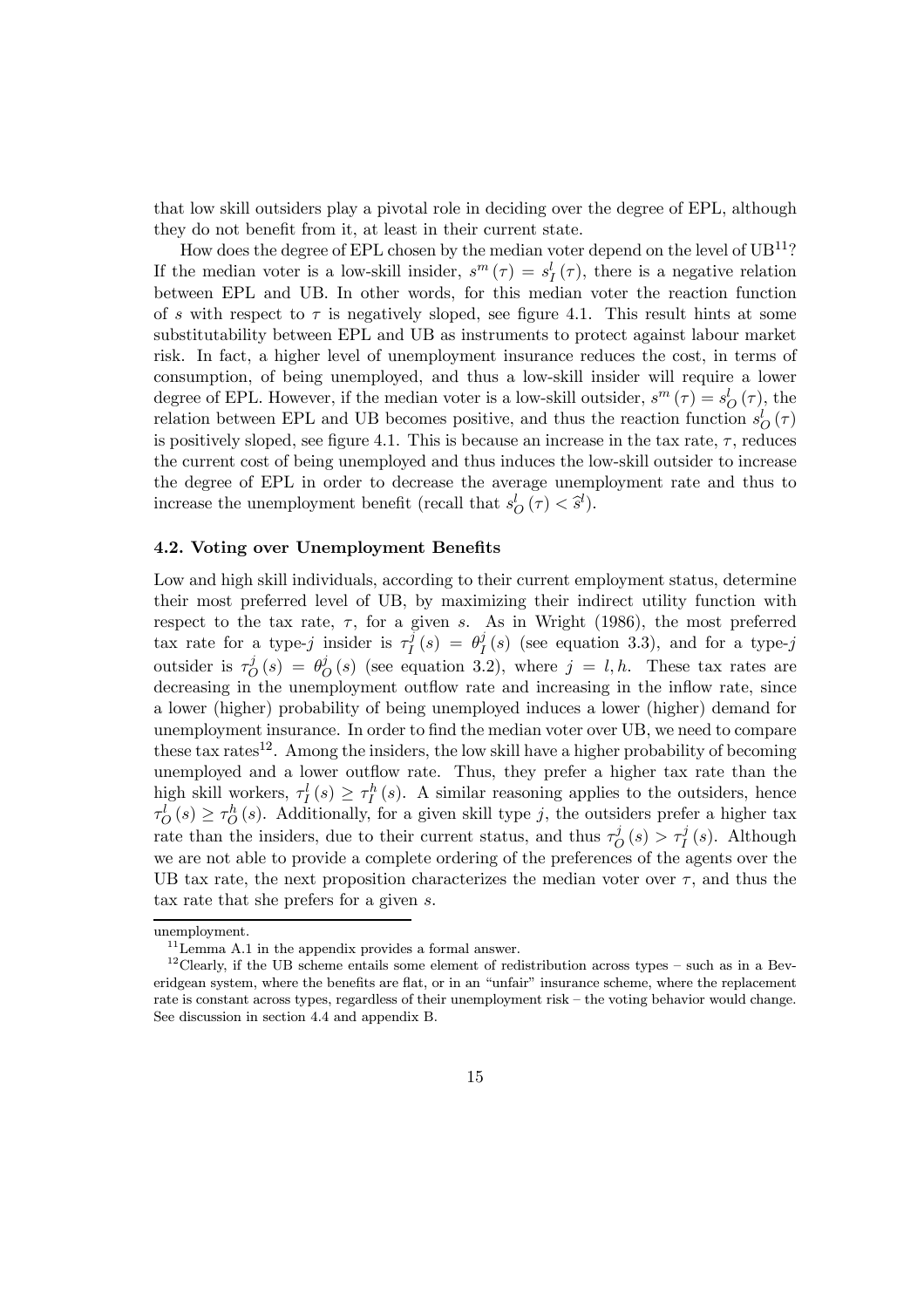**Proposition 4.2.** If  $u \leq 1/2$ , the median voter over the unemployment tax rate is a low skill insider, and the corresponding tax rate is  $\tau^m(s) = \tau_l^l(s) = \theta_l^l(s)$ .

Except in the extreme case in which the unemployed constitute a majority of the population, the low skill insiders are pivotal in determining the level of unemployment insurance. Taken together with the previous results on the degree of EPL, this suggests that most of the political power rests in the hands of the low skill insiders, who set the UB level and are likely to decide over the degree of EPL.

How does their choice over UB depend on the degree of EPL? As shown in figure 3.3, the tax rate,  $\tau^m(s) = \tau_I^l(s) = \theta_I^l(s)$ , is first decreasing and then increasing in the degree of EPL (see Lemma A.2 in the appendix for a proof). The intuition is straightforward. For low degrees of EPL, an increase in s reduces the average unemployment rate of a low-skill agent as well as her unemployment inflow rate. Thus, a low skill insider is more protected against the risk of being unemployed, requires less UB, and  $\tau$  decreases. Once the degree of EPL is larger than  $\hat{s}^l$ , any additional increase of EPL raises the average unemployment rate, but this effect is compensated by a reduction in the unemployment inflow rate, and thus the demand for UB still declines. However, beyond  $\tilde{s}_I$  – the degree of EPL which minimizes the (discounted) percentage of time spent unemployed by a current insider — the negative effect on the unemployment rate becomes dominant, a low skill insider is more likely to become unemployed and her demand for UB begins to increase.

#### 4.3. The Political Equilibria

To find the political equilibria of our voting game over the degree of EPL, s, and the level of UB,  $\tau$ , we need to bring together the voting behavior over s and  $\tau$  in our issueby-issue voting game. The (structure-induced) equilibrium outcomes of this voting game correspond to the loci where the reaction function of the two median voters characterized respectively in sections 4.1 and 4.2 — cross, and are described in the next proposition:

- **Proposition 4.3.** (I) If  $\left[1-u^l\left(s_l^l\right)\right]\rho^l\geq\frac{1}{2}$ , there typically exists a structure-induced equilibrium (SIE) of the voting game  $(\tau^*, s^*)$ , such that  $\tau^* = \tau_I^l (s_I^l)$  and  $s^* =$  $s_I^l\left(\tau_I^l\right) \in \left(\widehat{s}^l, \widetilde{s}_I\right);$
- (II) If  $\left[1-u^l\left(s_O^l\right)\right]\rho^l<\frac{1}{2}$ , there typically exists a structure-induced equilibrium (SIE) of the voting game  $(\tau^{**}, s^{**})$ , such that  $\tau^{**} = \tau_I^l \left( s_O^l \right)$  and  $s^{**} = s_O^l \left( \tau_I^l \right) \in (\tilde{s}_O, \tilde{s}^l)$ .
- (III) If  $(\tau^*, s^*)$  and  $(\tau^{**}, s^{**})$  exist, then  $s^{**} < s^*$  and  $\tau^{**} > \tau^*$ .

This proposition contains the crucial theoretical result of the paper. If the low skill insiders constitute a majority of the voters, they determine both the degree of EPL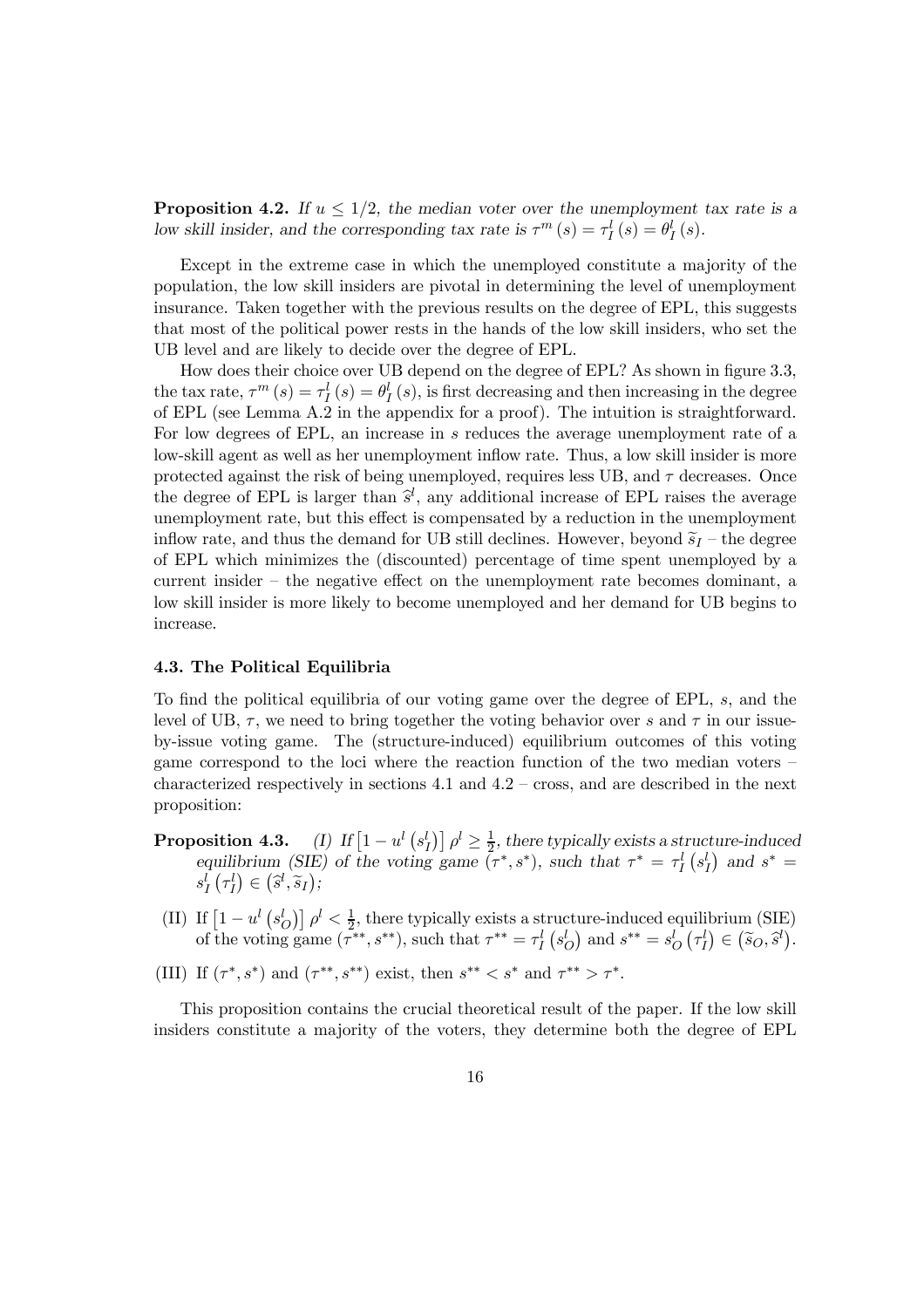

Figure 4.1: Two structure-induced equilibria and the trade-off UB-EPL

and the level of UBs. This case is geometrically characterized in Figure 4.1, where the two reaction functions,  $\tau_I^l(s)$  and  $s_I^l(\tau)$ , are portrayed. Even if the low-skill are not a majority, they are still pivotal in choosing UBs, and thus the relevant reaction function is still  $\tau_I^l(s)$ . In this case, if there are enough unemployed individuals, the lowskill outsiders are pivotal in deciding over the EPL and the relevant reaction function becomes  $s_O^l(\tau)$  (see figure 4.1). The last part of this proposition accounts for the existence of a trade-off between UB and EPL, depending on the skill composition in the economy. A large fraction of low-skill types creates a large support in favour of EPL, but then, this large degree of employment protection decreases the demand for UB. In economies with a large share of high skill individuals (case II), the support for EPL is reduced. Lower degrees of EPL in turn induce — among the low skill insiders, who are still pivotal in the UB decision — a higher demand for UB. In the next section, we assess empirically the link between this trade-off and the skill profile of the population.

Could a trade-off emerge even among countries with a majority of low-skill insiders? The next proposition addresses this issue by examining how the equilibrium outcome in case I at proposition 4.3 is affected by a change in the subjective rate of time discount.

**Proposition 4.4.** For  $\left[1-u^l\left(s_l^l\right)\right]\rho^l \geq \frac{1}{2}$ , a decrease in  $\beta$  induces a change in an equilibrium outcome from  $(\tau^*, s^*)$  to  $(\tau^{*\prime}, s^{*\prime})$ , such that  $\tau^{*\prime} < \tau^*$  and  $s^{*\prime} > s^*$ .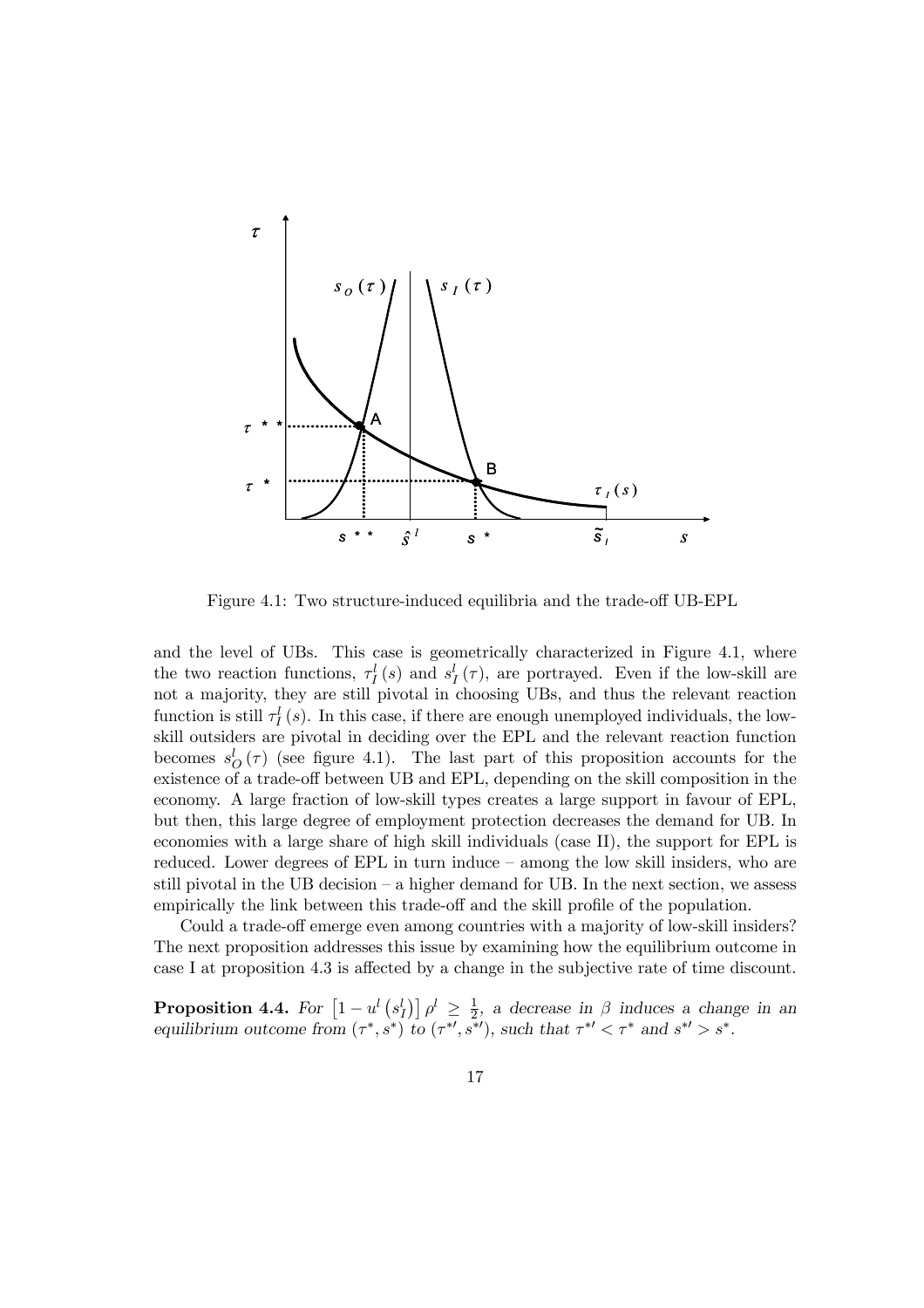If the low-skill insiders assign greater weight to their present status (as  $\beta$  decreases), they will require less UBs, but more EPL. This insight carries a powerful testable implication, namely in countries with an older population of low-skill insiders who discount the future employment status more heavily, we should observe stricter EPL and less generous UBs. Analogously, the existence of early retirement provisions, which guarantee an early exit from the labour market to middle-aged workers, reduces the relevance of the future employment opportunities, and thus puts more pressure on increasing restrictions on dismissals.

#### 4.4. Discussion and Extensions

The results of our baseline model, notably the existence of a trade off between EPL and UB, are robust to several extensions of the model. In this section, we consider three alternative specifications to discuss the effects of changes in the degree of risk aversion, the impact of unemployment benefit programs on the unemployment outflow rate, and to examine a redistributive unemployment benefit program<sup>13</sup>.

Risk aversion plays a key role in our analysis, since UB and EPL help to insure against labour market risks. Clearly, more risk averse agents require more insurance against unemployment risk: for any given degree of EPL, a low-skill insider will hence demand a higher tax rate,  $\tau$ . The effect of an increase in risk aversion on the voting behavior over the EPL is less straightforward. More risk averse individuals care more about consumption when unemployed. Hence, to increase UBs — by reducing the average unemployment rate — a low skill insider will decrease her preferred degree of EPL, while a low skill outsider will increase it (see figure 3.3). Thus, for any given level of risk aversion, the trade off between EPL and UB always exists — see figure B.1 in the appendix. The degree of risk aversion does however affect our politico-economic equilibria. In fact, if the median voter (over EPL) is a low-skill insider, more risk aversion induces a substitution of EPL with UB, while if the median voter (over EPL) is a low-skill outsider, an increase in the degree of risk aversion increases the EPL and has an ambiguous impact on the tax rate. To the extent that individuals can self-insure against labour market risk by having access to capital markets<sup>14</sup>, we can expect a nearly risk-neutral behaviour in the choice over UB and EPL to prevail in countries with large capital markets. Thus, this implication of our model is in line with the existence of an asymmetry between the US, or more broadly Anglo-Saxon countries, and the other European countries, with the former countries experiencing lower EPL and UBs then the EU average.

<sup>&</sup>lt;sup>13</sup>These results are compared to those obtained in the baseline model of the previous section. A more thorough treatment of these alternative specifications is in the appendix.

 $14$ When capital markets are more developed, voters have an additional channel to buy insurance against labour market risk by having access to capital markets (e.g., Bertola, 1999 and Pissarides, 2000).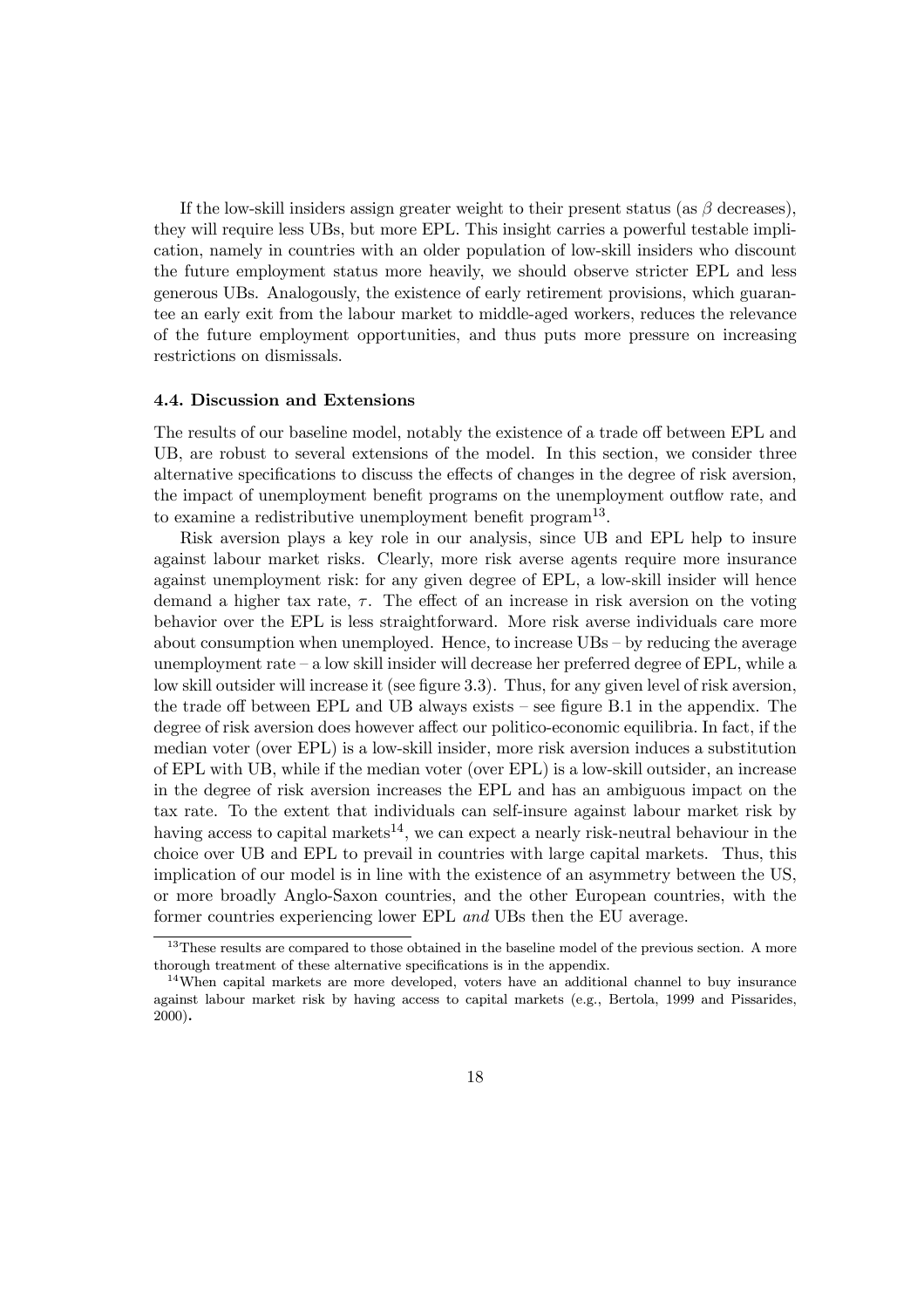A large empirical literature has pointed out how the provision of UBs may disincentive job search (see the surveys by Atkinson and Micklewright, 1991 and Krueger and Meyer, 2002). In this second extension of our model, we address this issue by assuming that the low-skill unemployment outflow rate is negatively related to the tax rate<sup>15</sup>,  $\tau$ , which finances UBs:  $H_2^l(s, \tau) < 0$ . Although this extension introduces substantial modifications to the structure of the model (see appendix B), the agents' voting behavior is only marginally affected<sup>16</sup> and a trade off between the degree of EPL and the generosity of unemployment benefits still arises, depending on the skill composition of the economy.

Finally, we consider an unemployment benefit program, which imposes a proportional tax,  $\tau$ , on labour income, and awards a flat transfer, b, to every unemployed agent. As in the baseline case, this system is budget balanced and thus the total amount of transfers to the unemployed equals the total contributions. Clearly, this new system redistributes across skill types, since contributions depend on individual's labor income, and hence types, while benefits do not. The existence of a redistributive component affects the agents' voting behavior over the degree of EPL through two channels. First, UB, and hence consumption when unemployment, increases for the low skill types while it decreases for the high skill individuals. Second, EPL becomes more relevant to the unemployed, as an increase in the degree of EPL reduces the employment rate of the high skill agents, and hence UB. Both effects induce low skill types to prefer less EPL. As in the baseline case<sup>17</sup>, two equilibria arise – depending on the skill composition of the population — one with low EPL and high UB and another one with high EPL and low UB. Interestingly, both equilibria display a lower degree of EPL and more UB than the baseline case.

#### 5. Empirical Relevance

The purpose of this section is to assess the empirical relevance of i) the substantive hypotheses of the model, and ii) its implications.

<sup>&</sup>lt;sup>15</sup>We are aware that the empirical literature finds no conclusive evidence on the influence on the tax rate on the outflow rate. Nevertheless, for analitical semplicity, we assume that the unemployment outflow rate depends on the tax rate,  $\tau$ , rather than on the unemployment benefit, b, since this modelling choice allows us to obtain closed form solutions.

 $16$ When voting on the tax rate financing UB, the tax rate is always lower than in the baseline case, due to the additional negative effect of the tax rate on the outflow rate.

 $17$ When voting on the tax rate, the existence of a redistributive component gives raise to a substitution and an income effect. With our logarithmic utility function, these two effects cancel out.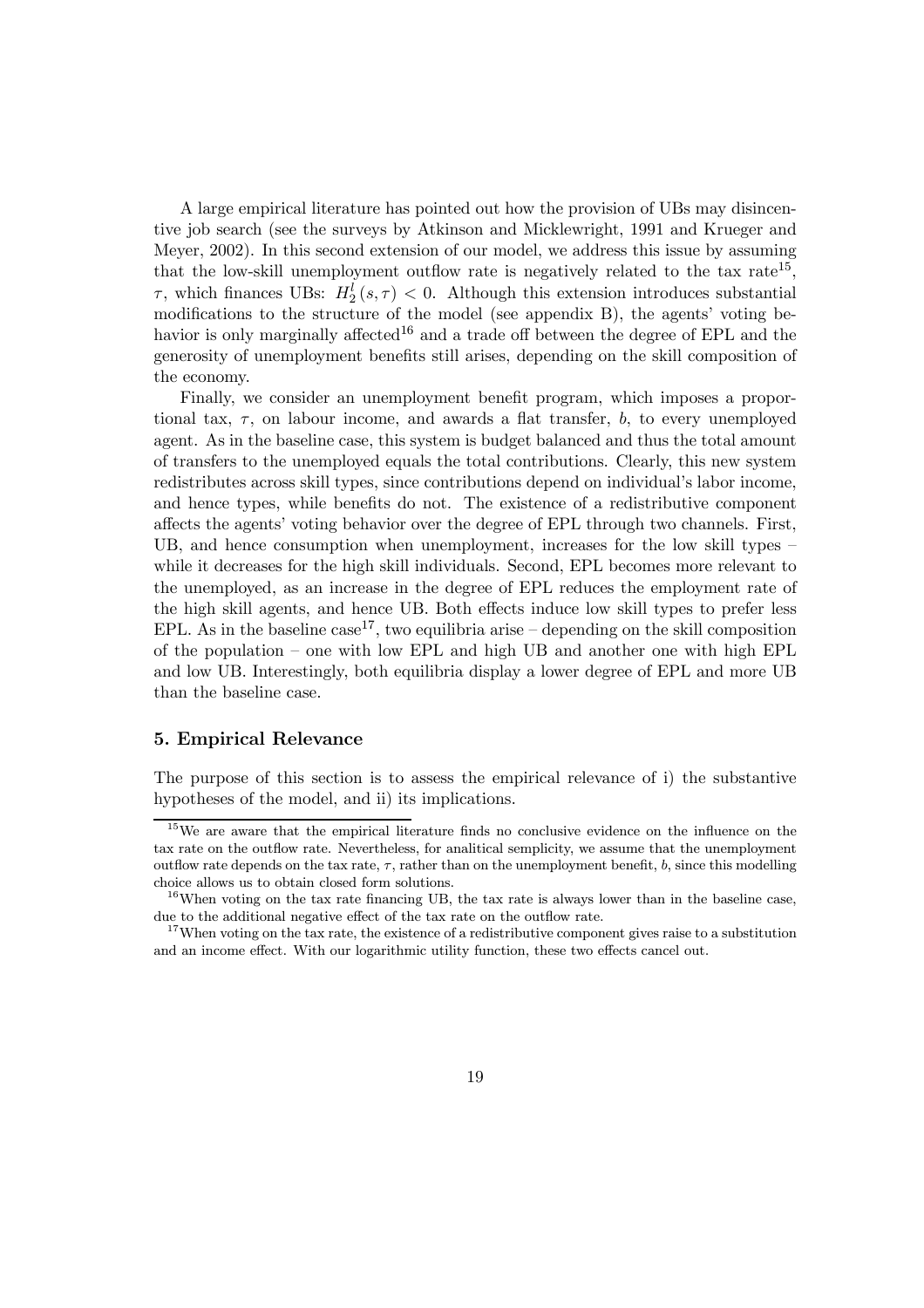

Figure 5.1: Non-Employment Rates and EPL: High-skill types

#### 5.1. EPL, Education and Unemployment Stocks and Flows

Our key political economy results rest on the assumption that unemployment is Ushaped in EPL for the low-skill and always increasing in s for the high-skill. In order to check the empirical relevance of these assumptions we proceed as follows. First, we define a partition of the population distribution by educational attainments such that more than 50% of the population is "unskilled" in all countries and the remaining part belongs to the high-skill group. This means grouping together the first 4 classes of the ISCED classification (educational attainment as high as upper secondary or below) as the "unskilled" and the remaining 3 classes as the high-skill (tertiary education) group. Second, we compute non-employment rates for these two groups. Although our simplified model assumes that everybody participates in the labour market, clearly EPL may also close-down the labour market for some skill levels (Mortensen and Pissarides, 2001). We thus choose to look at non-employment rather than unemployment. Third, we examine the relationship between EPL and labour market flows exploiting our comparable micro data on EU countries.

Figures 5.1 and 5.2 display the relationship between non-employment and EPL by education level. They suggest a clear (statistically significant) positive relationship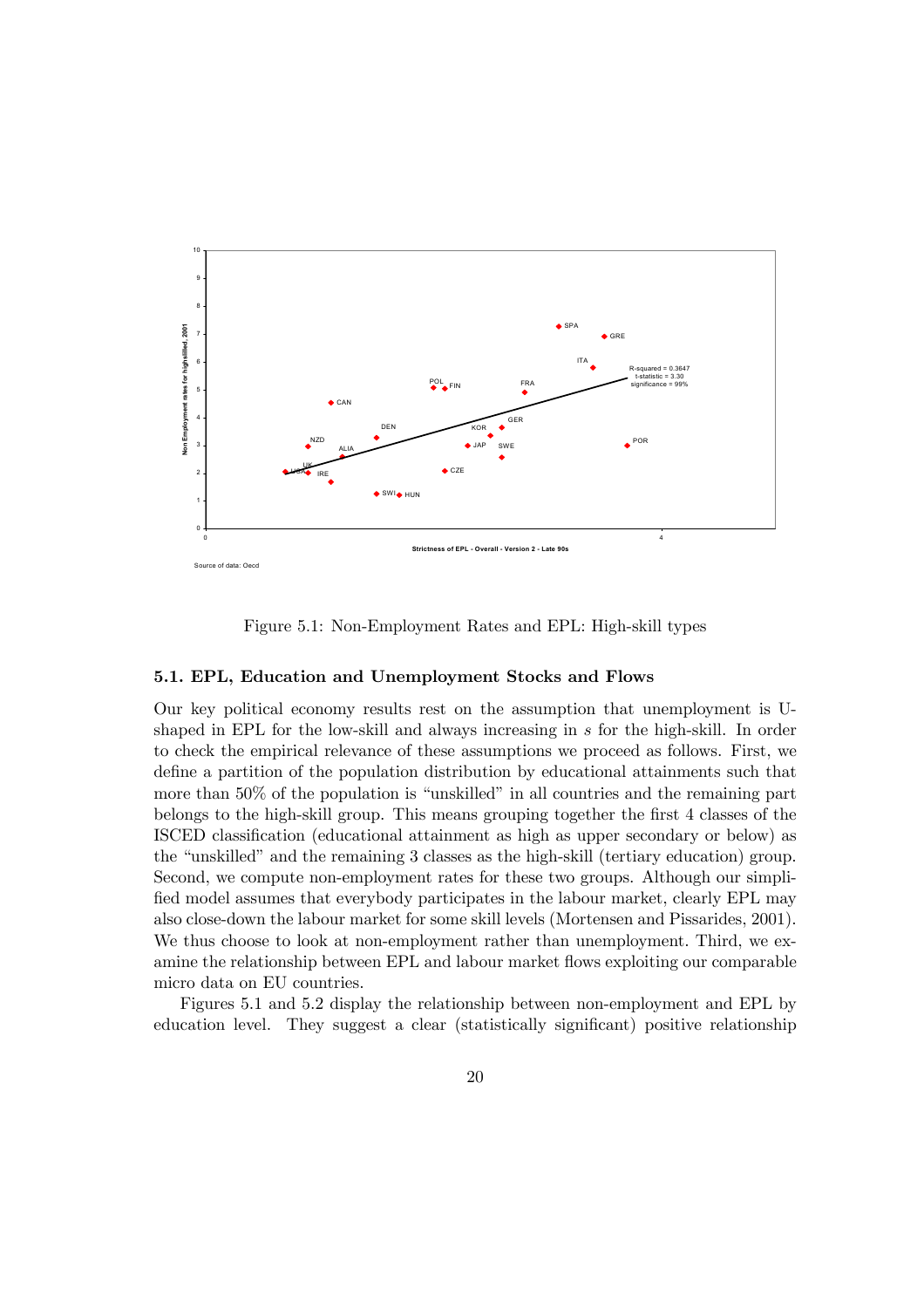

Figure 5.2: Non-Employment Rates and EPL: Low-skill types.

between non-employment rates and employment protection for the high-skill types, while there is not a significant relationship for the low-skill types (the linear regression is not significant at conventional levels). Fitting polynomials in the plot, one obtains a Ushaped pattern for the non-employment EPL relationship for this group.

Regarding the flows, two key assumptions of the model are that i) unemployment inflows are decreasing at a decelerating rate (convex) in the degree of EPL, and ii) the effects of EPL on unemployment inflows are stronger for low-skill types than for high-skill workers. Figures 5.3 and 5.4 display proxy quarterly job loss rates (defined as persons who are currently unemployed and who have been dismissed by their employer in the previous 3 months, as a proportion of dependent employment) and proxy hiring rates (persons currently employed, with a tenure lower than one-month, as a proportion of the working age population) by level of education. Average data for the period 1994-8 are drawn from the retrospective part of the ECHP questionnaire and plotted against the OECD index of employment protection discussed in Section 2.

In order to ease the reader, a second-degree polynomial is fitted into the correlogram. Three facts stand out. First, in line with the assumptions of our model, both unemployment inflow and outflow rates are declining in EPL. Second, the inflow rate for the low-skill types is (mildly) convex in employment protection. Third, job loss rates are less sensitive to EPL in the case of the high-skill types. These facts are in line with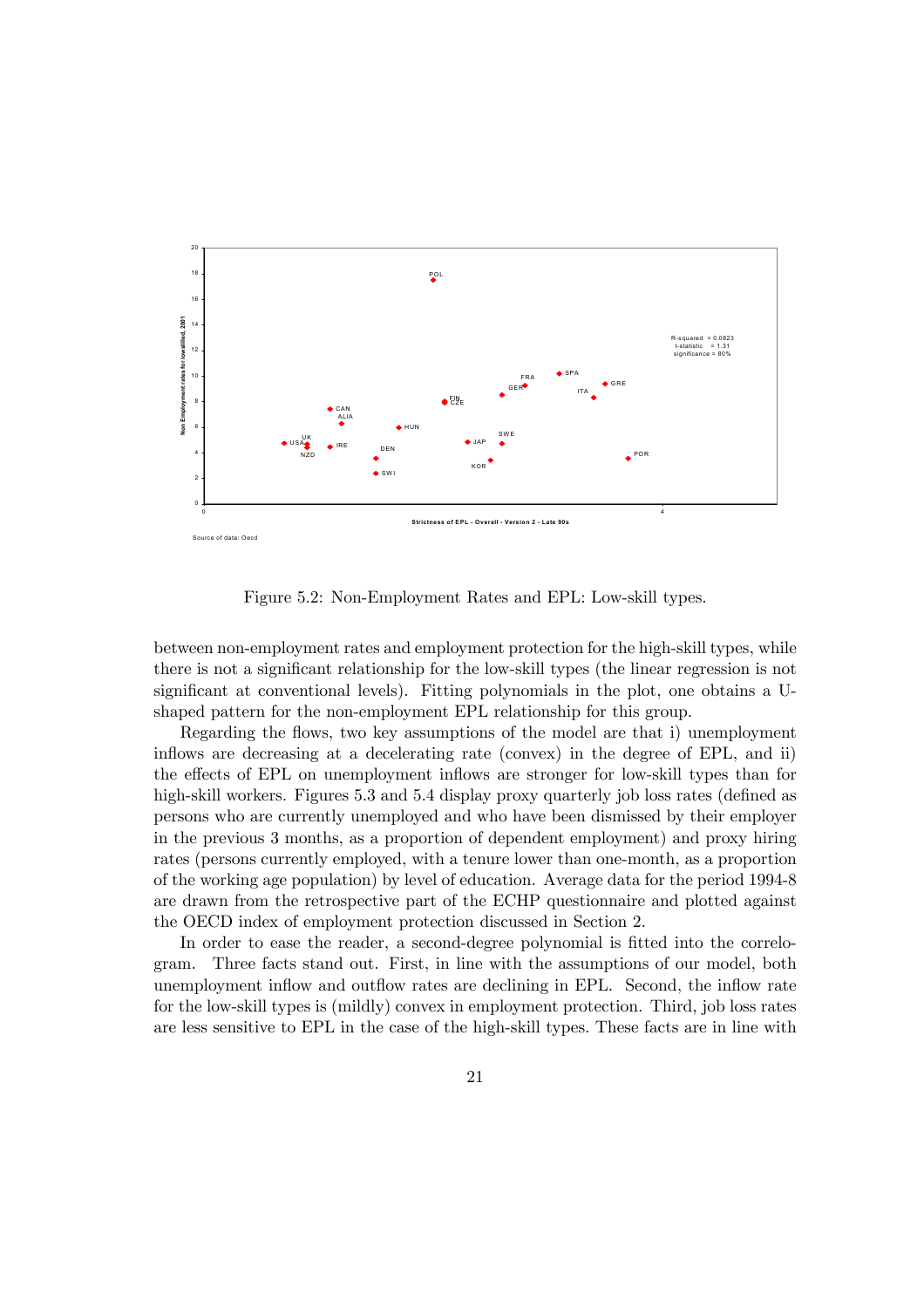

Figure 5.3: Unemployment Inflow and Outflow Rates: Low-skill Types



Figure 5.4: Unemployment Inflow and Outflow Rates: High-skill Types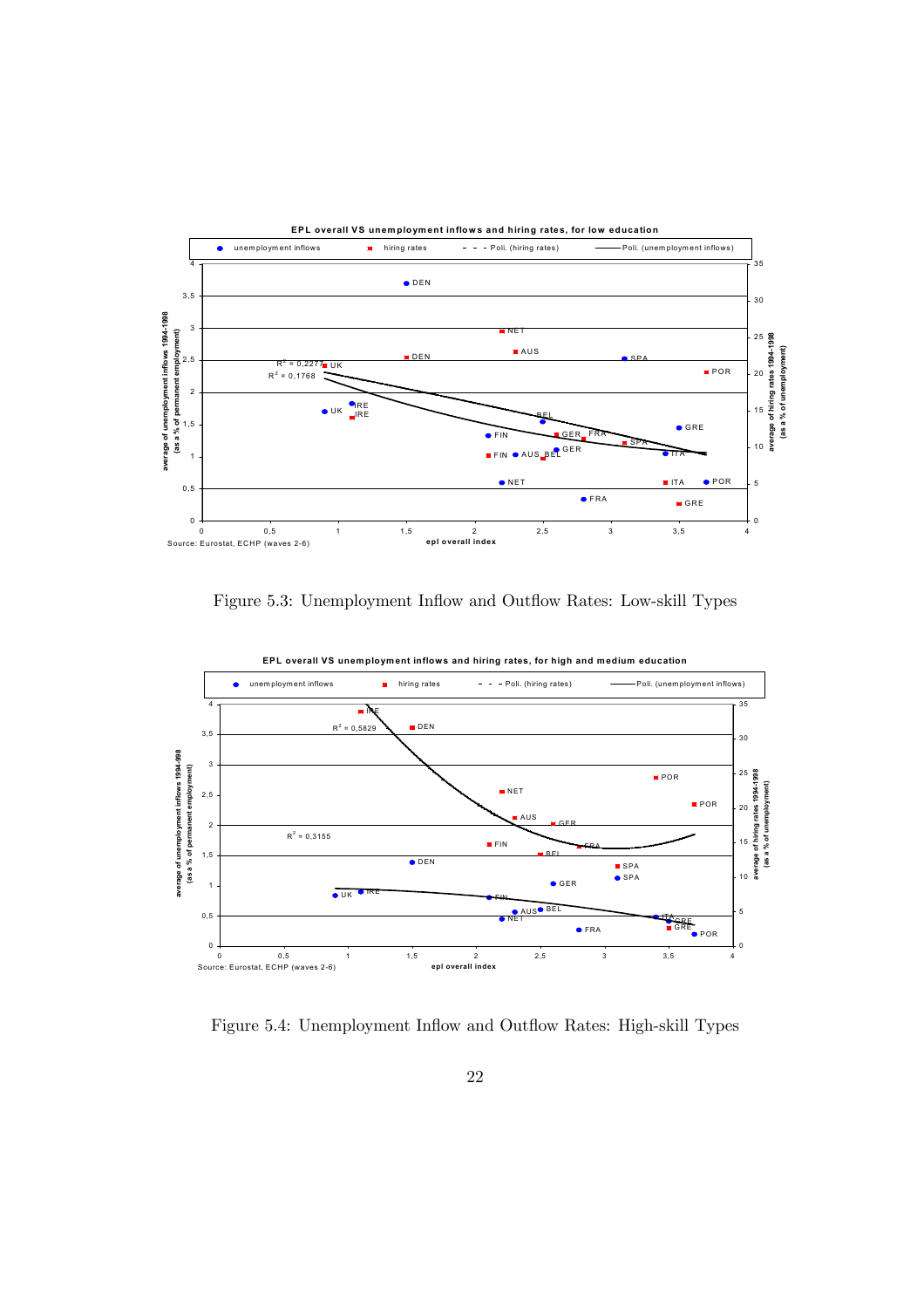the assumptions of our model.

#### 5.2. Voting for EPL

A survey carried out by Fondazione Rodolfo Debenedetti in April 2002 on a representative sample of Italians (1,000 individuals aged 16 to 80) yields insights as to the characteristics of the individuals voting in favor of stricter employment protection. All respondents were asked whether they preferred a flexible "labour market regime in which it is relatively easy to find a job, but it is likewise easy to loose a job" or a rigid labour market in which jobs are difficult to find but last longer. Table 5.5 displays the dprobit estimates of the probability of being in favour of a rigid labour market. Being aged more than 55 yields a 20 per cent higher probability (than the baseline) to vote in favour of employment protection. Low educational attainments also play in favour of EPL  $(+12\%)$  and even more so when interacted with the fact of having lost a job  $(+40\%)$ . Residence in depressed labour markets (e.g., in the Mezzogiorno) also increases support to employment protection.

#### 5.3. Estimating the UB/EPL trade-off

Finally, tables 5.6 and 5.7 display estimates of the UB/EPL trade-off across a panel of European countries. In particular, the dependent variable is the logarithm of the ratio of the measure of generosity of unemployment benefits and the OECD index of the strictness of employment protection discussed in Section 2. Table 5.6 focuses on the characteristics of insiders. In particular, it evaluates the effects on the UB/EPL configuration of a different skill composition of the workforce. The regression results suggest that a larger share of workers with secondary (the middle edu variable) and tertiary educational attainments (high edu) are associated with configurations assigning a larger weight to UB vs. EPL. The age structure of employment is also important: larger proportions of young people in employment yield institutional configurations attributing more importance to unemployment insurance with respect to employment protection. The existence of a well-developed capital markets, which provides an alternative way to protect against labour market risk, also induces less request for employment protection, while the effect of union density, which tentatively captures obstacles to wage adjustment, is not statistically significant.

A problem with this specification is that the skill and age composition of the employed are endogenous to the particular institutional configuration adopted by the various countries. In order to rule out reverse causality, e.g., the fact that countries with stricter EPL have lower employment rates among young people, in Table 5.7 we focus on the characteristics of the population in working age rather than of employed individuals only. The results are still in line with the implications of the model: a distribution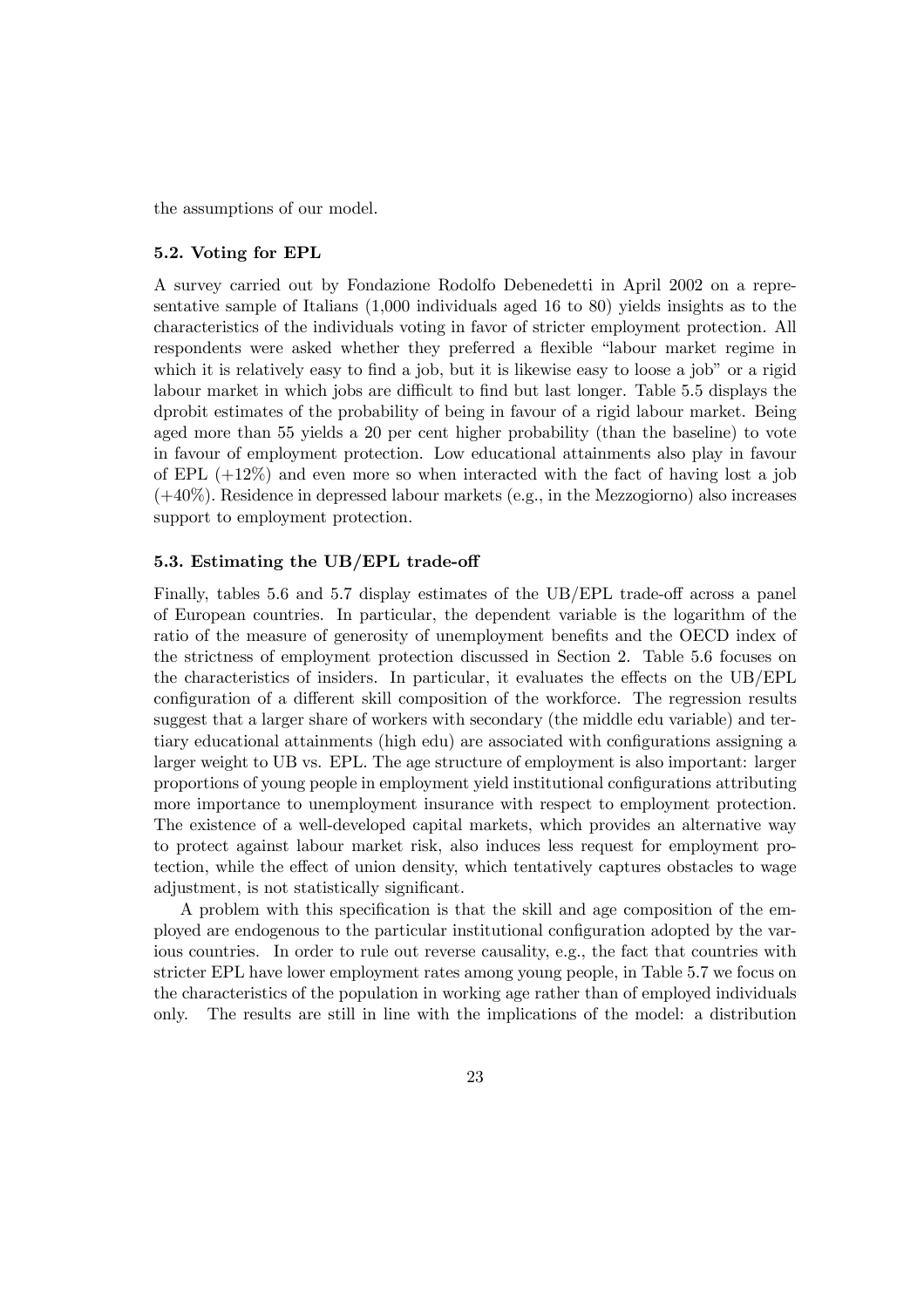| Dependent variabile: Probability of preferring a<br>protected labour market |  |                      |                 |
|-----------------------------------------------------------------------------|--|----------------------|-----------------|
| Variable                                                                    |  |                      | <b>Standard</b> |
|                                                                             |  | dF/dx                | Error           |
| **<br>Old ( > 55)                                                           |  | 0,2183               | 0,0742          |
| Male                                                                        |  | $\overline{-0,0039}$ | 0,0375          |
| $* *$<br><b>Employee</b>                                                    |  | 0,1740               | 0,0512          |
| Self-employed, managers                                                     |  |                      |                 |
| and professionals                                                           |  | $-0,1090$            | 0,0811          |
| First-time jobseeker                                                        |  | 0,1203               | 0,1154          |
| First-time jobseeker and                                                    |  |                      |                 |
| low level of education                                                      |  | $-0,3102$            | 0,1682          |
| Unemployed                                                                  |  | $-0,3586$            | 0,1973          |
| $**$<br>Low level of education                                              |  | 0,1229               | 0,0519          |
| <b>Employee and low level of</b>                                            |  |                      |                 |
| education                                                                   |  | $-0,0388$            | 0,0787          |
| Old $($ >55 $)$ and low level of                                            |  |                      |                 |
| education                                                                   |  | $-0,1431$            | 0,0882          |
| Low Income (<560 Euros)                                                     |  | $-0,0543$            | 0,0458          |
| <b>Household Head</b>                                                       |  | 0,0685               | 0,0425          |
| Living in the South                                                         |  |                      |                 |
| <b>Regions</b><br>÷                                                         |  | 0,0742               | 0,0412          |
| <b>Living in the North-East</b>                                             |  |                      |                 |
| <b>Regions</b>                                                              |  | $-0,0337$            | 0,0488          |
| Living in the Center                                                        |  |                      |                 |
| <b>Regions</b><br>$^\ast$                                                   |  | $-0,1015$            | 0,0479          |
| <b>Retired</b><br>$\star$                                                   |  | $-0,1226$            | 0,0645          |
| <b>Unemployed and low level</b>                                             |  |                      |                 |
| of education<br>$\star$                                                     |  | 0,3932               | 0,0880          |
| N. of observations                                                          |  |                      | 1000            |
| <b>Pseudo R-squared</b>                                                     |  |                      | 0,0473          |

\* Significant at 90 per cent

\*\* Significant at 95 per cent

Figure 5.5: Voting on UB and EPL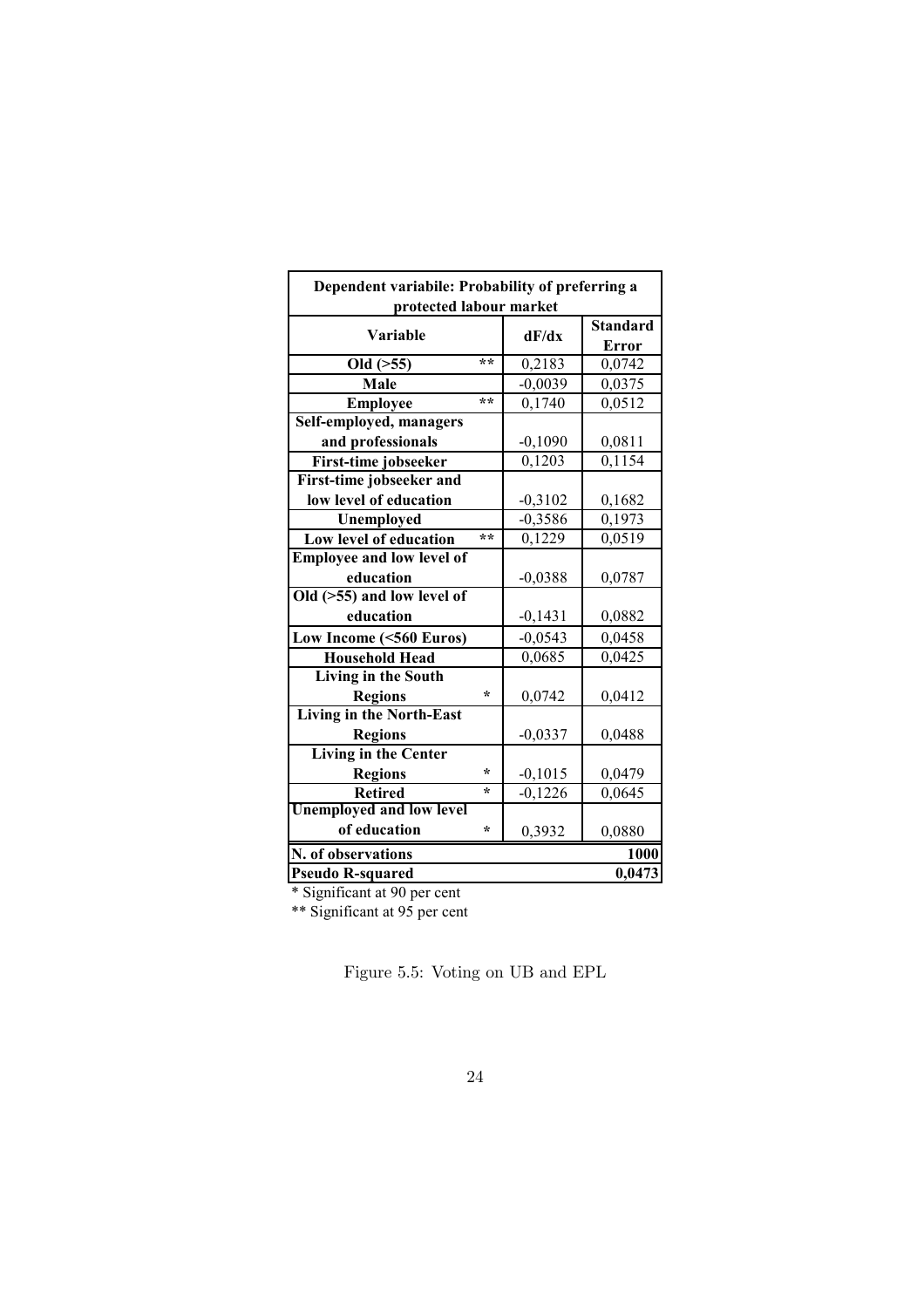| Number of obs $= 121$                                                          |             |                     |                       |
|--------------------------------------------------------------------------------|-------------|---------------------|-----------------------|
| $Prob > F = 0.0000$                                                            |             |                     |                       |
| Adj R2<br>$= 0.4851$                                                           |             |                     |                       |
|                                                                                |             |                     |                       |
| Log(ub/epl)                                                                    | Coefficient | <b>Significance</b> | <b>Standard-Error</b> |
| market capitalisation                                                          | 0,003       | $***$               | 0,002                 |
| share middle edu                                                               | 1,216       | ***                 | 0,451                 |
| share high edu                                                                 | 5,563       | ***                 | 0,662                 |
| share of emp15 24                                                              | 6,268       | ***                 | 2,011                 |
| share of emp55 64                                                              | $-2,954$    |                     | 2,532                 |
| union density                                                                  | 0,002       |                     | 0,002                 |
| dummy data                                                                     | 2,683       | ***                 | 0,433                 |
| cons                                                                           | $-5,218$    | ***                 | 0,559                 |
| Note: One asterisk denotes significance at 90%, two asterisks at 95%, three at |             |                     |                       |
| 99%.                                                                           |             |                     |                       |

Figure 5.6: The Trade-off and the Characteristics of Insiders

of skill types more skewed towards highly or medium-skill individuals yields equilibria assigning more weight to UB vs EPL. Interestingly, in this case we find a significant effect also of the ageing variable: a larger share of individuals aged 55-to-64 involves stricter EPL and/or lower generosity of UB. Stock market capitalization - a measure of the scope of capital markets — also tend to favour institutional configurations with more UB and less EPL according to our estimates. To the extent that a larger scope of financial markets reduces the degree of risk-aversion involved in the choice between UB and EPL, this result is also in line with the implications of the extended version of our model.

#### 6. Conclusions

European countries provide different types of insurance to workers against labour market risks, by combining different degrees of employment protection and unemployment insurance. A heated debate has been taking place over the need to reform some of the existing labour market institutions, and some form of consensus has emerged even among academics that Southern European countries should adopt institutional configurations assigning a greater weight to UB and less importance to EPL in protecting workers against labour market risk. However, reforming institutions along these lines is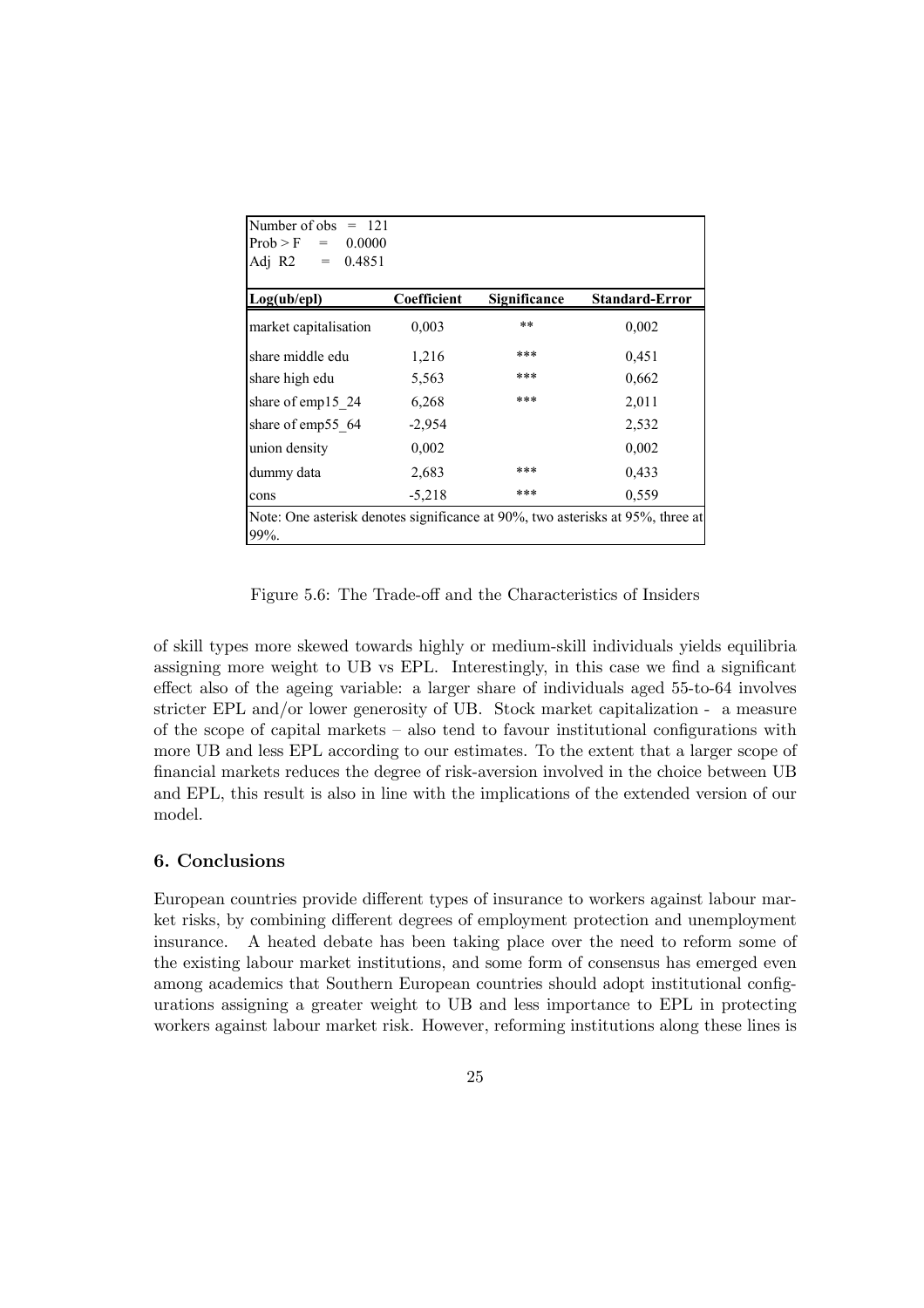| Number of obs<br>$=$                                                           | 115         |                     |                       |
|--------------------------------------------------------------------------------|-------------|---------------------|-----------------------|
| Prob > F<br>0.0000<br>$\!\!\!=\!\!\!\!$                                        |             |                     |                       |
| Adj R2<br>0.5384<br>$=$                                                        |             |                     |                       |
| Log(ub/epl)                                                                    | Coefficient | <b>Significance</b> | <b>Standard-Error</b> |
| market capitalisation                                                          | 0,004       | **                  | 0,002                 |
| share middle edu                                                               | 1,310       | ***                 | 0,492                 |
| share high edu                                                                 | 4,196       | ***                 | 0,855                 |
| pop15 24/total                                                                 | 0,009       |                     | 0,006                 |
| pop55 64/total                                                                 | $-0,019$    | ***                 | 0,006                 |
| union density                                                                  | 0,004       |                     | 0,002                 |
| dummy data                                                                     | 1,902       | ***                 | 0,483                 |
| cons                                                                           | $-3,194$    |                     | 1,924                 |
| Note: One asterisk denotes significance at 90%, two asterisks at 95%, three at |             |                     |                       |
| 99%.                                                                           |             |                     |                       |

Figure 5.7: The Trade-off and the Characteristics of Outsiders

proving difficult and politically costly.

In this paper we have shown that different institutional configurations can be interpreted as politico-economic equilibria, corresponding to different skill and age compositions of insiders and outsiders, to differences in the scope of capital markets and to design features of the unemployment benefit system, namely the redistribution from high-skill to low-skill types involved by UBs. Our empirical results are encouragingly in line with the key assumptions and with the implications of the model.

There is a political feasibility theorem which is inspired by our analysis. It states that reforms of employment protection need to trade labour market flexibility with state-provided unemployment insurance. Moreover, the trade-off is likely to become more favorable when educational attainments of the workforce are higher and when capital markets are deeper. Both developments tend to reduce the demand of EPL per any given level of unemployment insurance.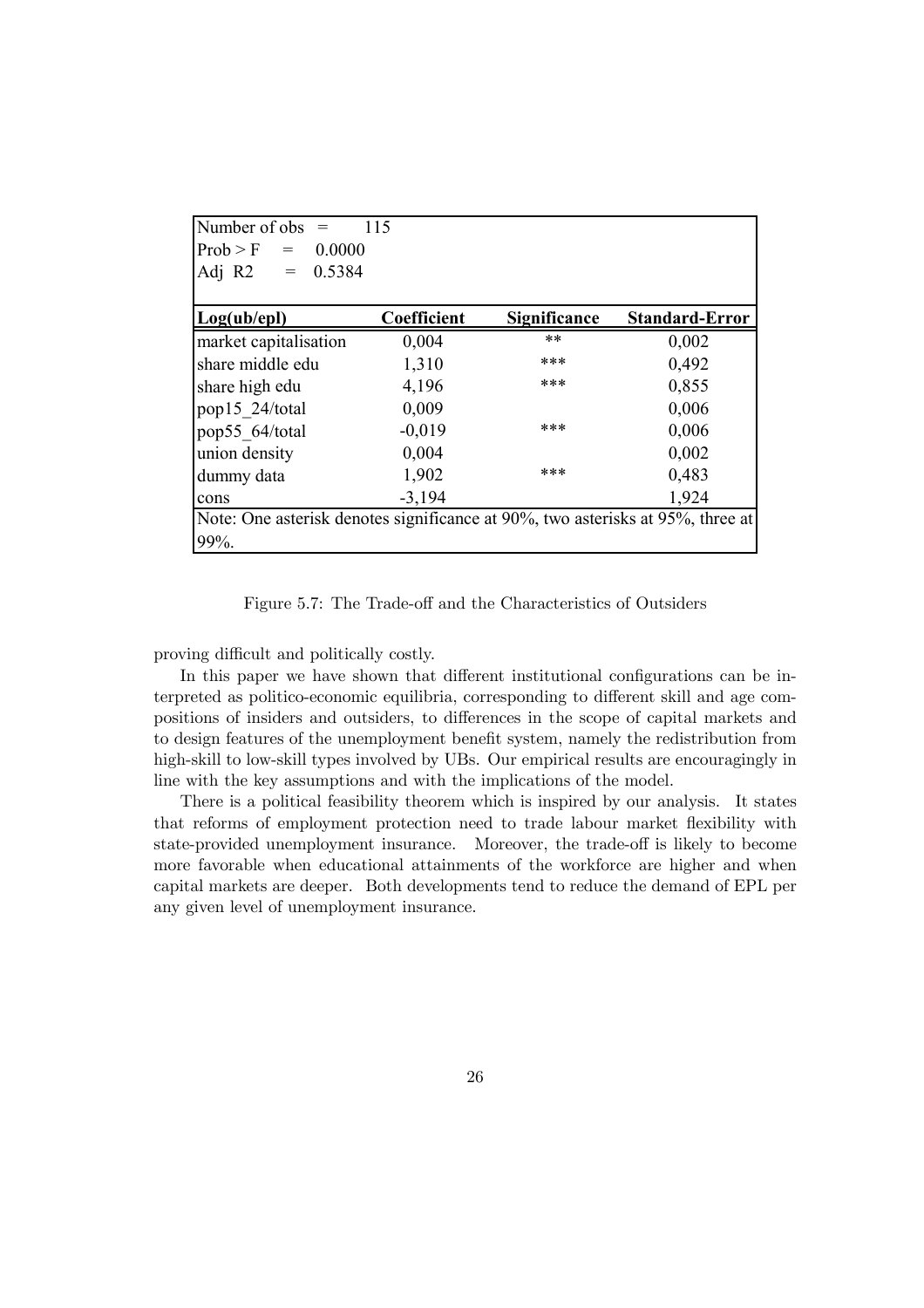#### References

- [1] A. Atkinson, J. Micklewright (1991) Unemployment Compensation and Labour Market Transitions: A Critical Review, Journal of Economic Literature.
- [2] D. Acemoglu, R. Shimer (1999) Productivity Gains from Unemployment Insurance, NBER Working Papers, n.7352.
- [3] D. Acemoglu ,A., P. Aghion and G. Violante (2001) "Deunionization, Technical Change and Inequality", CEPR Discussion Paper, No.2764.
- [4] Bentolila, S. and G. Bertola (1990), "Firing cost and labour demand: how bad is eurosclerosis?" Review of Economic Studies 57: 381-402.
- [5] Bertola, G. and Boeri, T. (2003) EMU Labour Markets Two Years On: Microeconomics Tensions and Institutional Evolution, in Buti, M. and Sapir, A. (eds.) EMU and Economic Policy in Europe, Edward Elgar, 2002.
- [6] Bertola, G., Boeri, T. and Nicoletti, G. (2000). (eds.) Welfare and Employment in a United Europe, MIT Press.
- [7] Boeri, T. (1999) Enforcement of Employment Security Regulations, On-the-job Search and Unemployment Duration, European Economic Review, 43, 65-89.
- [8] Boeri, T., A. Börsch-Supan and G. Tabellini (2001), "Would you like to shrink the welfare state? A survey of European citizens" *Economic Policy* April, 9-50.
- [9] Buti, M. , L. Pench ad P. Sestito (1998), "European Unemployment: contending theories and institutional complexities" Policy Paper 98/1, The Robert Schuman Centre, European University Institute.
- [10] Cazes, S., T. Boeri and . Bertola (1999), "Employment protection and labour market adjustment in OECD countries: Evolving institutions and variable enforcement" ILO Employment and Training Papers 48.
- [11] Conde-Ruiz, J.I. and V. Galasso (1999), "Positive Arithmetic of the Welfare State", CEPR Discussion Paper # 2202.
- [12] Conde-Ruiz J.I. and V. Galasso (2003) "Early Retirement" Review of Economic Dynamics 6: 12-36.
- [13] Garibaldi, P. (1997), "Job flow dynamics and firing restrictions", European Economic Review 42: 245-275.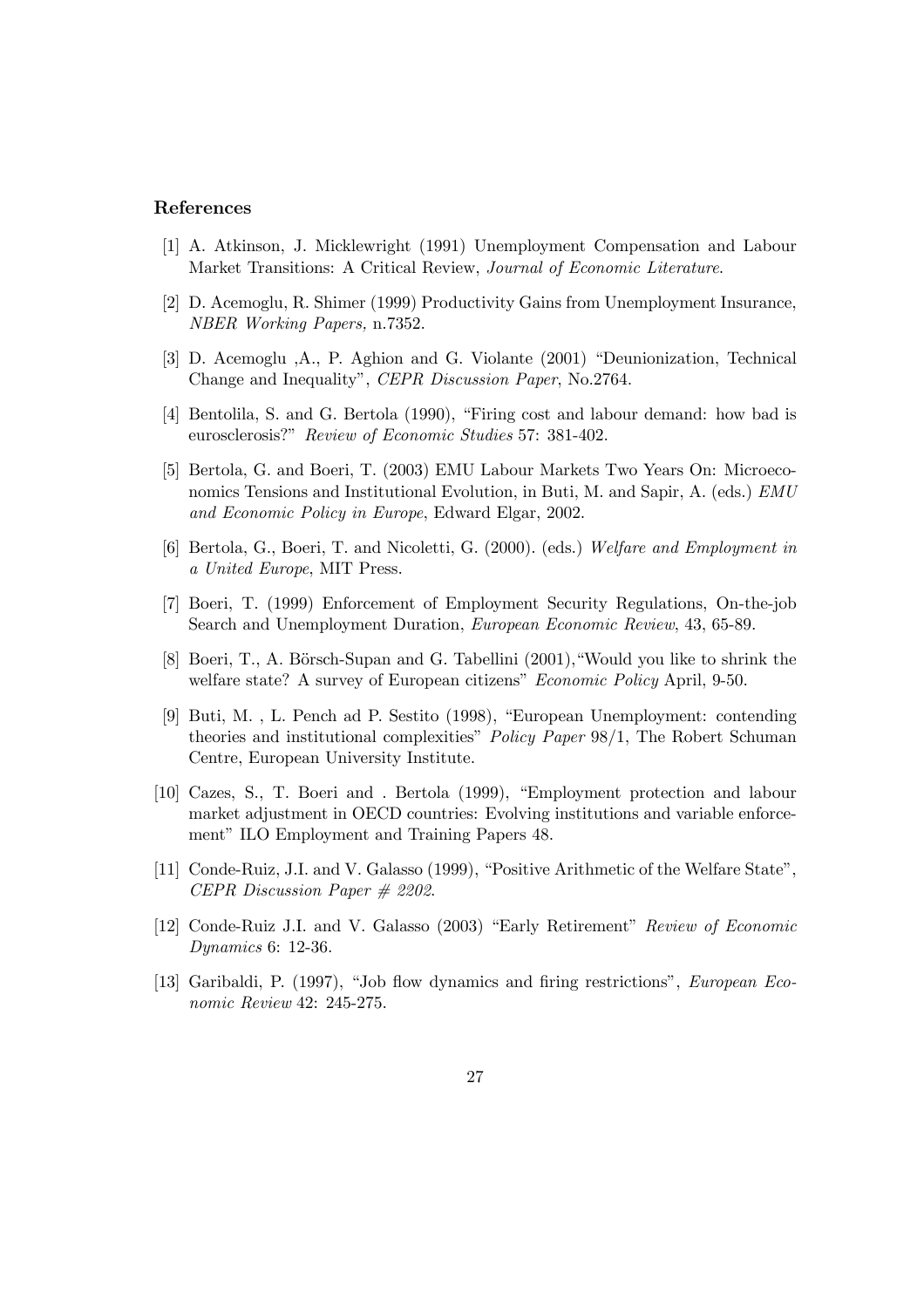- [14] Krueger, A. and Meyer, B. (2002) "Labour Supply Effects of Social Insurance", NBER Working Paper, n.9014.
- [15] Ichino, A., M. Polo, and E. Rettore (2001), "Are Judges Biased by labour Market Conditions?" IGIER working paper.
- [16] Lazear, E. (1990), "Job security provisions and employment", *Quarterly Journal* of Economics 105: 699-726.
- [17] Mortensen, D. and Pissarides, C. (2001) Unemployment Responses to 'Skill-Biased' Shocks: The Role of Labour Market Policy, Economic Journal, 109 (242-265).
- [18] OECD (1994), "labour Adjustments and Active labour Market Policies", Chapter 6 of The OECD Jobs Studies, II: Evidence and Explanations, Paris: OECD.
- [19] OECD (1999) Employment Outlook, OECD, Paris.
- [20] Persson, T. and G. Tabellini (2000) Political Economics. Explaining Economic Policy. The MIT Press, Cambridge, Massachusetts, London, England.
- [21] Pissarides C. (2000), "Equilibrium Unemployment Theory" Cambridge: MIT Press.
- [22] Pissarides, C. (2001) Employment Protection, Labour Economics, 8, 131-59.
- [23] Saint-Paul, G. (1996), "Exploring the political economy of labour market institutions" Economic Policy 23: 265-315.
- [24] Saint-Paul, G. (1999), " The Political Economy of Employment Protection", CEPR Discussion Paper, No. 2109
- [25] Saint-Paul, G. (1999b), " Assessing the Political viability of labour Market Reform: the case of Employment Protection", CEPR Discussion Paper, No. 2136
- [26] Saint-Paul, G. (2000), "The Political Economy of labour Market Institutions" Oxford University Press.
- [27] Wright, R (1996), "The Redistributive roles of unemployment insurance and the dynamics of voting", Journal of Public Economics 31: 377-399.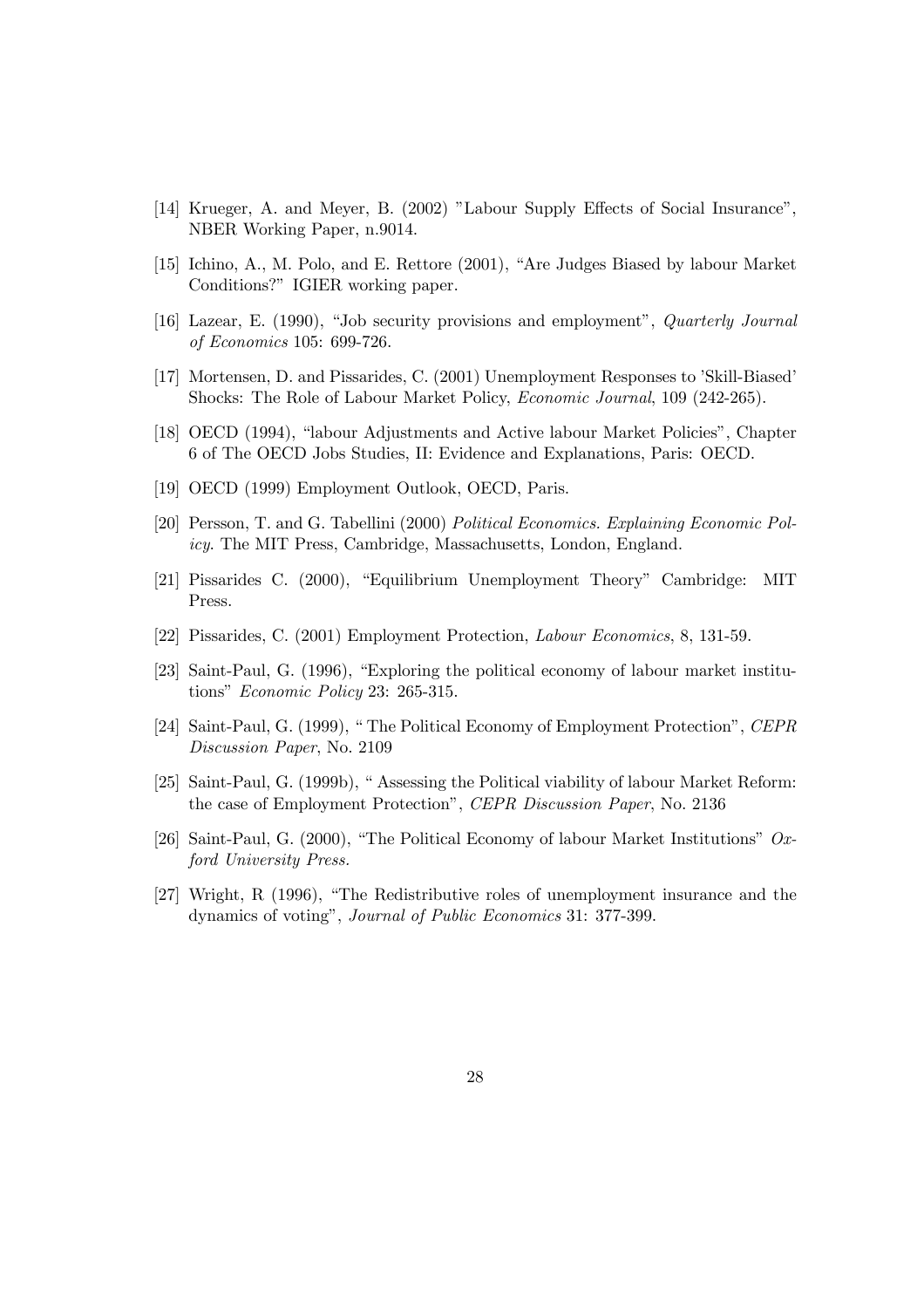#### A. Appendix

Proof of Proposition 4.1: First, we need to establish the ordering of the votes over s for a given  $\tau$ . While high-skilled agents' preferences are single-peaked, since  $\left(\partial V_j^h(s,\tau)/\partial s\right) < 0 \,\forall j,\tau$ , low-skilled agents' preferences may turn out not to be singlepeaked. Fortunately, it is easy to show that the latter display single-crossing properties. In particular, for  $s > s$ , if  $V_I^l(s', \tau) > V_I^l(s, \tau)$ , then  $V_O^l(s', \tau) > V_O^l(s, \tau)$ . We can thus order the votes over s as follows:

$$
s_I^l(\tau) \ge \hat{s}^l \ge s_O^l(\tau) \ge s_I^h = s_O^h = 0 \quad \forall \tau.
$$
 (A.1)

To prove the first part of the proposition, notice that, for a given level of EPL, s, the low-skill insiders are a majority if and only if  $u^{l}(s) < 1 - \rho^{h} / \rho^{l}$ . Therefore, they are a majority if this condition holds for the degree of EPL that they would choose,  $s^{m}(\tau) = s_{I}^{l}(\tau)$ , that is if  $u^{l} (s_{I}^{l}) \leq \frac{1}{2}$  $\left(1-\frac{\rho^h}{\rho^l}\right)$ ). To see that  $s_I^l(\tau) \in (\hat{s}^l, \tilde{s}_I)$ , recall that  $s_I^l(\tau)$  equates the following first order condition to zero:

$$
\underbrace{\beta\left(H_1^lF^l - F_1^lH^l\right)\Delta v^l}_{A} - \underbrace{(1-\beta) F_1^l\Delta v^l}_{B} + \underbrace{\frac{F^l}{b^l}\left(1-\beta+\beta\left(F^l + H^l\right)\right)\frac{\partial b^l}{\partial s}}_{C}.
$$
 (A.2)

If we evaluate this FOC in  $\hat{s}^l$ , the first and the third terms, i.e., A and C, are equal to zero, while the second term, and thus the entire FOC, is positive, since  $F_1^l < 0$ . Therefore,  $s_I^l(\tau) > \hat{s}^l$ . On the other hand, if we evaluate this FOC in  $\tilde{s}_I$ , the first two terms, i.e., A and B, are equal to zero, since  $\beta \left( H_1^l F^l - F_1^l H^l \right) - (1 - \beta) F_1^l = 0$  for  $s = \tilde{s}_I$ . The third term, and thus the entire FOC, is negative, since  $(\partial b^I/\partial s) < 0$  for  $s = \tilde{s}_I$ . To prove the second part, suppose that the low-skill insiders are not a majority for  $s = s_O^l$ , that is  $u^l (s_O^l) > \frac{1}{2}$  $\left(1-\frac{\rho^h}{\rho^l}\right)$ ). Because of the ordering at eq. A.1, and since  $\rho^l > \rho^h$ , the median vote is  $s^m(\tau) = s_O^l(\tau)$ . To see that  $s_O^l(\tau) \in (\tilde{s}_O, \tilde{s}^l)$ , recall that  $s_O^l(\tau)$  equates the following first order condition to zero:

$$
\underbrace{\beta^2 \left( H_1^l F^l - F_1^l H^l \right) \Delta v^l}_{A} + \underbrace{\beta \left( 1 - \beta \right) H_1^l \Delta v^l}_{B} + \underbrace{\left( 1 - \beta + \beta F^l \right)}_{C} \left( 1 - \beta + \beta \left( F^l + H^l \right) \right) \frac{\partial b^l}{\partial s}}_{C} (A.3)
$$

If we evaluate this FOC in  $\hat{s}^l$ , the first and the third terms, i.e., A and C, are equal the set of the set of  $\hat{s}^l$ to zero, while the second term, and thus the entire FOC, is negative, since  $H_1^l < 0$ .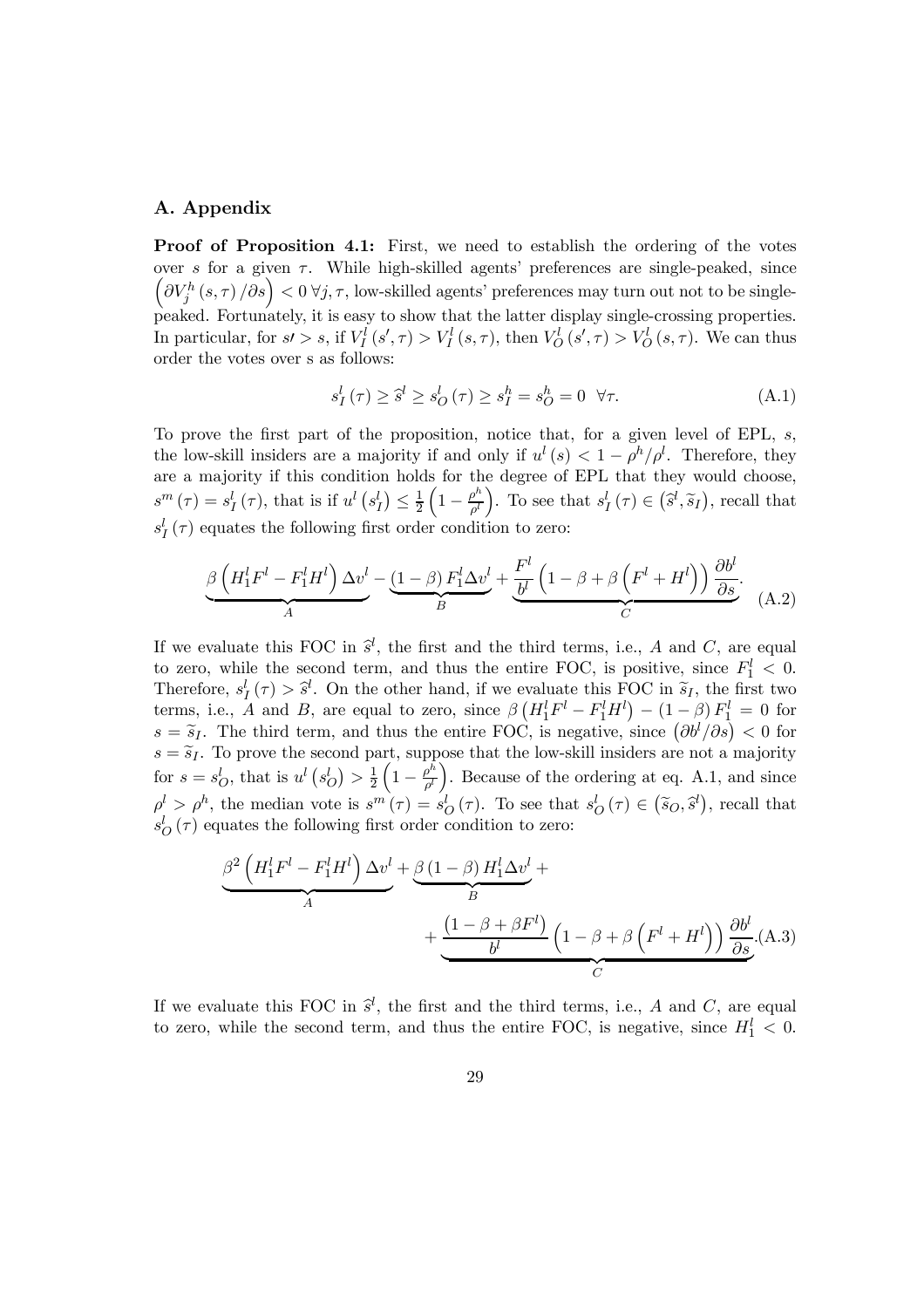Therefore,  $s_Q^l(\tau) < \hat{s}^l$ . On the other hand, if we evaluate this FOC in  $\tilde{s}_Q$ , the first two terms, i.e., A and B, are equal to zero, since  $\beta \left( H_1^l F^l - F_1^l H^l \right) - (1 - \beta) H_1^l = 0$  for  $s = \tilde{s}_Q$ . The third term, and thus the entire FOC, is positive, since  $(\partial b^i/\partial s) > 0$  for  $s = \widetilde{s}_O$ . q.e.d.

**Lemma A.1.**  $s_I^l(\tau)$  is decreasing in  $\tau$ , while  $s_O^l(\tau)$  is increasing in  $\tau$ .

**Proof of Lemma A.1:** To prove that  $s_I^l(\tau)$  is decreasing in  $\tau$ , we apply the implicit function theorem to the FOC at eq.A.2. Since  $SOC(s_I^l) < 0$ , we have that the sign of  $ds_I^l(\tau)/d\tau$  is equal to the sign of  $dFOC(s_I^l(\tau))/d\tau$ . Notice that

$$
\frac{dFOC\left(s_I^l\left(\tau\right)\right)}{d\tau} = \frac{\left(1-\beta\right)F_1^l + \beta\left(F_1^l H^l - H_1^l F^l\right)}{\tau\left(1-\tau\right)} < 0 \text{ for } s = s_I^l\left(\tau\right).
$$

Thus,  $s_I^l(\tau)$  is decreasing in  $\tau$ ,  $ds_I^l/d\tau < 0$ . We use the same strategy to show that  $s_O^l(\tau)$  is increasing in  $\tau$ . The sign of  $ds_O^l(\tau)/d\tau$  is equal to the sign of  $dFOC(s_O^l(\tau))/d\tau$ , where

$$
\frac{dFOC\left(s_O^l\left(\tau\right)\right)}{d\tau} = \frac{\left(1-\beta\right)H_1^l - \beta\left(F_1^l H^l - H_1^l F^l\right)}{\tau\left(1-\tau\right)} > 0 \text{ for } s = s_O^l\left(\tau\right).
$$

Thus,  $s_O^l(\tau)$  is increasing in  $\tau$ ,  $ds_O^l/d\tau > 0$ . **q.e.d.** 

**Proof of Proposition 4.2:** Recall that  $\tau_O^l \geq \tau_I^l \geq \tau_I^h$ . Thus, we may have that either i)  $\tau_O^l \ge \tau_O^h \ge \tau_I^l \ge \tau_I^h$ , in which case  $\tau_I^l$  is the median over the distribution of the preferred tax rates only if the outsiders are less than half population,  $u < 1/2$ ; or ii)  $\tau_O^l \geq \tau_I^l \geq \tau_O^h \geq \tau_I^h$ , in which case  $\tau_I^l$  is the median over the distribution of the preferred tax rates if the low skill outsiders are not a majority of the population, which is implied by  $u < 1/2$ , since  $\rho^l u^l \leq u$ . **q.e.d.** 

**Lemma A.2.**  $\tau_I^l(s)$  is first decreasing and then increasing in s with a minimum in  $\tilde{s}_I$ .

**Proof of Lemma A.2:** Recall that  $\tau_I^l(s) = \theta_I^l(s)$ , and thus  $\tilde{s}_I = \arg \min \tau_I^l(s)$ . By deriving the numerator of  $d\theta_I^l(s)/ds$  w.r.t. s, it is easy to see that – under the assumptions on  $F(s)$  and  $H(s)$  – the function  $\theta_I^l(s) = \tau_I^l(s)$  is first decreasing and then increasing in s, albeit not necessarily convex for  $s < \tilde{s}_I$ . **q.e.d.** 

**Proof of Proposition 4.3:** (I) For  $u^l\left(s^l_I\right) \leq \frac{1}{2}$  $\left(1-\frac{\rho^h}{\rho^l}\right)$ ), a low-skill insider is the median voter in both dimensions. Her reaction functions are  $\tau_I^l(s)$  and  $s_I^l(\tau)$ . To need to show that these reaction functions cross – at least – once for  $s^* \in (\hat{s}^l, \tilde{s}_l)$  and  $\tau^* > 0$ . Recall that, by lemma A.2,  $\tau_I^l(s)$  is decreasing in s for  $s \in (0, \tilde{s}_I)$ . By lemma A.1,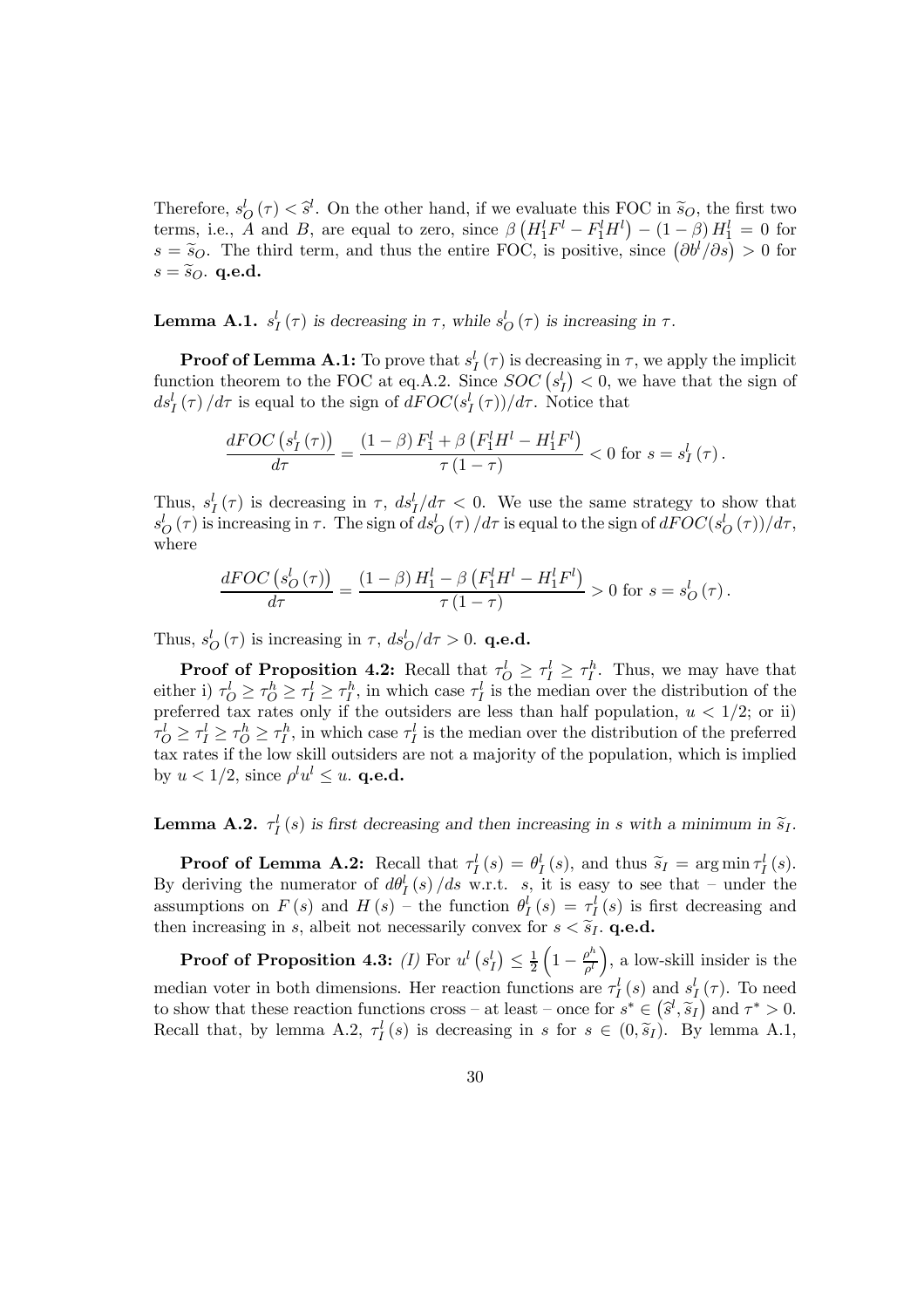$s_I^l(\tau) \in (\hat{s}^l, \tilde{s}_I)$  is decreasing in  $\tau$ , however, if the preferences of the low-skill insiders are not single-peaked,  $s_I^l(\tau)$  may not be continuous. Let us first consider a continuous function. By using eq. A.2, and the reasoning in Prop. 4.1, it is easy to show that  $s_l^l(\tau) = \hat{s}^l$  – its lower bound, see figure  $1 -$  for  $\tau = u^l$ . Since  $\tau_l^l(\hat{s}^l) = \theta_l^l(\hat{s}^l) < u^l$ , the reaction function  $s_l^l(\tau)$  is above the reaction function  $\tau_l^l(s)$  for  $s = \hat{s}^l$ . To show that the two reaction functions cross, we need to establish that for s close to  $\tilde{s}_I$  the reaction function  $s_I^l(\tau)$  is below the reaction function  $\tau_I^l(s)$ . To see this consider the FOC at eq.A.2, which implicitly defines  $s_I^l(\tau)$ . Notice that as  $\tau \to 0$ ,  $\Delta v^l \to +\infty$ , and the first two terms of eq.A.2 tend to  $+\infty$ , since  $s_I^l(\tau) < \tilde{s}_I$ , while the third term is negative, since  $s_I^l(\tau) > \hat{s}^l$ . Thus, according to the low skill insider optimization, for  $\tau \to 0$ ,  $s_I^l(\tau) \to \tilde{s}_I$ . Finally, notice that for  $s = \tilde{s}_I$ ,  $\tau_I^l(\tilde{s}_I) = \theta_I^l(\tilde{s}_I) > 0$ , and the reaction function  $s_I^l(\tau)$  is below the reaction function  $\tau_I^l(s)$ . To summarize, if the function  $s_I^l(\tau)$  is continuous, it crosses  $\tau_I^l(s)$  at least once for  $s^* \in (\hat{s}^l, \tilde{s}_I)$  and  $\tau^* > 0$ . If the function is not continuous, a (Structure Induced) equilibrium may fail to exist, since the crossing may not occur. (II) For  $u^l(s_Q^l) > \frac{1}{2}$  $\left(1-\frac{\rho^h}{\rho^l}\right)$ ), the reaction function  $\tau_I^l(s)$  does not change, while the median voter over s becomes a low-skill outsiders, with reaction function  $s_O^l(\tau)$ . To need to show that these reaction functions cross – at least – once for  $s^{**} \in (\tilde{s}_O, \tilde{s}^l)$  and  $\tau^{**} > 0$ . Recall that, by lemma A.1,  $s_O^l(\tau) \in (\tilde{s}_O, \tilde{s}^l)$ is increasing in  $\tau$ , however, if the preferences of the low-skill outsiders are not singlepeaked,  $s_O^l(\tau)$  may not be continuous. Let us first consider a continuous function. By using eq. A.3, and the reasoning in Prop. 4.1, it is easy to show that  $s_0^l(\tau) = \hat{s}^l$ its upper bound, see figure  $1 -$  for  $\tau = u^l$ . Since  $\tau^l_i(\hat{s}^l) = \theta^l_i(\hat{s}^l) < u^l$ , the reaction function  $s_0^l(\tau)$  is above the reaction function  $\tau_l^l(s)$  for  $s = \hat{s}^l$ . To show that the two reaction functions cross, we need to establish that for s close to  $\tilde{s}_O < \tilde{s}^l$  the reaction function  $s_O^l(\tau)$  is below the reaction function  $\tau_I^l(s)$ . To see this consider the FOC at eq.A.3, which implicitly defines  $s_O^l(\tau)$ . Recall that as  $\tau \to 0$ ,  $\Delta v^l \to +\infty$ . This implies that the first two terms of eq.A.3 tend to  $-\infty$ , since  $s_0^l(\tau) > \widetilde{s}_0$ , while the third term is positive, since  $s_0^l(\tau) < \hat{s}^l$ . Thus, according to the low skill outsider optimization, for  $\tau \to 0$ ,  $s_0^l(\tau) \to \tilde{s}_0$ . Finally, notice that for  $s = \tilde{s}_0$ ,  $\tau_l^l(\tilde{s}_0) = \theta_l^l(\tilde{s}_0) > 0$ , and thus reaction function  $s_O^l(\tau)$  is below the reaction function  $\tau_I^l(s)$ . To summarize, if the function  $s_0^l(\tau)$  is continuous, it crosses  $\tau_0^l(s)$  at least once for  $s^{**} \in (\tilde{s}_O, \tilde{s}^l)$  and  $\tilde{s}^{**} \geq 0$ . If the function is the set of  $\tilde{s}^{**}$ .  $\tau^{**} > 0$ . If the function is not continuous, a (Structure Induced) equilibrium may fail to exist, since the crossing may not occur. (III) If an equilibrium exists in case (I) and (II), then  $\widetilde{s}_O < s^{**} < \widetilde{s}' < s^* < \widetilde{s}_I$  Moreover, since both  $(\tau^*, s^*)$  and  $(\tau^{**}, s^{**})$  occur on the decreasing portion of  $\tau_I^l(s)$ , then  $\tau^* = \tau_I^l(s^*) < \tau^{**} = \tau_I^l(s^{**})$ , since  $s^{**} < s^*$ . q.e.d.

**Proof of Proposition 4.4:** For  $u^l(s_I^l) \leq \frac{1}{2}$  $\left(1-\frac{\rho^h}{\rho^l}\right)$ ), an equilibrium outcome  $(\tau^*, s^*)$  is represented by the point in which the two reaction functions  $\tau^m(s)$  and  $s^{m}(\tau)$  cross. Suppose that, for a given  $\beta$ , there exists a unique crossing, and thus a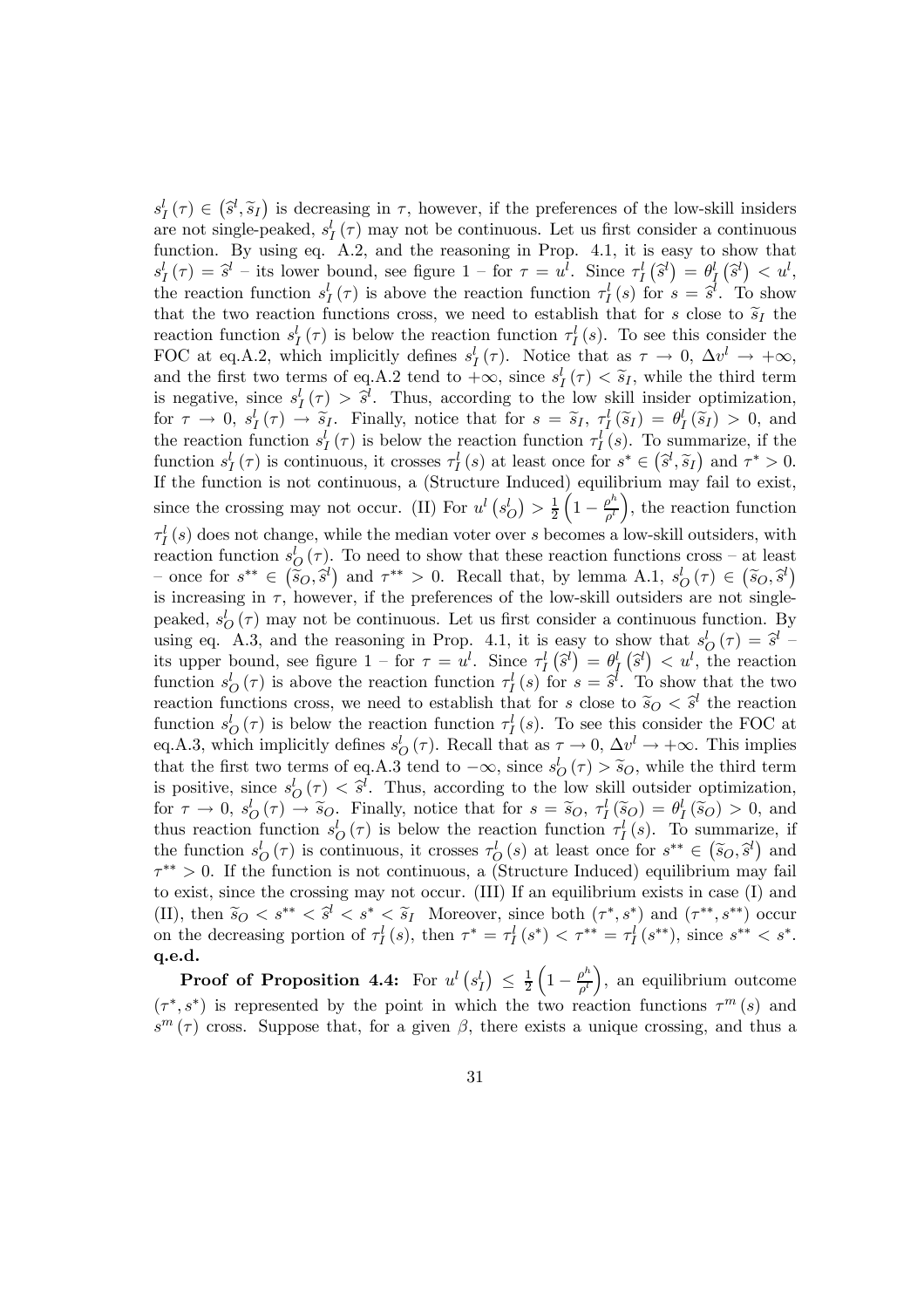unique equilibrium outcome  $(\tau^*, s^*)$ . A decrease in  $\beta$  shifts the reaction function  $\tau^m(s)$ downward. In fact,  $\partial \tau^m(s)/\partial \beta = F^l / (1 - \beta + \beta F^l + \beta H^l)^2 > 0$ . The other reaction function,  $s^{m}(\tau)$ , is implicitly defined at A.2. To calculate the effect of a change in  $\beta$ on  $s^m(\tau)$ , we need to total differentiate this equation. Thus,  $\frac{ds}{d\beta} = -\frac{dFOC(s)/d\beta}{soc(s)}$ , and  $sign\left(\frac{ds}{d\beta}\right) = sign\left(\frac{dFOC(s)}{d\beta}\right)$ , since  $soc(s^m) < 0$ . By differentiating eq.A.2 w.r.t.  $\beta$ , we obtain that  $\frac{dFOC(s)}{d\beta} = \frac{F^l(F_1^l + H_1^l)\Delta v^l}{(1 - \beta + \beta(F^l + H^l))}$  $\frac{F\left(1+\mu_1\right)\Delta\sigma}{\left(1-\beta+\beta\left(F^l+H^l\right)\right)^2} \leq 0$ . Thus,  $ds/d\beta \leq 0$ , a decrease in  $\beta$  moves the reaction function  $s^m(\tau)$  upward. Recall that the reaction function  $s^m(\tau)$  crosses  $\tau^m(s)$  on its decreasing portion. Thus, by putting together the downward shift in  $\tau^m(s)$ and the upward movement in  $s^m(\tau)$ , it is easy to see that a decrease in  $\beta$  leads to a new equilibrium outcome  $(\tau^{*}, s^{*})$ , with  $\tau^{*} < \tau^{*}$  and  $s^{*} > s^{*}$ . **q.e.d.** 

#### B. Appendix Alternative Specifications

#### B.0.1. Risk Aversion and Capital Markets

Here, we extend our baseline model, in which the utility function is logarithmic ( $\gamma = 1$ ), to a CES instant utility function:  $v(c) = c^{1-\gamma}/(1-\gamma)$ . It is easy to show that an increase in the degree of risk aversion does not change the order of votes along any of the two dimensions. It does however shift the reaction functions. More risk averse agents prefer more insurance against unemployment risk: for any given degree of EPL; a low-skill insider will vote for a higher tax rate,  $\tau$  for any s. Geometrically, the reaction function  $\tau_I^l(s)$  shifts upwards, as depicted in Figure B.1. An increase in the degree of risk aversion has opposite effects on the voting behavior of low-skill insiders and lowskill outsiders, and thus on the reaction functions,  $s_I^l(\tau)$  and  $s_O^l(\tau)$ . In particular, for a given tax rate,  $\tau$ , it increases the most preferred degree of EPL of a low-skill outsider – thus moving  $s_O^l(\tau)$  to the right – whilst it decreases the voted EPL of a low-skill insider - thus shifting  $s_I^l(\tau)$  to the left. The intuition is as follows. More risk averse individuals attach greater value to consumption when unemployed. If the median voter is a lowskill insider, a decrease in the degree of EPL (as compared with the baseline model) increases UBs, by reducing the average unemployment rate (recall that  $s_I^l(\tau) > \hat{s}^l$ ), but it increases her probability of becoming unemployed (recall that  $s_I^l(\tau) < \tilde{s}_I$ ), as shown in figure 3.3. The next Proposition shows that the former effect dominates and thus the reaction function  $s_I^l(\tau)$  shifts to the left, as in figure B.1. If the median voter is a low-skill outsider, on the other hand, unemployment benefits increase, through a reduction in the average unemployment rate, if the the degree of EPL increases (recall that  $s_Q^l(\tau) < \hat{s}^l$ . This also increases the low-skill outsider's probability of remaining unemployed (recall that  $s_O^l(\tau) > \tilde{s}_O$ ). However, since the former effect dominates – see next Proposition – the reaction function  $s_O^l(\tau)$  moves to the right, as in figure B.1.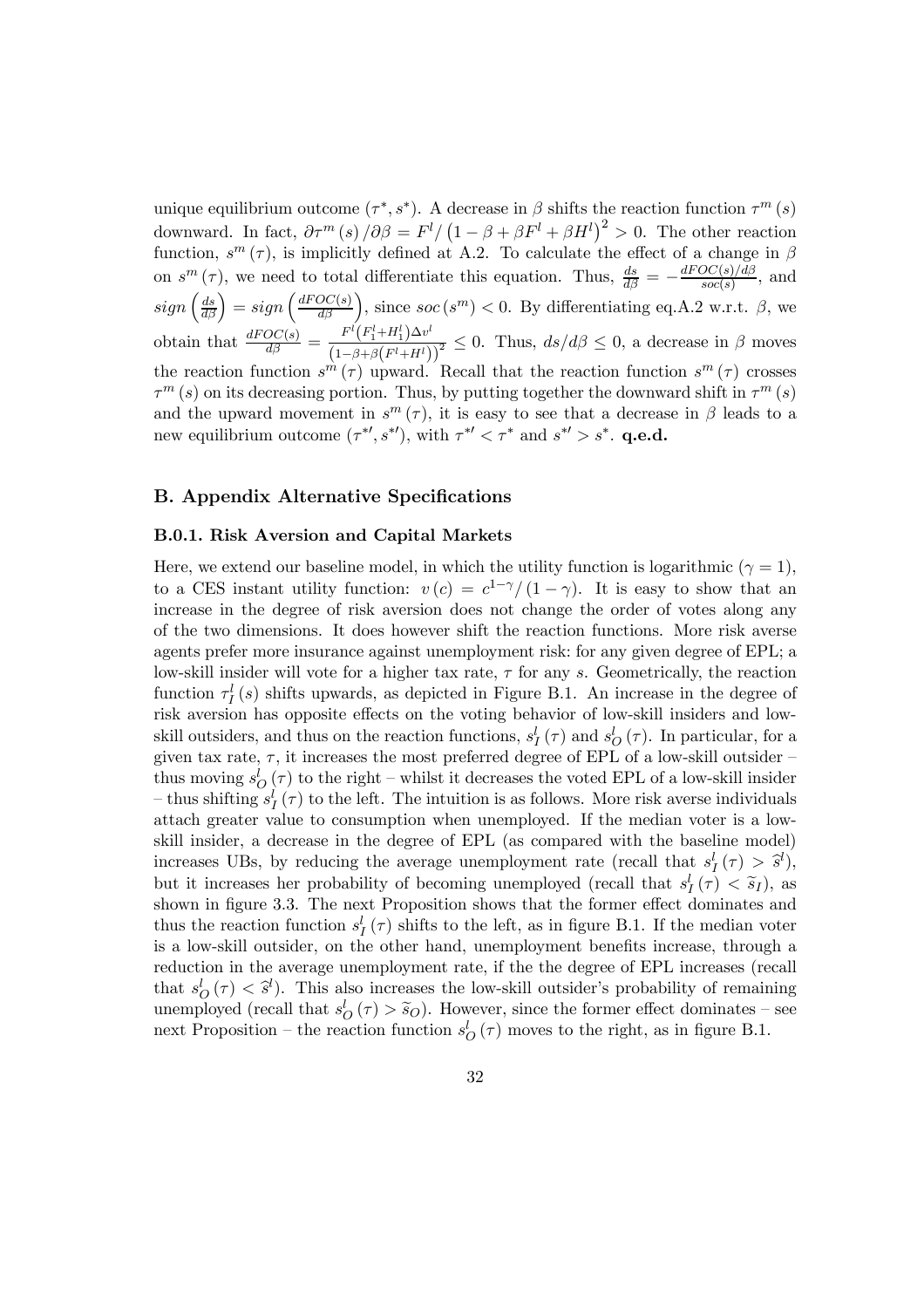

Figure B.1: Increasing risk-aversion.

**Proposition B.1.** i)  $s_I^l(\tau)$  is non-decreasing in the coefficient of risk aversion, while  $s_O^l(\tau)$  is non-increasing in the coefficient of risk aversion; ii)  $\tau_I^l(s)$  is non-decreasing in the coefficient of risk aversion.

#### Proof.

i) For a given UB, the most preferred level of EPL of a low skill with a current status  $j = I, O,$  (i.e.  $s_j^l(\tau)$ ) is implicitly defined by the following first order condition:

$$
\frac{\partial V_j^l(s,\tau)}{\partial s} = -\frac{\partial \theta_j^l}{\partial s} \Delta v^l + \theta_j^l \frac{\partial v(b^l)}{\partial b^l} \frac{\partial b^l}{\partial s} = 0
$$
 (B.1)

where  $\Delta v^l = \frac{(w^l(1-\tau))^{1-\gamma}-(b^l)^{1-\gamma}}{1-\gamma}$  and  $\frac{\partial v(b^l)}{\partial b^l}$  $\frac{\partial b^l}{\partial s} = (w^l \tau)^{1-\gamma} \frac{H^l F_1^l - H_1^l F^l}{(F^l)^{2-\gamma} (H^l)^{\gamma}}$ . To calculate the effect of a change of the coefficient of risk aversion  $\gamma$  on  $s_j^l(\tau)$  we need to total differentiate this equation  $ds_j^l(\tau)/d\gamma = -\frac{dFOC(s_j^l)/d\gamma}{SOC(s_j^l)}$  $\frac{SC(s_j^x)/a\gamma}{SOC(s_j^t)}$ ; and the  $sign(ds_j^l(\tau)/d\gamma) = sign$  $d{FOC(s_j^l)}/d\gamma$ , since  $SOC(s_j^l) \leq 0$ . By differentiating  $FOC(s_j^l)/d\gamma$  w.r.t.  $\gamma$ , we obtain that: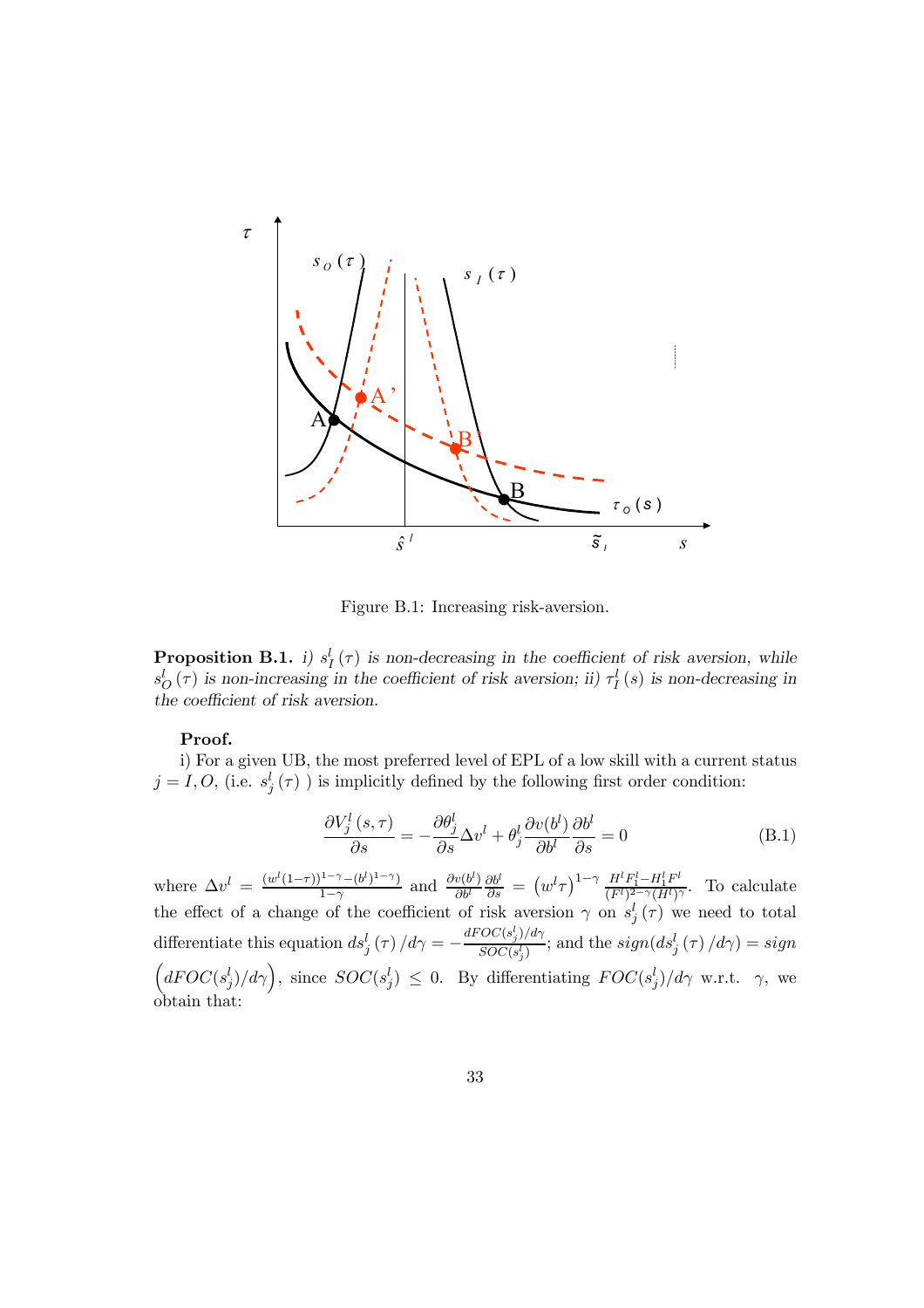$$
\frac{dFOC(s_j^l)}{d\gamma} = \frac{\partial \theta_j^l}{\partial s} \frac{(w^l(1-\tau))^{1-\gamma} \ln(w^l(1-\tau)) - (b^l)^{1-\gamma} \ln(b^l)}{1-\gamma} + \frac{\partial \theta_j^l}{\partial s} \frac{(w^l(1-\tau))^{1-\gamma} - (b^l)^{1-\gamma}}{(1-\gamma)^2} + \theta_j^l \frac{H^l F_1^l - H_1^l F^l}{(F^l)^{2-\gamma} (H^l)^{\gamma}} \left(w^l \tau\right)^{1-\gamma} \left[\ln(w^l \tau) - \ln F^l + \ln H^l\right]
$$

using eq B.1, we have that

$$
\frac{dFOC(s_j^l)}{d\gamma} = -\frac{\partial \theta_j^l}{\partial s} \left[ \frac{(w^l(1-\tau))^{1-\gamma} - (b^l)^{1-\gamma}}{(1-\gamma)^2} - \frac{(w^l(1-\tau))^{1-\gamma} \ln(\frac{w^l(1-\tau)}{b^l})}{1-\gamma} \right] (B.2)
$$

Using the first order condition for the outsider low skill, we know that  $\partial \theta^l_O / \partial s \geq 0$  for  $s = s_O^l(\tau)$ . Simple algebra shows that the term in brackets in eq. B.2 is non-negative, and hence  $ds_O^l(\tau, \gamma) / d\gamma \geq 0$ .

To complete the proof of the part i) notice that by the same reasoning since  $\partial \theta_I^l / \partial s \leq$ 0 for  $s = s_I^l(\tau)$  we have that  $ds_I^l(\tau, \gamma)/d\gamma \leq 0$ .

ii) For a given EPL, the most preferred level of UB of a low skill insider  $($ i.e. $\tau_I^l(s)$ ) is defined implicitly by the following first order condition:

$$
\frac{\partial V_I^l(s,\tau)}{\partial \tau} = -\left(1 - \theta_I^l\right) \left(w^l(1-\tau)\right)^{-\gamma} w^l + \theta_I^l \left(b^l\right)^{-\gamma} \frac{\partial b^l}{\partial \tau} = 0
$$

from which we have

$$
\tau_I^l(s) = \frac{\beta^{\frac{1}{\gamma}} F^l(H^l)^{\frac{1-\gamma}{\gamma}}}{(1-\beta+\beta H)^{\frac{1}{\gamma}} + \beta^{\frac{1}{\gamma}} F^l(H^l)^{\frac{1-\gamma}{\gamma}}}
$$

by deriving  $\tau_I^l(s)$  with respect to  $\gamma$  we have that  $d\tau_I^l(s)/d\gamma \geq 0$ . **q.e.d.** 

Figure B.1 suggests that – for any degree of risk aversion,  $\gamma$  – a trade off between EPL and UB still exists. However, the degree of risk aversion does affect the equilibrium. If the median voter on both dimensions is a low-skill insider, more risk aversion induces a substitution of EPL with UB (a shift from equilibrium B to B' in Figure B.1). If the median voter over s is a low-skill outsider, i.e., when there are more high-skill agents in the economy, an increase in the degree of EPL increases the EPL and has an ambiguous impact on the tax rate.

#### B.0.2. Unemployment Benefit and (Low-skill) Outflow Rate

In this section, we return to the logarithmic utility function, and analyze what happens when the outflow rate of the low-skill agents depends on the UBs. In particular, we assume that the low-skill unemployment outflow rate is negatively related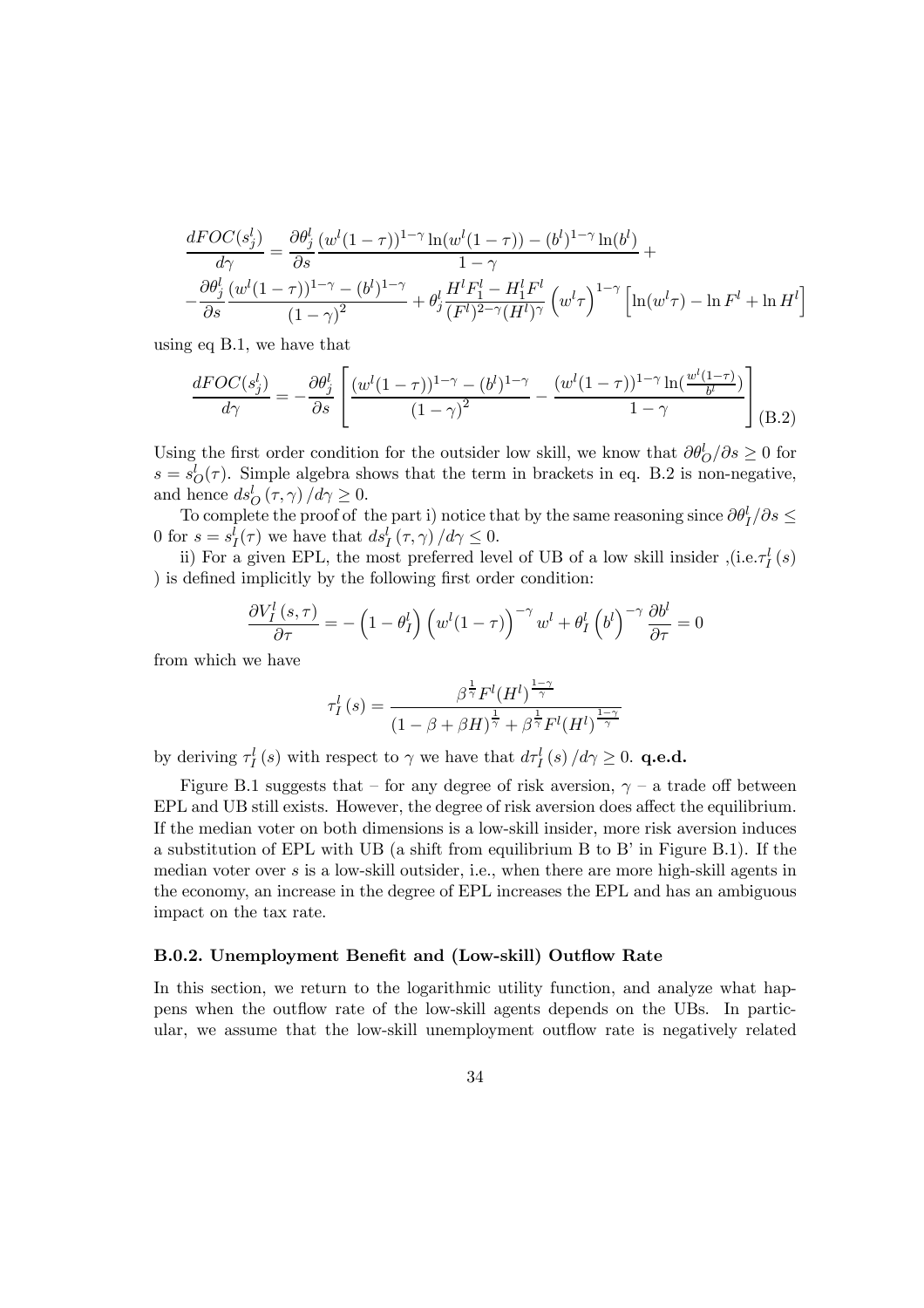to the tax rate,  $\tau$ , which finances UBs:  $H_2^l(s, \tau) < 0$ . This extension introduces substantial modifications to the structure of the model. In particular, the degree of EPL which minimizes the unemployment rate among the low-skill agents will now depend negatively on the tax rate,  $\hat{s}^l(\tau)$ . Analogously, the levels of EPL which minimize the time spent unemployed respectively by a low-skill insider and outsider  $\widetilde{s}_I = \arg \min_{\theta} \theta^l_I(s)$  and  $\widetilde{s}_O = \arg \min_{\theta} \theta^l_O(s)$  – will now be negatively affected by the tax rate:  $\widetilde{s}_O(\tau) < \widehat{s}^l(\tau) < \widetilde{s}_I(\tau)$ .

**Proposition B.2.** In a model with  $H_2^l(s, \tau) < 0$ ,  $\hat{s}^l(\tau)$ ,  $\tilde{s}_I(\tau)$  and  $\tilde{s}_O(\tau)$  are nonincreasing in  $\tau$ , and  $\widetilde{s}_O(\tau) < \widehat{s}^l(\tau) < \widetilde{s}_I(\tau)$   $\forall \tau$ .

#### Proof:

In this setting  $u^l(s,\tau) = F^l(s)/(F^l(s) + H^l(s,\tau))$ , and the level of EPL which minimizes the unemployment of low skill workers  $(\hat{s}^l(\tau))$  will depend on the level of UB. It is easy to see that  $d\hat{s}^{l}(\tau)/d\tau \leq 0$ . Analogously, the proportion of time that a low skill type with current status  $j = I, O$  will spend unemployment during her lifetime also depends on the level of UB. In particular,  $\theta_Q^l(s,\tau) = (1-\beta+\beta F^l(s))/(1-\beta+\beta (F^l(s) + H^l(s,\tau)))$ and  $\theta_I^l(s,\tau) = \beta F^l(s)/(1-\beta+\beta) (F^l(s) + H^l(s,\tau))$ . Therefore the level of EPL which minimizes  $\theta_0^l(s,\tau)$  an  $\theta_1^l(s,\tau)$  also depends on UB. It is easy to see that  $d\tilde{s}_1^l(\tau)/d\tau \leq 0$ and  $d\tilde{s}_{\mathcal{O}}^{l}(\tau)/d\tau \leq 0$ . Finally, the inequality  $\tilde{s}_{\mathcal{O}}(\tau) < \tilde{s}_{\mathcal{O}}^{l}(\tau) < \tilde{s}_{I}(\tau)$   $\forall \tau$  follows easily from the above equations. **q.e.d.** 

How about the agents' voting behavior under this new environment? Consider the votes over the degree of EPL. If the median voter is a low-skill insider, then there is no difference with respect to the baseline. The reaction function  $s_I^l(\tau)$  is negatively sloped and  $\hat{s}^l(\tau) < s_I^l(\tau) < \tilde{s}_I(\tau)$ . When the median voter is a low-skill outsider, we cannot determine exactly how the reaction function  $s_O^l(\tau)$  will depend on the tax rate,  $\tau$ , i.e., the sign of the derivative of  $s_0^l(\tau)$  w.r.t.  $\tau$ . However, we know that  $\tilde{s}_0(\tau) < s_0^l(\tau) <$  $\hat{s}^l(\tau)$ . When voting on the tax rate, we clearly have that  $\tau_l^l < \theta_l^l$ , where  $\theta_l^l$  was the solution in the baseline case, due to the additional negative effect of the tax rate on the outflow rate. Moreover, we can show that  $\tau_I^l(s)$  is decreasing in the degree of EPL, as long as  $s < \tilde{s}_I(\tau)$ . Figure B.2 summarizes all the reaction functions and highlights that, as in the baseline case, with this specification a trade off between the degree of EPL and the generosity of unemployment benefits still arises, depending on the skill composition of the economy. The next proposition formalizes the previous statements.

**Proposition B.3.** In a model with  $H_2^l(s, \tau) < 0$ :

(I) If  $\left[1-u^l\left(s_l^l,\tau\right)\right]\rho^l \geq \frac{1}{2}$ , there typically exists a structure-induced equilibrium (SIE) of the voting game  $(\tau^*, s^*)$ , such that  $\tau^* = \tau_I^l (s_I^l)$  and  $s^* = s_I^l (\tau_I^l) \in (\hat{s}^l, \tilde{s}_I)$ ;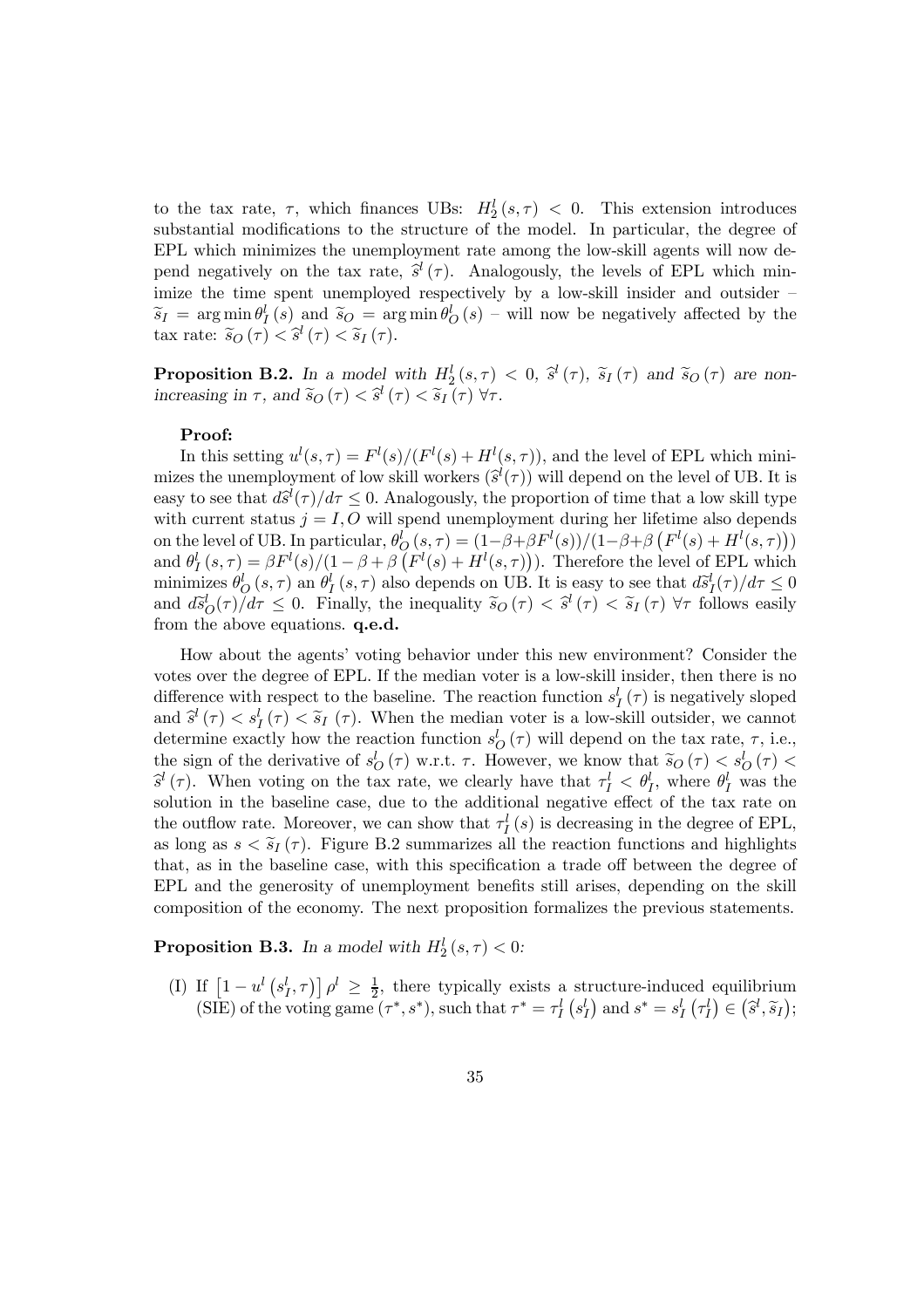

Figure B.2: Unemployment benefits and the outflow rate of low-skill types

- (II) If  $\left[1-u^l\left(s_0^l,\tau\right)\right]\rho^l < \frac{1}{2}$ , there typically exists a structure-induced equilibrium (SIE) of the voting game  $(\tau^{**}, s^{**})$ , such that  $\tau^{**} = \tau_I^l (s_O^l)$  and  $s^{**} = s_O^l (\tau_I^l) \in$  $(\widetilde{s}_O, \widehat{s}^l).$
- (III) If  $(\tau^*, s^*)$  and  $(\tau^{**}, s^{**})$  exist, then  $s^{**} < s^*$  and  $\tau^{**} > \tau^*$ .

#### Proof:

First, we establish some results that hold in this new environment, then we follow the proof of proposition 4.1.

i) Voting behavior over EPL. As in Proposition 4.1, it is easy to see that ideal point for a low skill insider and outsider are respectively:

$$
s_O^l(\tau) \in \left( \tilde{s}_O^l(\tau), \tilde{s}^l(\tau) \right)
$$
  

$$
s_I^l(\tau) \in \left( \tilde{s}^l(\tau), \tilde{s}_I^l(\tau) \right)
$$

ii) Voting behavior over UB. For a given EPL, the most preferred level of UB of a low skill insider, i.e.,  $\tau_I^l(s)$ , is defined implicitly by the following first order condition:

$$
\frac{\partial V_I^l(s,\tau)}{\partial \tau} = -\frac{(1-\theta_I^l)}{(1-\tau)} - \log(w^l(1-\tau))\frac{\theta_I^l}{\partial \tau} + \theta_I^l \left(b^l\right)^{-\gamma} \frac{\partial b^l}{\partial \tau} + \frac{\theta_I^l}{\partial \tau} \log(b^l) = 0
$$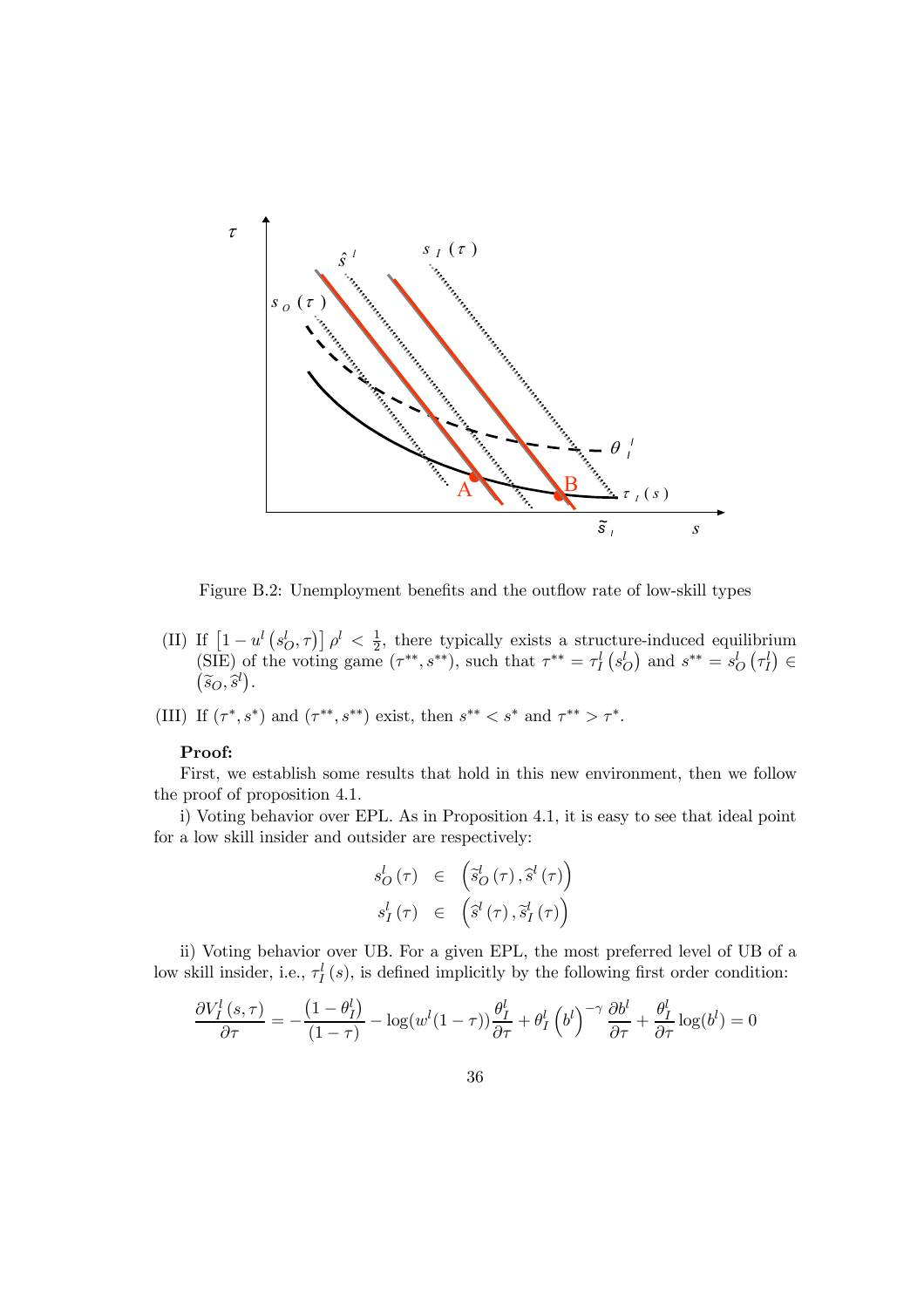which, after some algebra, becomes :

$$
\frac{\partial V_I^l(s,\tau)}{\partial \tau} = \frac{\theta_I^l - \tau}{(1-\tau)\tau} + \theta_I^l H_\tau^l \left( \frac{1}{H^l} + \frac{\beta \Delta v^l}{(1-\beta + \beta(F^l + H^l))} \right) = 0
$$

therefore  $\tau_I^l < \theta_I^l$ . We now need to proof that  $\tau_I^l(s)$  is decreasing in  $s \in [0, \tilde{s}_I^l]$  (i.e., that Lemma A.2 holds in this environment). To calculate the effect of a change of the EPL on  $\tau_I^l$  we total differentiate the previous equation  $d\tau_I^l(s)/ds = -\frac{dFOC(\tau_I^l)/ds}{SO(C(\tau_I^l))}$  $\frac{OC(\tau_I)/as}{SOC(\tau_I^l)}$ ; and the  $sign(d\tau_I^l(s)/ds) = sign(dFOC(\tau_I^l)/ds)$ , since  $SOC(\tau_I^l) \leq 0$ . By differentiating  $dFOC(\tau_I^l)/ds$  w.r.t. s, we obtain that:

$$
\frac{dFOC(\tau_I^l)}{ds} = \frac{\partial \theta_I^l / \partial s}{(1-\tau)\tau} + \partial \theta_I^l / \partial s H_\tau^l \left(\frac{1}{H^l} + \frac{\beta \Delta v^l}{(1-\beta+\beta(F^l+H^l))}\right) +
$$

$$
\theta_I^l H_\tau^l \left(\frac{-H_1^l}{\left(H^l\right)^2} + \frac{\frac{\beta}{F}(H_1^l F^l - H^l F_1^l) \left(1-\beta+\beta(F^l+H^l)\right) - \beta \Delta v^l \beta(F_1^l+H_1^l)}{\left(1-\beta+\beta(F^l+H^l)\right)^2}\right)
$$

In order to proof that  $\tau_I^l(s)$  is decreasing in  $s \in [0, \tilde{s}_I^l]$  it is sufficient to show that

$$
\frac{dFOC(\tau_I^l)}{ds}\Big|_{s=s_I^l} =
$$
\n
$$
= -H_1^l \theta_I^l \frac{H_\tau^l}{(H^l)^2} - \theta_I^l H_\tau^l \frac{(1-\beta)F_1^l}{F^l H^l (1-\beta+\beta(F^l+H^l))} - \theta_I^l H_\tau^l \frac{\beta^2 \Delta v^l (F_1^l + H_1^l)}{(1-\beta+\beta(F^l+H^l))^2} \le 0
$$

which is always true because  $H^l_\tau \leq 0, H^l_1 \leq 0$  and  $H^l_1 \leq 0$ .

The remaining of the follows the proof of Proposition 4.1.q.e.d.

#### B.0.3. Redistributive Unemployment Benefit

We consider a redistributive unemployment benefit program, which imposes a proportional tax,  $\tau$ , on the labour income of all workers and awards to every unemployed agent a flat transfer, b, which does not depend on her previous wage, or type. As in the baseline case, the system is budget balanced and thus the total amount of transfers to the unemployed equals the total contributions. Thus, we have:

$$
b = \tau \frac{w^l \rho_l \left(1 - u^l\right) + w^h \rho_h \left(1 - u^h\right)}{u^l \rho_l + u^h \rho_h}.
$$

How does the existence of a redistributive unemployment benefit program affect the agents' voting behavior? Consider the voting over the degree of EPL for a given level of the tax rate,  $\tau$ . With respect to the baseline case, there are two differences: (i) for a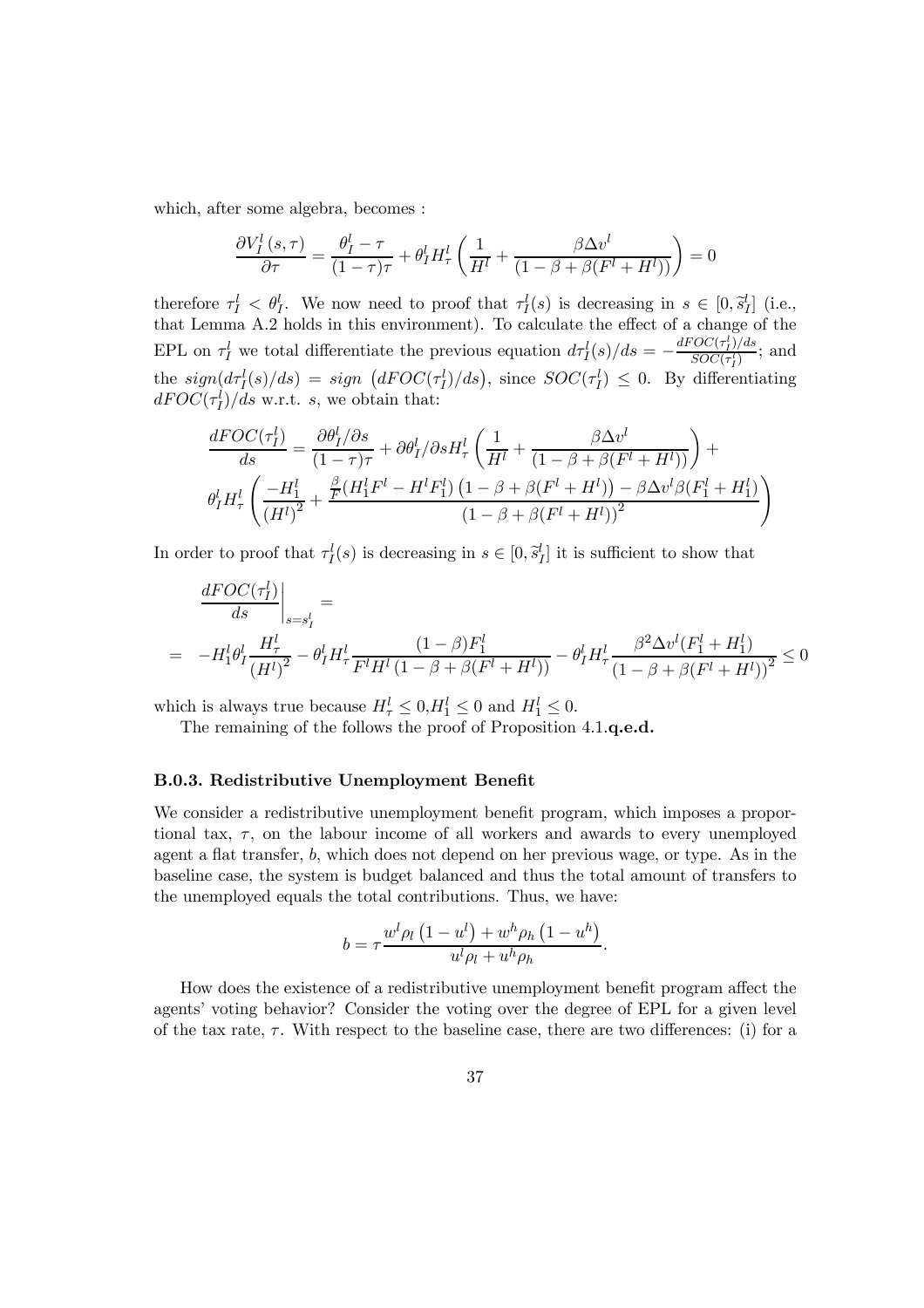

Figure B.3: Redistributive unemployment benefits.

given degree of EPL, UB and hence consumption when unemployed, increases for the low skill types — while it decreases for the high skill individuals — due to the redistribution, and (ii) the impact of the EPL on the utility of the unemployed is magnified, since an increase in the degree of EPL reduces the employment rate of the high skill agents, and hence UB. Both effects induce the low skill types to vote for a low degree of  $EPL -$  the former because being unemployed becomes less costly, and the latter due to the negative impact of the EPL on the unemployment benefit. Hence, as shown in figure B.3, both reaction functions,  $s_I^l(\tau)$  (if the median voter is a low-skill insider) and  $s_O^l(\tau)$  (if the median voter is a low-skill outsider) shift to the left, as low-skill agents now prefer less EPL. When voting on the tax rate financing UBs, two new effects emerge for the low skill agents with respect to the baseline case. An increase in the tax rate generates larger UBs for the low skill outsiders, due to the redistributive component of the program. This creates a substitution effect, as low skill agents are induced to vote for more UB, and an income effect, that induces low skill agents to vote for less UB. With our logarithmic utility function, the two effects cancel out, and thus the reaction function  $\tau_I^l(s)$  does not move18. Figure B.3 displays the equilibrium with the redistributive unemployment

<sup>&</sup>lt;sup>18</sup>If we consider the CES instant utility function of the previous section, we have that for  $\gamma > 1$  the income effect dominates and the reaction function moves downward, whereas for  $\gamma < 1$ , the substitutioi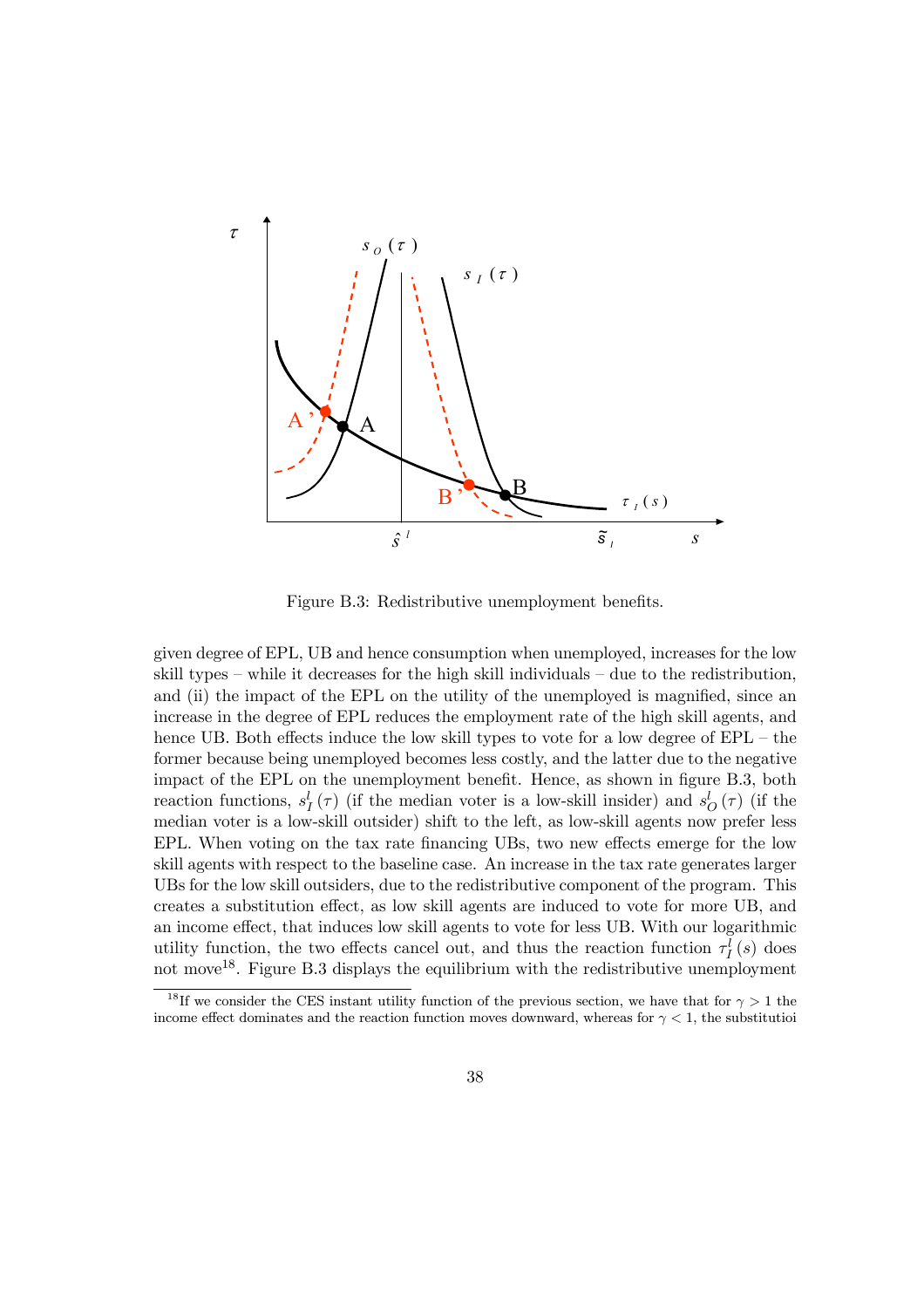benefits and a logarithmic utility function: the two reaction functions  $s_I^l(\tau)$  and  $s_O^l(\tau)$ have shifted to the left, while  $\tau_l^l(s)$  has not changed. The next proposition characterizes these equilibria.

**Proposition B.4.** In a model with redistributive unemployment benefits, for  $s_O^l(\tau) \ge$  $s_I^h(\tau)$   $\forall \tau$ :

- (I) If  $\left[1-u^l\left(s_l^l\right)\right]\rho^l\geq\frac{1}{2}$ , there typically exists a structure-induced equilibrium (SIE) of the voting game  $(\tau^*, s^*)$ , such that  $\tau^* = \tau_I^l \left( s_I^l \right)$  and  $s^* = s_I^l \left( \tau_I^l \right) \in (\hat{s}^l, \tilde{s}_I);$
- (II) If  $\left[1-u^l\left(s_O^l\right)\right]\rho^l < \frac{1}{2}$ , there typically exists a structure-induced equilibrium (SIE) of the voting game  $(\tau^{**}, s^{**})$ , such that  $\tau^{**} = \tau_I^l$   $(s_Q^l)$  and  $s^{**} = s_Q^l$   $(\tau_I^l) \in (\tilde{s}_O, \tilde{s}^l)$ .
- (III) If  $(\tau^*, s^*)$  and  $(\tau^{**}, s^{**})$  exist, then  $s^{**} < s^*$  and  $\tau^{**} > \tau^*$ .

**Proof:** To prove this proposition we analyze how the median voter's reaction functions change with respect to the baseline case (from now our  $BC$ ). The reader can easily complete the proof following the proof of Proposition 4.3.

i) Voting over EPL for a given UB. The most preferred level of EPL of a low skill with a current status  $j = I, O,$  (i.e.  $s_j^l(\tau)$ ) is defined implicitly by the following first order condition:

$$
\frac{\partial V_j^l\left(s,\tau\right)}{\partial s}=-\frac{\partial \theta_j^l}{\partial s}\Delta v^l+\theta_j^l\frac{\partial v(b)}{\partial s}=g_j^l(s)\Delta v^l+\theta_j^l f(s)=0
$$

while the analogous first order condition in our baseline case was

$$
\frac{\partial V_j^l\left(s,\tau\right)}{\partial s}=-\frac{\partial \theta_j^l}{\partial s}\Delta v_{BC}^l+\theta_j^l\frac{\partial v(b_{BC}^l)}{\partial s}=g_j^l(s)\Delta v_{BC}^l+\theta_j^lf^{BC}(s)
$$

where  $g_j^l(s) = -\partial \theta_j^l/\partial s$ ;  $f(s) = \partial v(b)/\partial s$  and  $f^{BC}(s) = \partial v(b_{BS}^l)/\partial s$ . Notice that there are two changes with respect the baseline case, due to the intragenerational redistribution element of the UB: i)  $b_{BC}^l < b$ , therefore we have that  $\Delta v^l < \Delta v_{BC}^l$  and; ii)  $\partial b/\partial s < \partial b_{BC}^l/\partial s$ . Since  $g_j^l(s)$  is equal in the two FOCs and  $f(s)$  steeper and cross the axis for a low level of s, it is easy to see that for a given  $\tau: s_I^l(\tau) < s_I^l(\tau) \big|_{BC}$  and  $s_O^l(\tau) < s_O^l(\tau)|_{BC}$ , but still  $s_I^l(\tau) > s_O^l(\tau)$ .

On the other hand, the most preferred level of EPL of a high skill with a current status  $j = I, O$  could be greater or equal to zero. However, we assumed that  $s_O^l(\tau) \ge$  $s_I^h(\tau)$ .

i) Voting over UB for a given EPL. Because of the logarithmic utility function assumption the voting behavior over this dimension is exactly the same as in the baseline case, and therefore the median voter reaction function remains unaffected:  $\tau_l^l(s)$  =  $\left.\tau^l_I(s)\right|_{BC}$ . q.e.d.

effect dominates and the reaction function moves upward.